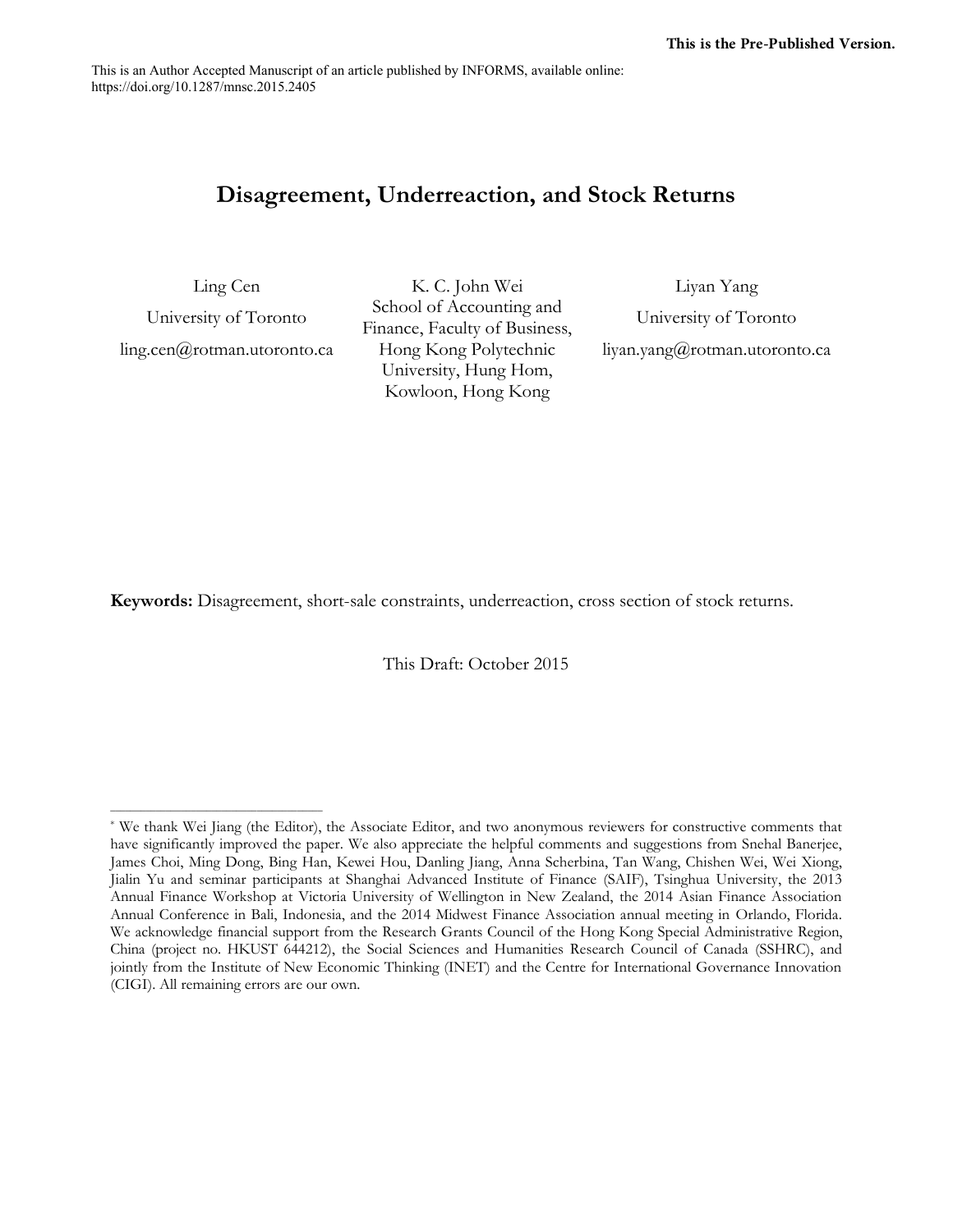#### **Disagreement, Underreaction, and Stock Returns**

#### **Abstract**

We explore analysts' earnings forecast data to improve upon one popular disagreement measure the analyst forecast dispersion measure—proposed by Diether, Malloy, and Scherbina (2002). Our analysis suggests that changes in the standard deviations of forecasted earnings can work as a complementary disagreement measure that is comparable across stocks and immune from other return-predictive information contained in the normalization scalars of analyst forecast dispersion measures. We also document evidence that the change-based disagreement measure predicts future cross-sectional returns significantly only when changes in the mean forecasts are negative. This finding suggests that the interaction between disagreement and underreaction to earnings news affects asset prices.

# *JEL Classification*: G02, G12, G14

*Keywords*: Disagreement, short-sale constraints, underreaction, cross-section of stock returns.

#### **1. Introduction**

 $\overline{\phantom{a}}$ 

Investors' disagreement on public information affects asset prices. Miller (1977) suggests that, when investors hold diverse opinions, negative information held by pessimistic investors will not be fully reflected in stock prices under short-sale constraints and, therefore, stocks are likely to be overpriced.<sup>1</sup> Any attempt to test the pricing impact of disagreement would certainly require a reasonable measure for differences of opinion. The analyst forecast dispersion measure proposed by Diether, Malloy, and Scherbina (DMS hereafter) (2002) is one of the most popular measures for disagreement.<sup>2</sup> The DMS measure is computed as the standard deviation of analysts' earnings

<sup>1</sup> Chen, Hong, and Stein (2002) and Hong and Stein (2003) extend Miller's (1977) model to study the breadth-return relation and stock market crashes, respectively. Harrison and Kreps (1978), Harris and Raviv (1993), Scheinkman and Xiong (2003), and Cen, Lu, and Yang (2013) develop dynamic models that build on heterogeneous beliefs and short-sale constraints and arrive at the same conclusions. Banerjee (2011) incorporates disagreement in a rational expectations framework and studies how investors use prices to update their valuations.

<sup>2</sup> More than 30 papers in top-tier finance and accounting journals employ this measure of disagreement. The DMS paper has been cited more than 1200 times according to Google Scholar as of writing.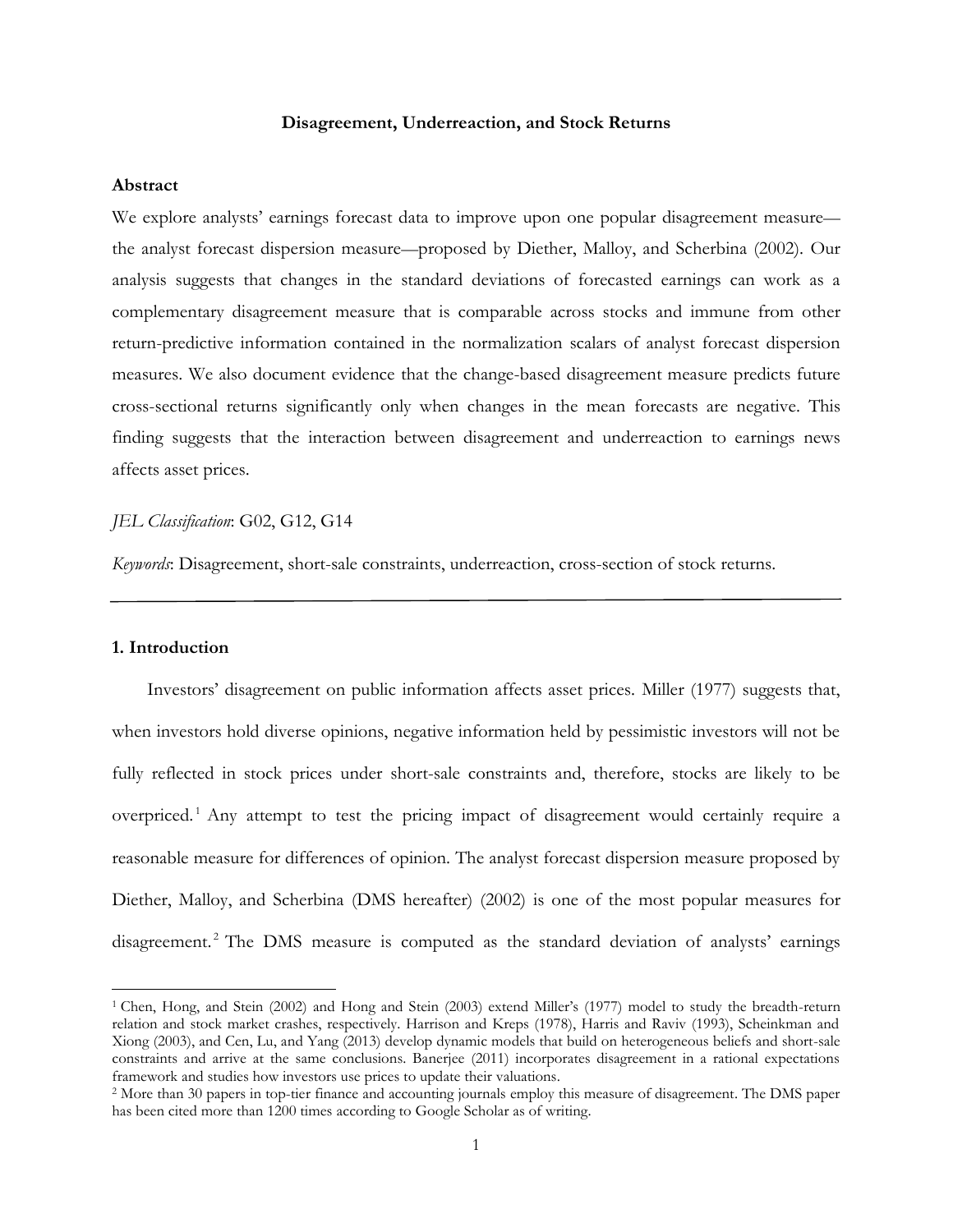forecasts (denoted by *STD*, the numerator) scaled by the absolute mean of analysts' earnings forecasts (denoted by |*Mean*|, the scalar) for each stock at the end of each month. Consistent with Miller's prediction, DMS (2002) show that disagreement—as proxied by analyst forecast dispersion—indeed has a significant predictive power for future returns in the cross-section, especially for small-cap stocks where short-sale constraints are most likely to be binding.

We replicate the results in DMS (2002) in an extended sample period from 1983 to 2009 based on analyst forecast dispersion measures with three normalization scalars, including the absolute mean of forecasted earnings (|*Mean*|, the original scalar in DMS (2002)), the book value of equity per share (*BEPS*), and the book value of assets per share (*BAPS*).<sup>3</sup> We find that the results in DMS (2002) are robust to the choice of scalars and to whether recent or lagged scalars are used. These results appear to be consistent with the popular interpretation regarding the return predictability of the analyst forecast dispersion measure. In other words, the numerator in the DMS measure (i.e., *STD*) captures the disagreement among analysts (and also investors), while the denominator (i.e., |*Mean*|) is simply normalization scalar to remove the common factor of the number of shares outstanding so that the DMS measure is comparable across stocks.

However, we document two findings that are at odds with the above popular interpretation. First, consistent with Cheong and Thomas (2011) and Ball (2011), we find that *STD* (the numerator) and all three normalization scalars (the denominators) are weakly correlated. In our full sample, none of the correlation coefficients between *STD* and these scalars is higher than 0.24. <sup>4</sup> More importantly, for the stocks of small firms and the stocks with low scalar values (where the analyst forecast dispersion measures have the strongest predictive power for future returns), the correlation

<sup>&</sup>lt;sup>3</sup> We exclude price per share since it is a scalar that may be biased against the finding in DMS (2002). Specifically, when disagreement leads to an asset overvaluation under short-sale constraints, using inflated price as a scalar may mechanically reduce the spread in the analyst forecast dispersion measure. We thank the editor for pointing this out to us.

<sup>4</sup> As a benchmark for comparison, the correlation between the numerator and the scalar of the book-to-market ratio is 0.54 in our sample.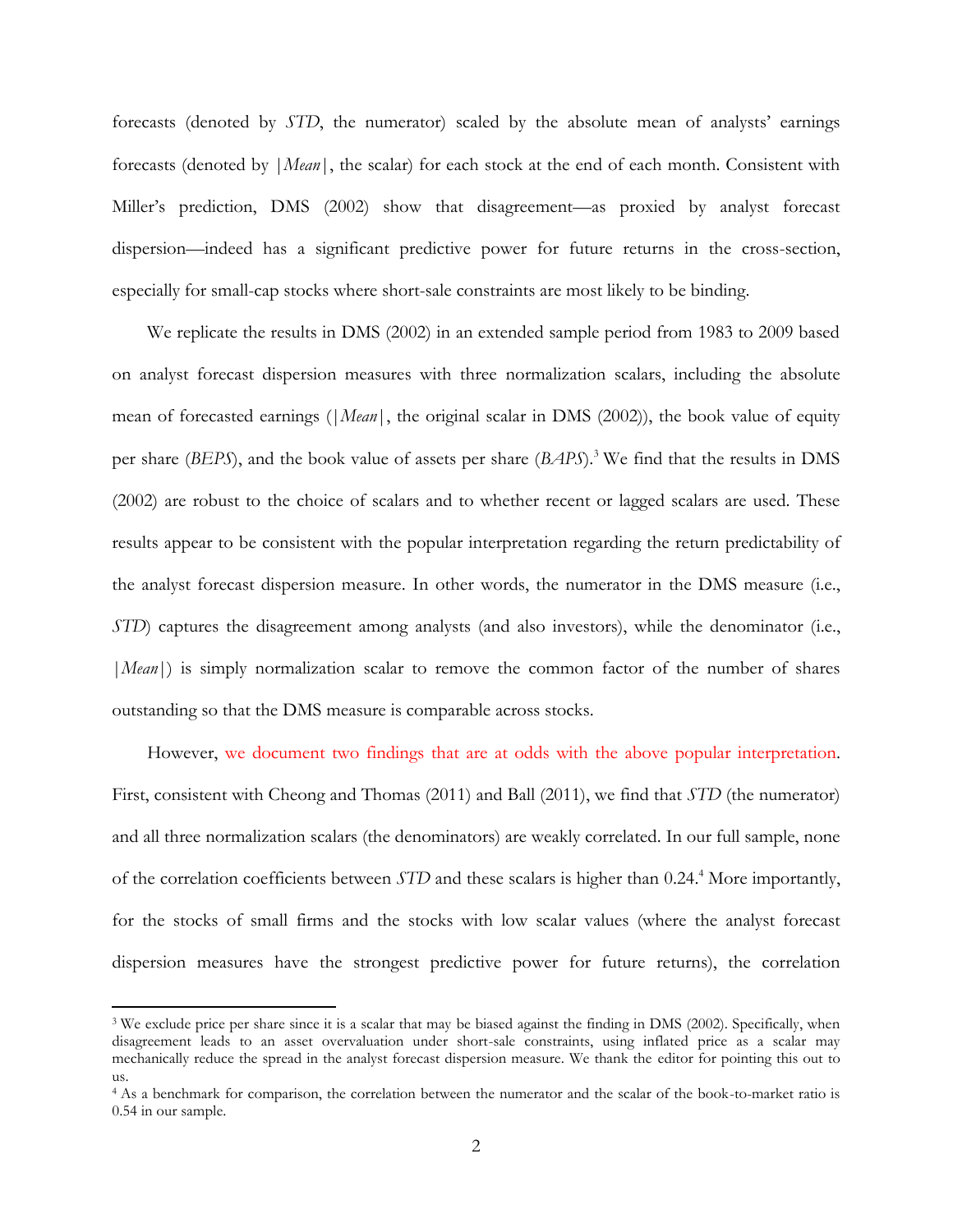coefficients between *STD* and all normalization scalars are close to zero and, in some cases, negative. While Cheong and Thomas (2011) and Ball (2011) have provided a few useful explanations for the scale-invariance of *STD*,<sup>5</sup> such low correlations between *STD* and its scalars cast doubt on the economic motivation for constructing analyst forecast dispersion measures using these scalars as a normalization device.

Second, we find that the scalars of analyst forecast dispersion measures can predict future stock returns independently, particularly among small-cap stocks, and the return predictability varies across scalars. For example, when we control for the variation in *STD* in a 3×3×3 sequential sort (i.e., by firm size, *STD*, and then the scalar), variation in |*Mean*| generates an average return spread of 79.7 basis points (bps) per month among small-cap stocks.<sup>6</sup> This return spread is larger than the one generated by the variation in *STD*, which is 55.1 bps after controlling for the variations in |*Mean*|. Further, our results suggest that, for stocks of mid-sized firms, *STD*, *BEPS*, and *BAPS* do not predict future returns and the return predictability of the original DMS measure for these firms is almost entirely contributed by |*Mean*|. Given that the correlations between *STD* and normalization scalars are low, this finding suggests that the dispersion measures used in the literature may capture not only disagreement but also other return-predictive information contained in the scalars.

Our two findings above call for a cleaner and more meaningful disagreement measure that improves upon the analyst forecast dispersion measure in DMS (2002) along two dimensions. First, the improved measure must be able to purge the firm fixed effects that are artificially driven by variables like the number of shares outstanding or the size of the firm to ensure that cross-sectional

<sup>5</sup> In particular, Ball (2011) suggests that the scale-invariance of *STD* might be driven by the fact that all forecasted earnings are reported to the nearest cent irrespective of the level of scalars. This is consistent with our finding that the correlations between *STD* and alternative scalars are even lower when the scalar values are lower.

<sup>6</sup> The corresponding average return spreads generated by the variations in *BEPS* and *BAPS* for small-cap stocks are 55.9 bps and 47.8 bps, respectively, after controlling for the variation in *STD*.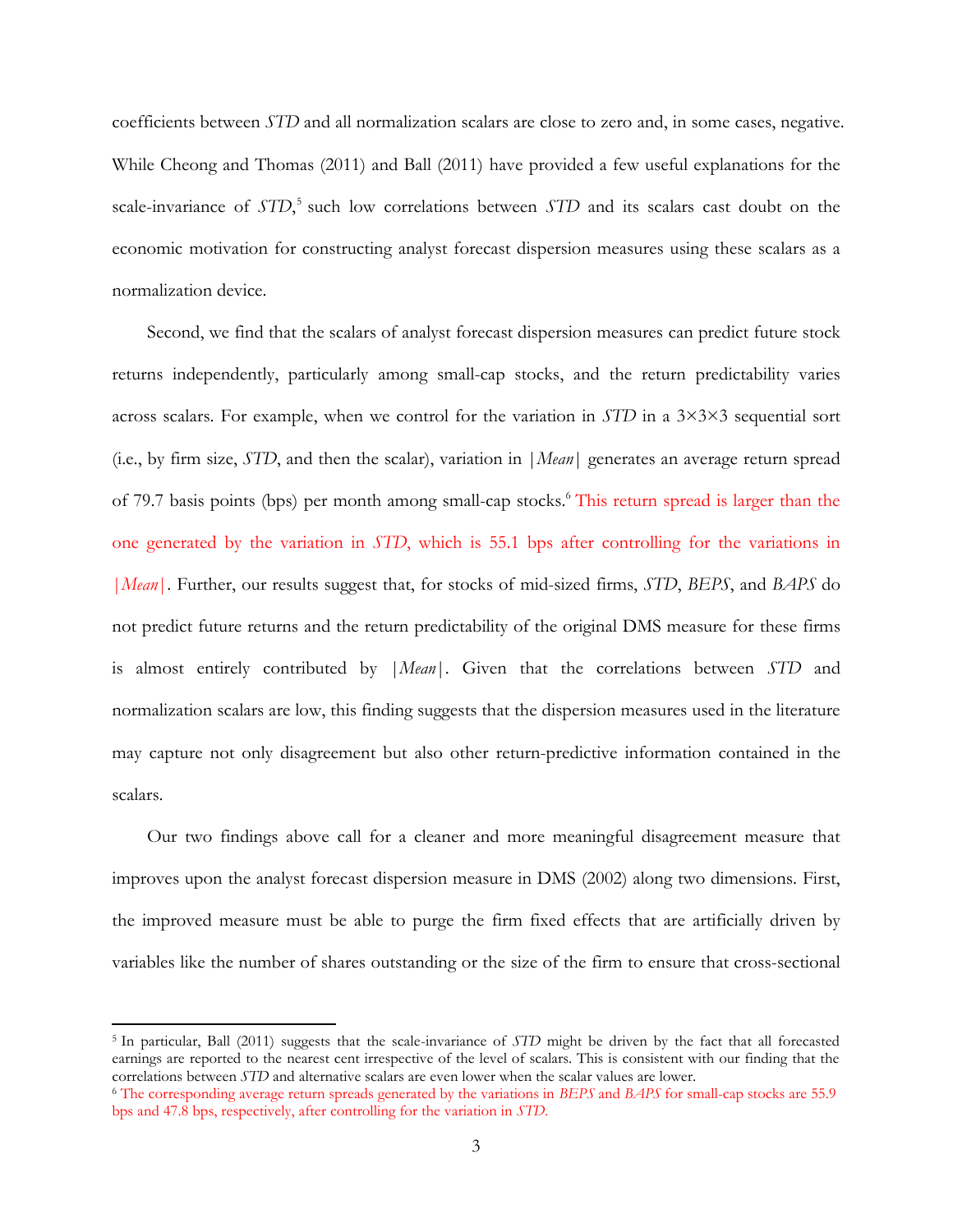comparisons are economically meaningful. Second, the improved measure must be immune from "contamination" by other return-predictive information contained in the scalars while still capturing disagreement among investors.

The first contribution of our paper is to suggest such an improved disagreement measure. Specifically, in the same spirit of the decomposition of the book-to-market ratio by Daniel and Titman (2006) and Fama and French (2008), we dynamically decompose the DMS (2002) dispersion measure and propose the change in *STD* (in logarithm) as a disagreement measure that is complementary to the original DMS measure. By construction, this change-based disagreement measure does not require a scalar and because it represents the growth rate of *STD*, it is comparable across stocks. We verify that our change-based disagreement measure predicts stock returns negatively and its predictive power is strong among small firms, which is consistent with the prediction of Miller's disagreement theory. For instance, for stocks in the smallest size quintile, the variation in the change-based disagreement measure generates an average monthly return spread of 64 bps, which is statistically significant at the 1% level.

As an application of our disagreement measure, we use it and find a novel interaction between disagreement and underreaction to earnings news in predicting stock returns in the cross section. Specifically, the decomposition of the DMS measure yields another component—the change in mean forecasts (which is essentially the revision of consensus forecasts)—originating from the scalar in the original DMS measure. We examine the return predictability of this component and particularly its interaction with disagreement in predicting future returns both theoretically and empirically. As the first step, we follow the post-forecast revision drift literature (e.g., Givoly and Lakonishok, 1980; Stickel, 1991; Chan, Jegadeesh, and Lakonishok, 1996; Gleason and Lee, 2003; and Zhang, 2006) and verify that the change in mean positively predicts future returns. The literature has interpreted this return predictability as "underreaction to earnings news": when investors and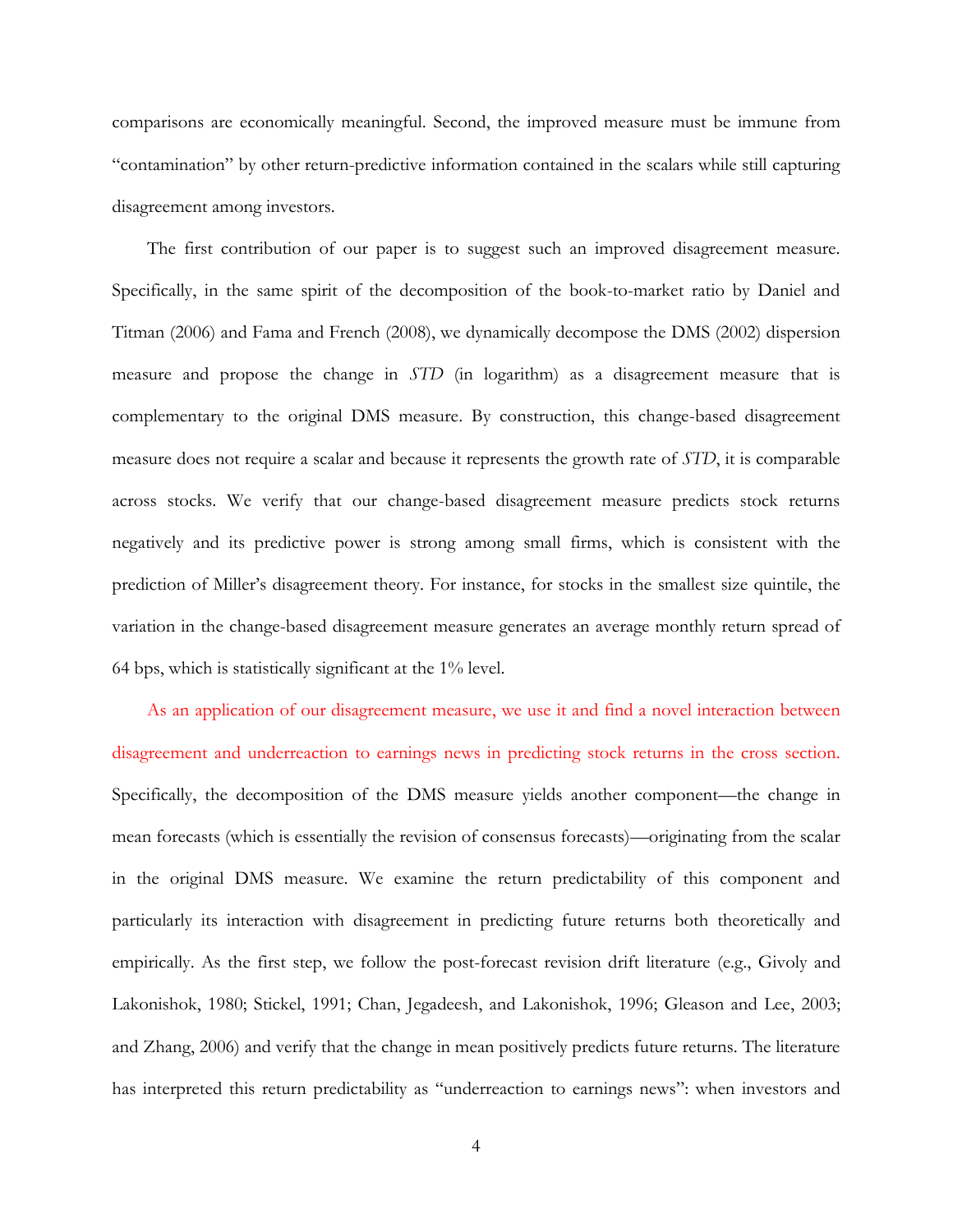analysts react insufficiently to good (bad) earnings news, the stock price goes up (down) too slowly and as a result subsequent returns will continue to be high (low) on average until the fundamentals are fully reflected in prices. While this underreaction idea is well known in the literature, our analysis goes one step further to examine the interaction between disagreement and underreaction for the first time. We find that changes in *STD* (as a disagreement measure) predict future returns significantly only when changes in mean (as an underreaction measure) are negative. This interaction analysis constitutes the second contribution of our paper, by pointing out new economic insights using our disagreement measure.

To understand this interaction result, we argue that short-sale constraints are more likely to be binding in a down market for three reasons. First, the stock price drops too little in a down market due to underreaction to bad news, so that the stock is substantially overpriced and investors are likely to (short) sell it. In Appendix I, we formalize this notion in a parsimonious framework which incorporates underreaction to news in a disagreement model and we build our empirical analysis based on the model-derived predictions. Second, as the stock price continues to drop, the short selling is likely to be restricted by the short-sale rules (e.g., the "tick-test rule") before 2007. Third, even if the short selling is possible, its costs can be much higher in down markets when the demand for short selling increases significantly. Therefore, our change-based disagreement measure should have a stronger (negative) return predictability when the changes in mean forecasts are negative.

Our paper is broadly related to two strands of literature: the literature on disagreement and the literature on underreaction. In a huge number of empirical studies on disagreement, the literature has extensively relied on the DMS (2002) measure to proxy for disagreement.<sup>7</sup> While the DMS

<sup>7</sup> Hong and Stein (2007) provide an excellent review of earlier studies in the disagreement literature. Among more recent studies that test Miller's (1977) theory, Scherbina (2004, 2008) suggests that disagreement leads to upward bias in analyst forecasts and inefficient information processing in equity market. Sadka and Scherbina (2007) analyze the interactive effect of disagreement and liquidity on asset mispricing. Moeller, Schlingemann, and Stulz (2007) and Chatterjee, John, and Yan (2012) show that disagreement affects acquirer returns, total takeover premiums, and pre-announcement target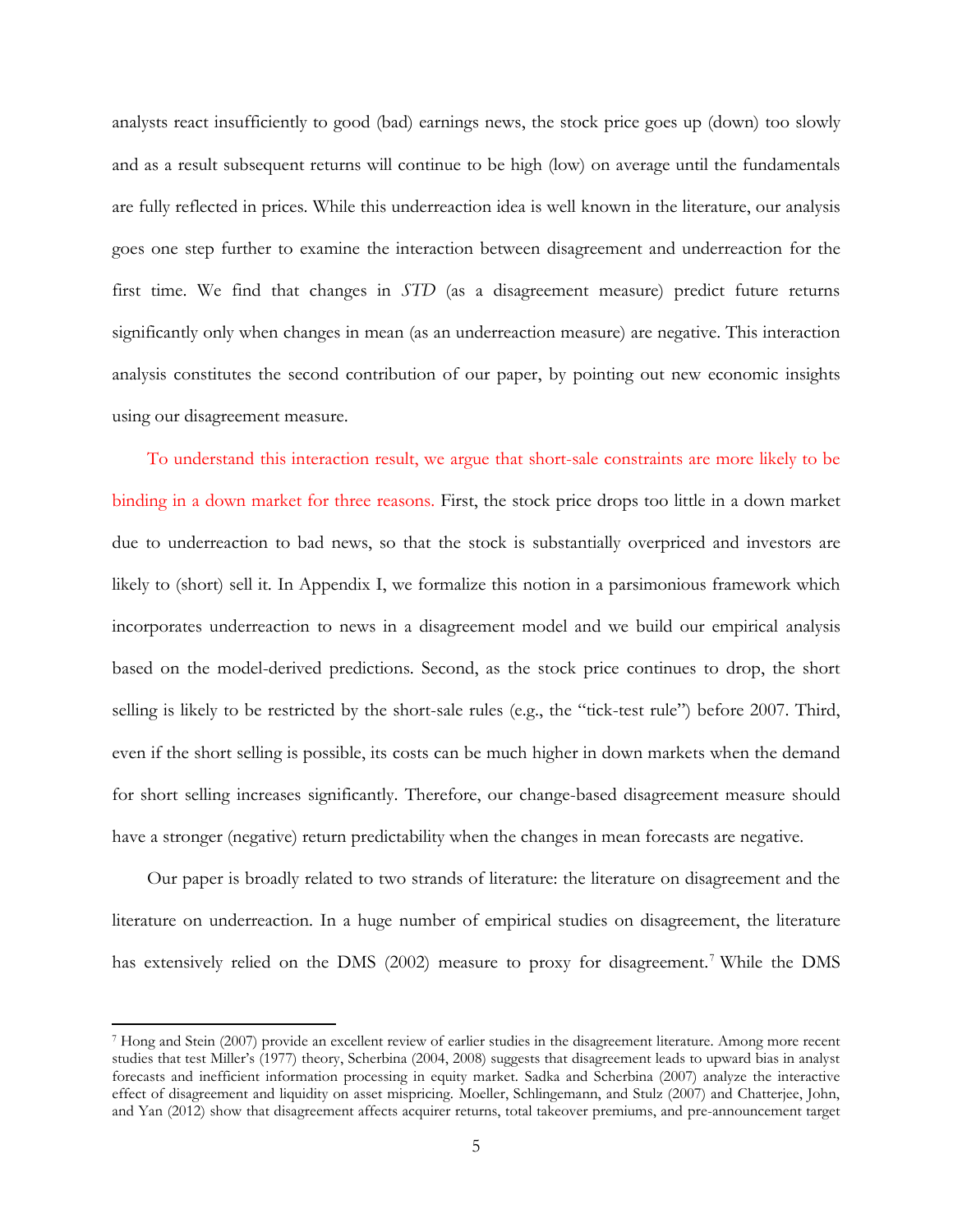measure can capture the effect of disagreement to a large extent, our change-based measure can additionally purge the contamination effect of return-predictive information contained in the scalars. At a broad level, our paper makes a methodological contribution to the construction of scaled ratios that are used to predict cross-sectional stock returns in the literature. That is, researchers should verify that the numerator and the scalar are reasonably correlated in order to justify the economic meaningfulness of using scalars. In addition, researchers should avoid using earnings-related scalars, such as |*Mean*|, which is known to have a strong return predictability.

Among a large number of studies on underreaction to earnings news, our paper is most relevant to the ones on the post-forecast revision drift. Within this literature, the closest study to ours is Zhang (2006) who argues that news volatility predicts returns differently in good news versus in bad news. Our paper differs from and complements Zhang (2006) in two important ways. First, the standard deviation of analysts' earnings forecasts is a measure for disagreement in our paper but a proxy for information uncertainty in Zhang (2006). His story is that information uncertainty amplifies the effect of psychological biases, which are the behavioral source of underreaction. Second, the return predictions are different in the two papers. We expect that the standard deviation of analysts' earnings forecasts negatively predicts future returns among those stocks with bad news, while its return predictability is insignificant among those stocks with good news. In contrast, Zhang (2006) argues that the standard deviation of analysts' earnings forecasts amplifies the positive (negative) prediction of stock returns for those stocks experiencing good (bad) news.

# **2. Sample Characteristics**

*2.1. Sample Selection*

stock price run-ups in mergers and acquisitions. Carlin, Longstaff, and Matoba (2014) provide a comprehensive literature review of recent development in the disagreement literature.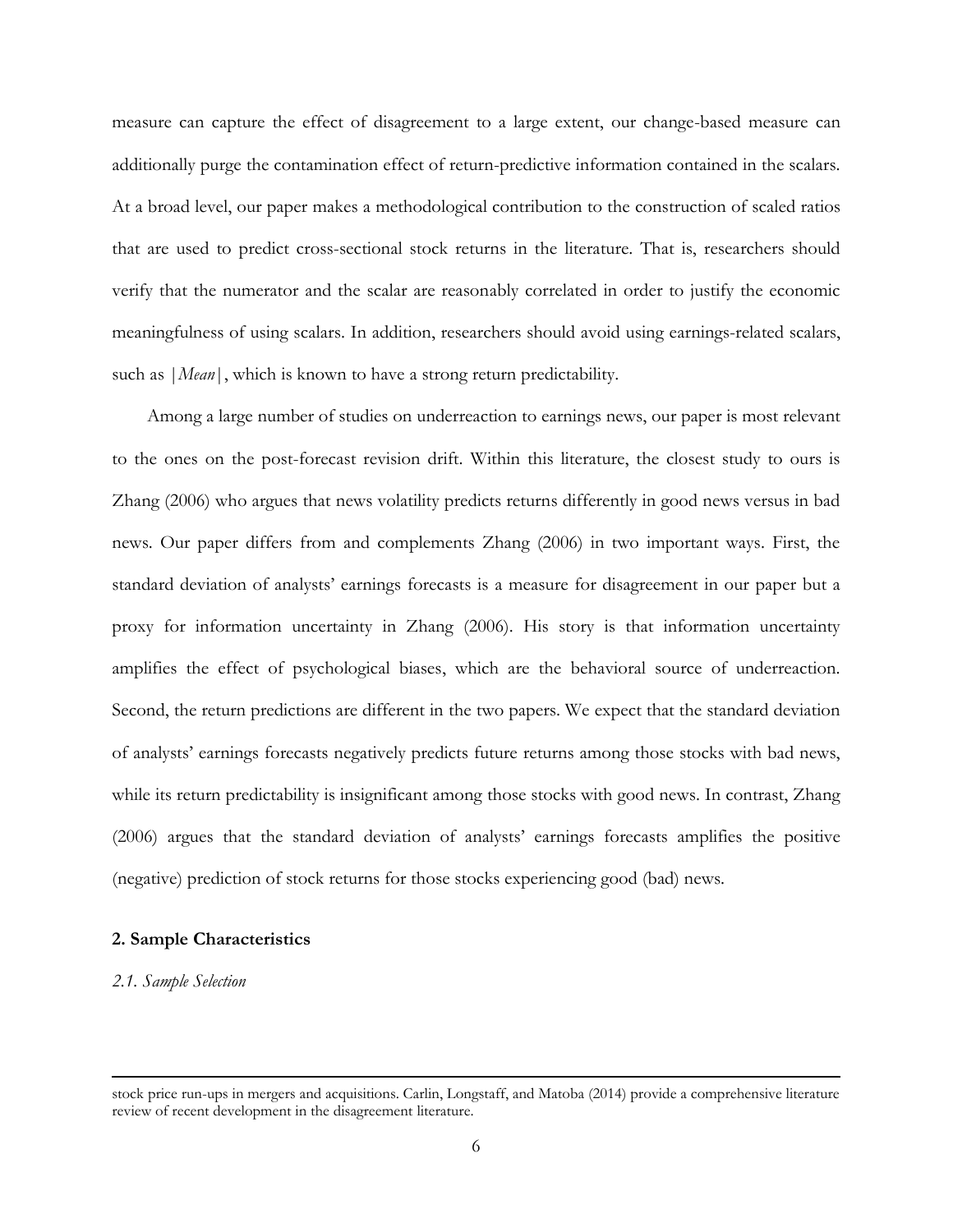Our basic sample consists of all NYSE-, AMEX-, and Nasdaq-listed common stocks in the intersection of: (a) the Center for Research in Security Prices (CRSP) stock file, (b) the merged Compustat annual industrial file, and (c) the unadjusted summary historical file of the Institutional Brokers' Estimate System  $(I/B/E/S)$  for the period from January 1983 to December 2009.<sup>8</sup> To be included in the sample for a given month (i.e., month  $\lambda$ ), a stock must satisfy the following five criteria. First, the mean and standard deviation of analyst forecasts of the one-year-ahead (*FY*1) earnings per share of the stock in the current and previous five months (i.e., from month *t*-5 to month  $\hat{t}$ ) must be available from the  $I/B/E/S$  unadjusted summary historical file. Second, the prices, returns, and total market capitalizations of the stock for the period from month *t*-6 to month *t*+1 must be available from CRSP. Third, there must be sufficient data from CRSP and Compustat to compute the Fama and French (1992, 1993) book-to-market ratio of the stock as of December of the previous year. Fourth, the stock must be priced above five dollars at the end of the current month (i.e., month *t*) and the book value of stockholders' equity at the end of the last fiscal year before month *t* must be positive in the Compustat records. Finally, as in Fama and French (1992, 1993), the stock must not be a certificate, an American depositary receipt (ADR), shares of beneficial interest (SBIs), a unit trust, a closed-end fund, a real estate investment trust (REIT), or a financial firm. This screening process yields 852,387 stock-month observations from June 1983 to December 2009 or an average of 2,630 stocks per month.<sup>9</sup>

#### *2.2. Summary Statistics*

<sup>8</sup> Although I/B/E/S provides data starting from 1976, our sample period begins from January 1983 for two reasons. First, before January 1983, I/B/E/S provided a limited coverage of stocks, which would reduce the power of our tests. Second, the data sample of DMS (2002) also starts from 1983; adopting the same starting year would enable us to compare our analysis with theirs.

<sup>9</sup> Following previous studies (e.g., Jegadeesh and Titman (1993)), we exclude stocks priced below five dollars. Such stocks not only have small analyst followings, they also incur large transaction costs due to their poor market liquidity (thin trading and large bid-ask spreads), which could distort the feasibility of any trading strategies discussed in this paper. We also exclude stocks with a negative book value of stockholders' equity simply to ensure that financially distressed firms do not drive our results and the book value of equity per share can be a meaningful scalar in our analysis.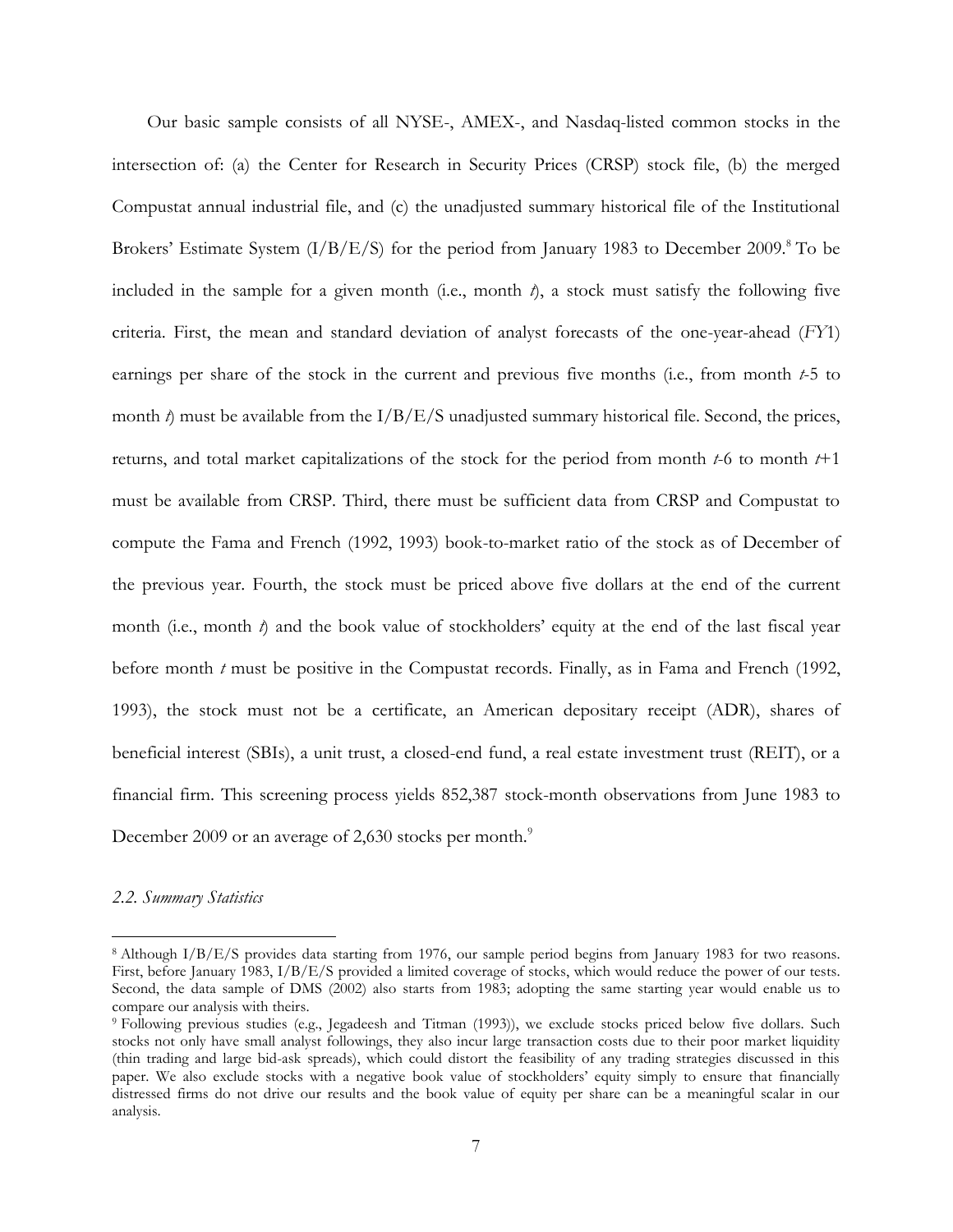Table 1 provides summary statistics describing our sample. All independent variables are either lagged by one month or computed based on public information that was already available to investors at the end of month *t*. Panel A of Table 1 reports the time-series averages of the crosssectional means, medians, standard deviations, and other summary statistics. The mean and median of firm size are \$2.05 billion and \$0.51 billion, respectively, which are much larger than the corresponding values for all CRSP stocks. This is not surprising considering that our final sample excludes all small stocks in the CRSP sample that are priced below five dollars and/or stocks followed by fewer than two analysts.

# [Insert Table 1 Here]

## **3. Analyst Forecast Dispersion Measures with Alternative Scalars**

# *3.1. The Return Predictability of DMS Measures with Alternative Scalars*

 $\overline{\phantom{a}}$ 

We start our analysis by replicating DMS's (2002) results for the extended sample period from 1983 to 2009 with analyst forecast dispersion measures that make use of various scalars—the absolute mean of forecasted earnings (*|Mean|*), book value of equity per share (*BEPS*), and book value of total assets per share (*BAPS*). *|Mean|* is the original denominator in DMS (2002), *BEPS* is an alternative scalar suggested in their Section II, and *BAPS* is an additional popular scalar we are adding for robustness checks.<sup>10</sup> We exclude price per share since it is a scalar that may be biased against the finding in DMS  $(2002).$ <sup>11</sup>

Our replication results are reported in Table 2. We find that the return predictability of analyst forecast dispersion measures with alternative scalars is robust in the extended sample period. The

<sup>10</sup> We scale the book value of equity (total assets) reported at the end of the last fiscal year by the number of shares outstanding at the end of month *t* to obtain *BEPS* (*BAPS*), which ensures that the number of shares outstanding implied in the numerator and denominator of analyst forecast dispersion measures is the same. Our results do not change if we use the number of shares outstanding at the end of the last fiscal year to compute *BEPS* and *BAPS*.

<sup>11</sup> As mentioned in Footnote 3, since stock prices will be relatively high in the presence of the high divergence of opinion, scaling the standard deviation of forecasted earnings by price will mechanically reduce the spread in the disagreement measures and lead to weakened return predictability.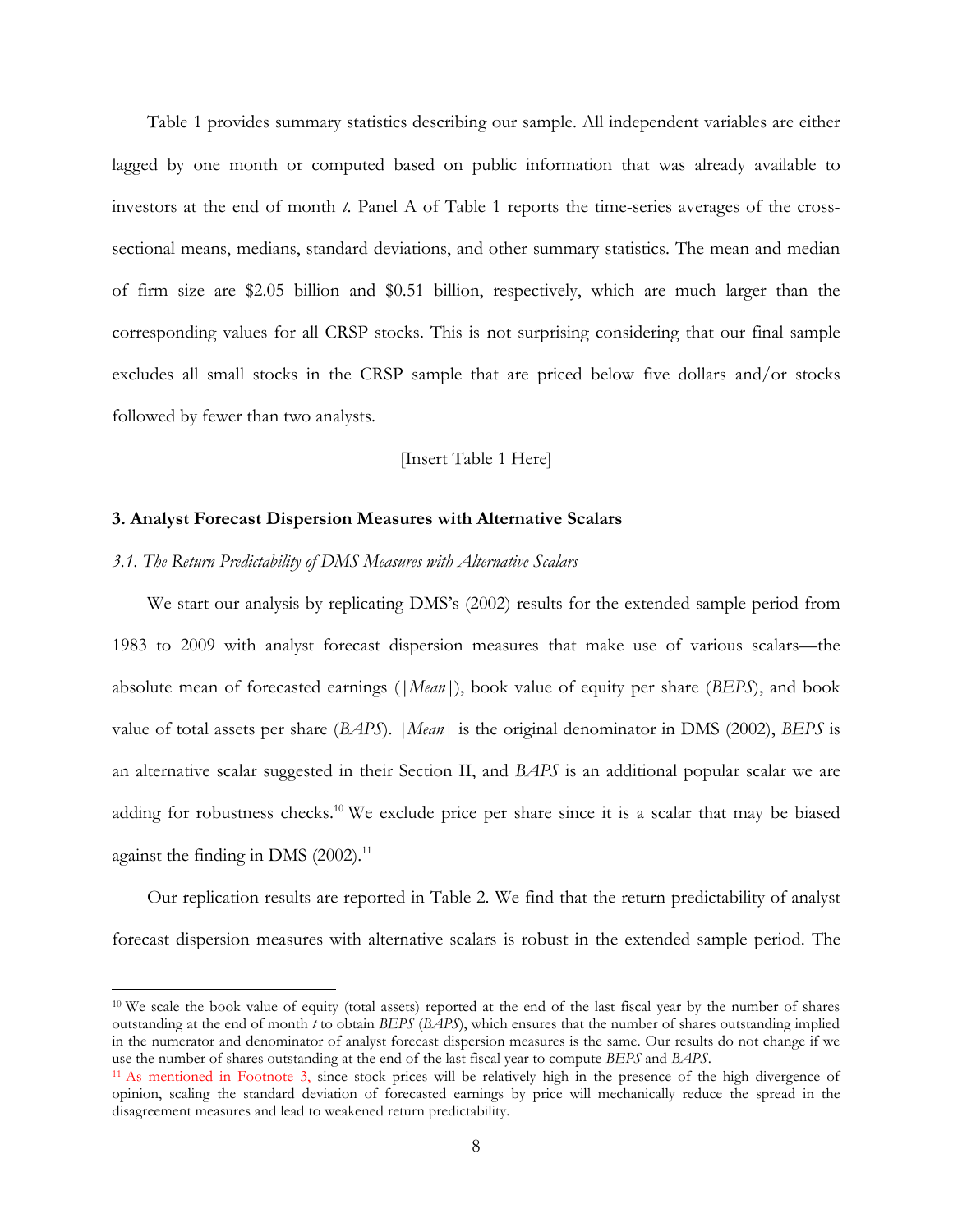return patterns based on all three measures are identical to those reported in DMS (2002). Specifically, all three measures generate positive and statistically significant hedging portfolio returns by simultaneously longing stocks in the lowest dispersion quintile and shorting stocks in the highest dispersion quintile. Further, the hedging portfolio returns in size quintiles are monotonically decreasing as firm size increases.<sup>12</sup>

# [Insert Table 2 Here]

## *3.2. Two Interesting Observations*

 $\overline{\phantom{a}}$ 

While the main results in DMS (2002) hold true in our extended sample irrespective of the choice of scalars and of whether we use the most recent or lagged scalars, we observe two interesting patterns pertaining to the DMS measures with various scalars. First, consistent with Cheong and Thomas (2011) and Ball (2011), we find that the correlation coefficients between *STD*  (the numerator of all analyst forecast dispersion measures) and all three normalization scalars are quite low. According to our calculations in Table 2, the time-series average of correlation coefficients between *STD* and *|Mean|* is only 0.24 and the correlations between *STD* and the other two scalars are even lower (i.e., 0.22 with *BEPS* and 0.20 with *BAPS*). These correlations are much lower than those between the numerators and denominators of other common ratios. For example, as mentioned in Footnote 4, the time-series average of the correlation coefficients between the numerator and denominator of the book-to-market ratio is 0.54 in our sample. Further, the correlation coefficients between the numerator and all three scalars are the lowest for stocks in the smallest size quintile where the analyst forecast dispersion measures have the strongest predictive powers for future returns.

In Table 3, we sort all stocks into deciles at the beginning of each month based on scalars (i.e., |*Mean*|, *BEPS* and *BAPS*) and report the time series average for the mean, median and standard

<sup>&</sup>lt;sup>12</sup> In Table A1 of our Online Appendix, we show that the replicated results above are also robust to the use of scalars that are lagged for one year.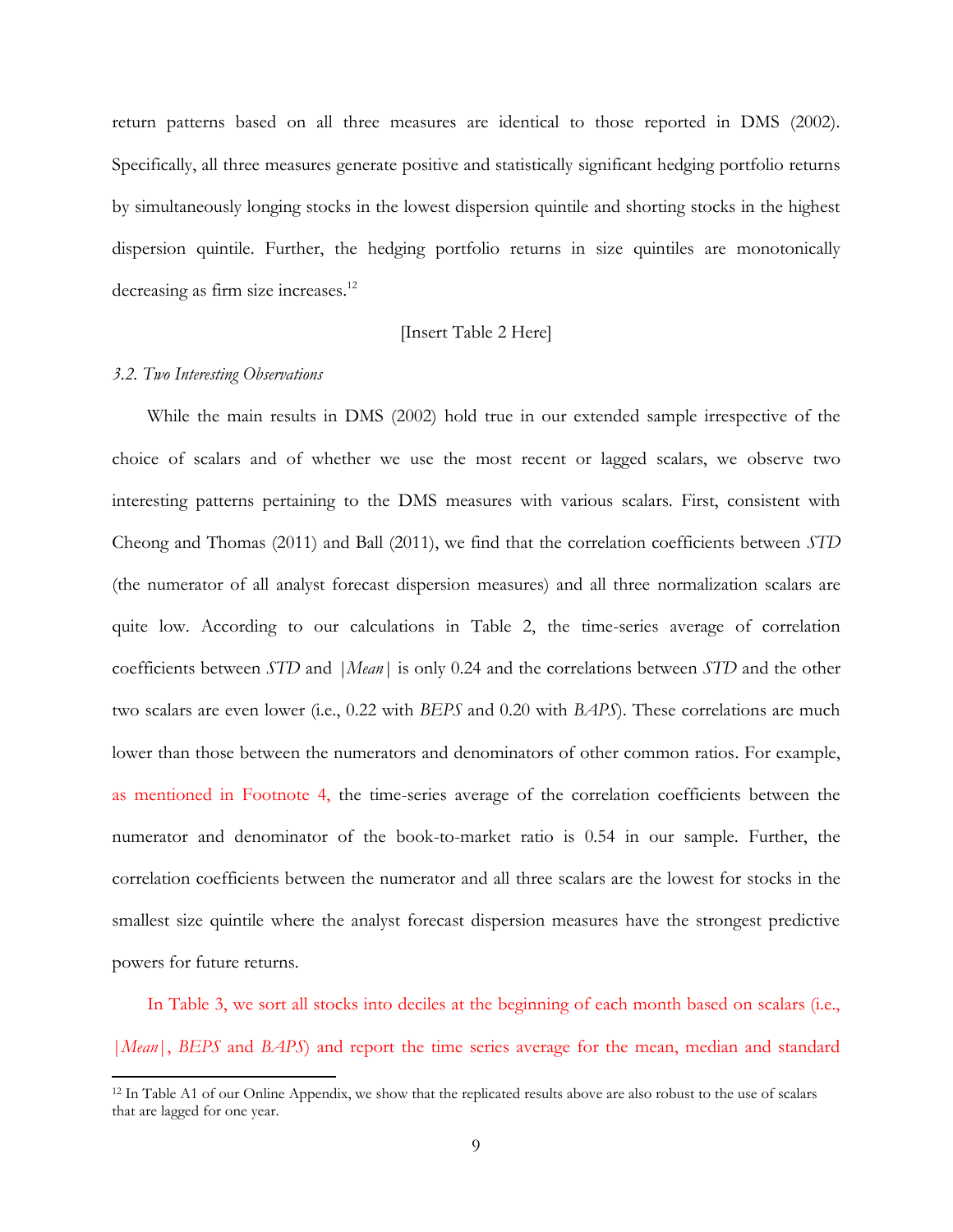deviation of the standard deviation of forecasted earnings within each decile group.<sup>13</sup> Consistent with results in Table 1 of Cheong and Thomas (2011), we find that the standard deviation of forecasted earnings do not increase with its common scalars, particularly when the level of scalars are low (e.g., from group 1 to group 4). The low correlations, also known as the scale-invariance in Cheong and Thomas (2011) and Ball (2011), give rise to a concern about whether using these scalars as a normalization device is economically meaningful.

# [Insert Table 3 Here]

Second, we find that scalars can predict future returns independently, especially for stocks of small firms. We support this claim by performing standard portfolio sorts based on size and all components of alternative analyst forecast dispersion measures. In Panel A of Table 4, we first double sort stocks based on firm size and then *STD* (the numerator). We find that *STD* without scaling has a strong predictive power for future returns in the two smallest size quintiles.

# [Insert Table 4 Here]

In Panels B to D of Table 4, we double sort stocks based on firm size and each of our normalization scalars. We find that |*Mean*|, the original scalar in DMS (2002), has a very strong predictive power for future stock returns across all size quintiles except for the largest one.<sup>14</sup> The monthly return spread generated by the hedging strategy based on *|Mean|* (i.e., longing stocks with high *|Mean*| and shorting stocks with low *|Mean*| simultaneously) in the full sample is 61.6 bps, which is even larger than that generated by the DMS analyst forecast dispersion measure. The return predictabilities of *BEPS* and *BAPS* are much weaker than that of |*Mean*|.<sup>15</sup> However, both scalars are able to generate large return spreads in the two smallest size quintiles, where the analyst forecast

 $\overline{\phantom{a}}$ 

<sup>14</sup> Cen, Hillary, and Wei (2013) also find that analysts' forecast earnings per share (*FEPS*) can predict future stock returns and attribute its return predictability to analysts and investors' cross-sectional anchoring bias to the industry median.

<sup>13</sup> There are, on average, 263 stocks per month in each decile group.

<sup>15</sup> The result indicates that the dispersion measures using *BEPS* and *BAPS* as the scalar might be better than the DMS (2002) disagreement measure using |*Mean*| as the scalar since the former two measures have a lower return predictability than the latter one.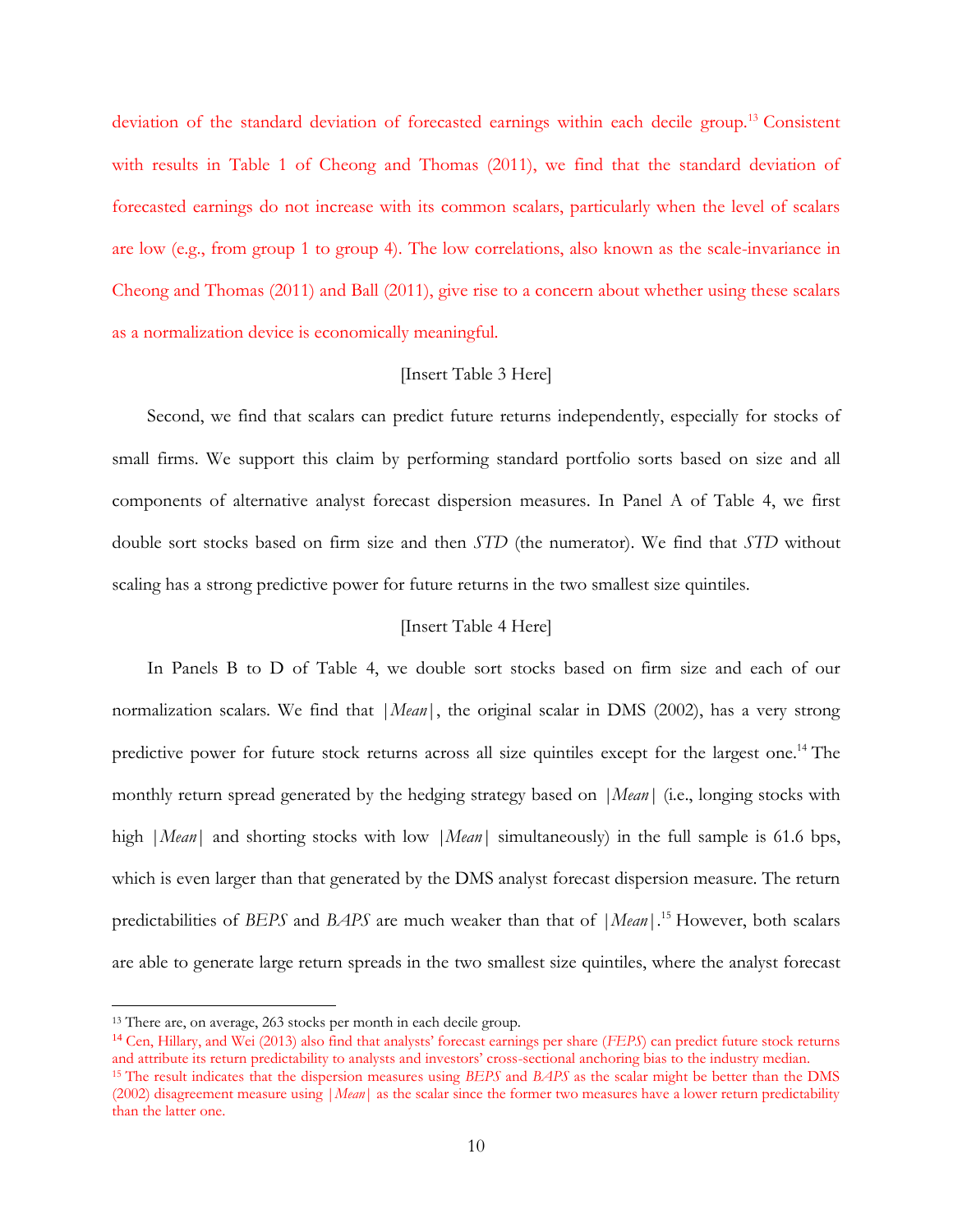dispersion measures display strong return predictability. For example, the hedging portfolio based on *BEPS* generates an average monthly return spread of 51.1 bps in the smallest size quintile, which is statistically significant at the 5% level. A similar strategy based on *BAPS* can generate a monthly spread of 44.9 bps in the smallest size quintile. Although its statistical significance is marginal (i.e., near the 13% level), its magnitude is approximately half of that generated by the dispersion measure (with *BAPS* as the scalar) in the smallest size quintile. Overall, all three scalars can generate larger hedging portfolio returns in the full sample than that based on *STD*—the numerator that captures the economic meaning of disagreement.

# *3.3. A Static Decomposition Analysis of Analyst Forecast Dispersion Measures*

 $\overline{\phantom{a}}$ 

Our second observation in Section 3.2 indicates that both the numerator *STD* and the scalars contain return-predictive information. Given that the numerator and the scalars are not highly correlated, it is possible to decompose the return predictability of analyst forecast dispersion measures with various scalars and to identify the portion coming solely from the disagreement component in the numerator. The following equation illustrates a static decomposition of analyst forecast dispersion measures: 16

$$
log(Disp_t) \equiv log(STD_t) - log(Scalar_t). \tag{1}
$$

We conduct sequential sorts based on the two components of the static decomposition, i.e., *Log*(*STD*) and *Log*(*Scalar*), <sup>17</sup> where the first sort is based on *STD*. By controlling the variation in *STD* within each *STD* group, we are able to examine the return spread driven by the variation in the

<sup>&</sup>lt;sup>16</sup> To understand the contribution of each component to the variation in *DISP*, we decompose  $Var[log(Disp)]$  as follows:  $Var[log(Disp)] \equiv Cov[log(Disp), log(STD)] - Cov[log(Disp), log(Scalar)]$ . Dividing both sides by  $Var[log(Disp)]$  yields  $1 \equiv Beta(SrB) - Beta(Scalar)$ . We find that on average, *STD* is responsible for 56.2% of the total variation in *DISP* and |*Mean*| for the remaining 43.8%, indicating that both components are almost equally important in explaining the variation in the DMS dispersion measure.

<sup>&</sup>lt;sup>17</sup> Since portfolio sorts only rely on the rank of variables and the natural logarithm is simply a monotonic transformation, we sort stocks based on *STD* and various scalars directly.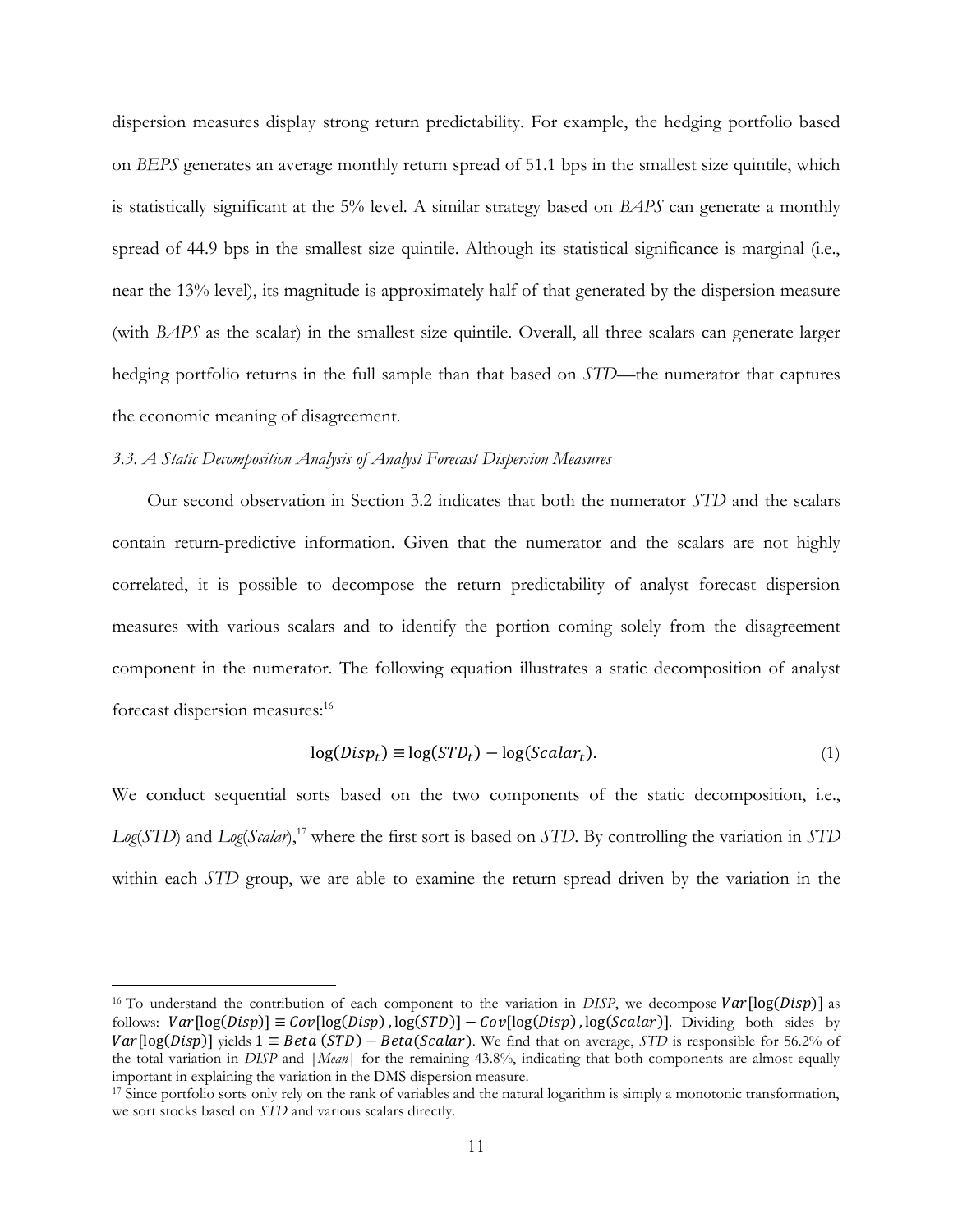scalars. Similarly, one can reverse the order of sorting variables and examine the return spreads driven by the variation in *STD* after controlling for the variations in scalars.

It is important to point out that the static decomposition does not work for most common ratios where the numerator and the denominator are highly correlated, because in this case the sort based on the numerator is essentially the same as that based on the scalar. However, in our study, the low correlations between *STD* and its scalars as we discussed in Section 3.2 guarantee the mathematical validity of sequential sorts. We therefore perform the sequential sorts based on *STD* (the numerator) and various scalars within each size group. Since we are carrying out triple sorts, we divide stocks into three groups in each layer to ensure that each portfolio under a 3×3×3 sort contains a sufficient number of stocks for a good property of diversification. The results of sequential sorts based on *Size*, *STD* and |*Mean*| are reported in Panels A to C of Table 5. 18

# [Insert Table 5 Here]

The results of the static decomposition based on sequential sorts have two important implications. First, they allow us to observe the decomposed return predictability of analyst forecast dispersion measures that are attributable to the numerator and the scalar. For small-cap firms, after controlling for the variations in |*Mean*|, the variation in *STD* generates an average return spread of 55.1 bps per month;<sup>19</sup> after controlling for the variation in *STD*, the variation in *|Mean|* generates an average return spread of 79.7 bps per month,<sup>20</sup> which is much higher than that driven by the variations in the numerator (*STD*). For medium-sized firms, this pattern is even more obvious. After controlling for the variations in |*Mean*|, the variations in *STD* generate hedging portfolio returns between 8.1 bps and 15.5 bps in different |*Mean*| groups and none of them is statistically significant

<sup>18</sup> Results of sequential sorts based on *Size*, *STD* and one of the other two scalars (i.e., *BEPS* or *BAPS*) are provided in Table A2 in the Online Appendix.

<sup>&</sup>lt;sup>19</sup> This is calculated as  $(0.490+0.718+0.445)\div 3=0.551$  (Panel B of Table 5).

<sup>&</sup>lt;sup>20</sup> This is calculated as  $(0.800+0.803+0.788)$  ÷3=0.797 (Panel A of Table 5).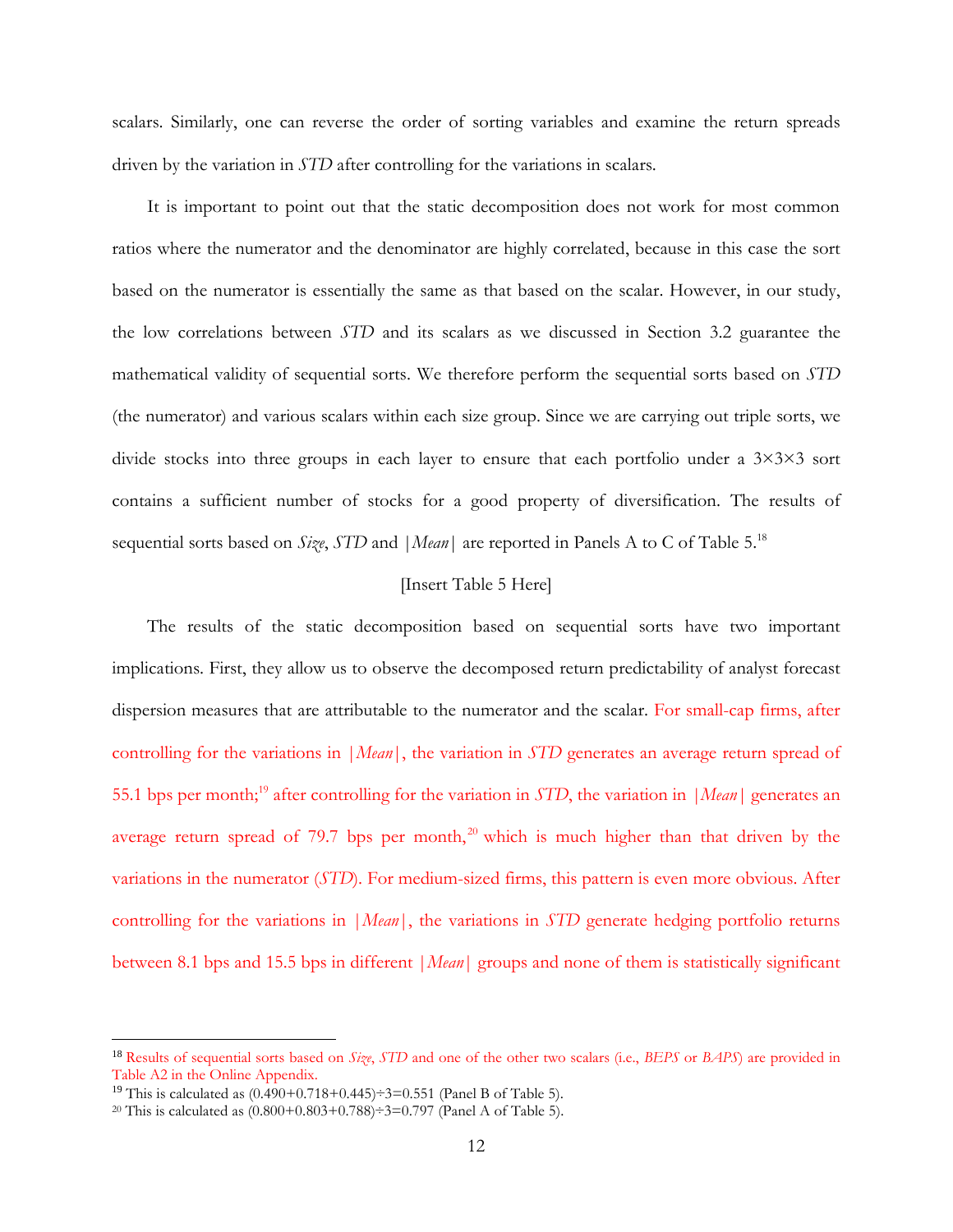at the 10% level. However, the variation in |*Mean*| still generates a significant average return spread of 49.8 bps per month after controlling for the variation in *STD*. 21

Second, the results of static decomposition further cast doubt on the economic meaningfulness of using scalars in constructing the analyst forecast dispersion measures. While results in Tables 2 and 3 suggest that the correlation coefficients between the numerator and various scalars are low (especially for stocks of small firms), the results in Panel C of Table 5 suggest that these correlations can be close to zero and, in some cases, negative when the level of scalar is low. This observation is consistent with Ball's (2011) explanation that the scale-invariance of *STD* might be driven by the fact that all forecasted earnings are reported to the nearest cent irrespective of the level of the scalars. Although the low correlation between *STD* and various scalars can be explained, it still challenges the economic meaningfulness of using scalars as a normalization device.

# **4. A Dynamic Decomposition Analysis of the DMS Measure**

Although *STD* may improve upon the original DMS measure and provide a cleaner disagreement measure, this variable per se is not economically comparable across stocks. That is, in addition to disagreement, there exist other latent factors that can *artificially* drive variations in *STD*. For instance, if a firm splits its shares and analysts adjust their forecasts accordingly, its *STD* will artificially drop. However, this change in *STD* has nothing to do with disagreement. A better and cleaner disagreement measure requires us to control for these latent factors. In doing so, we need to find a scalar that can largely absorb the effect of these latent factors, and at the same time, this scalar does not predict future returns. Otherwise it will contaminate the return predictability of the constructed disagreement measure. As we argue below, the lagged *STD* can serve this purpose, which motivates our dynamic decomposition approach in this section.

<sup>&</sup>lt;sup>21</sup> This is calculated as  $(0.452+0.551+0.492) \div 3 = 0.498$ .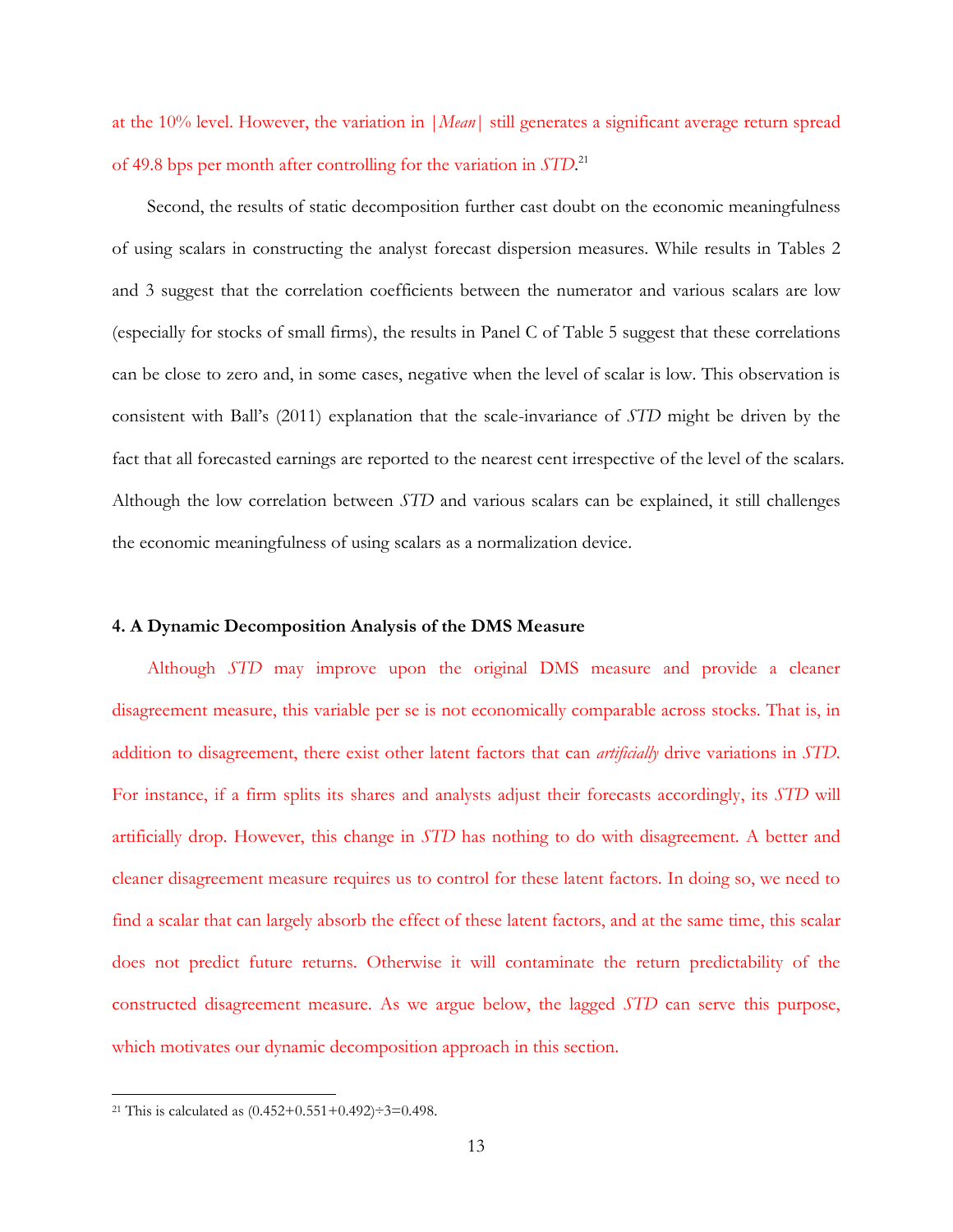# *4.1 The Decomposition Approach*

 $\overline{\phantom{a}}$ 

To find an improved and comparable measure of disagreement across stocks, we perform a dynamic decomposition of the DMS analyst forecast dispersion measure in a similar way to the decomposition of the book-to-market ratio by Daniel and Titman (2006) and Fama and French (2008). Doing so allows us to find an improved disagreement measure that is comparable across stocks, and more importantly, discover and verify its economic properties under Miller's (1977) theoretical framework.

The decomposition is formally shown as follows:

$$
log(Disp_t) \equiv log\left(\frac{STD_t}{|Mean_t|}\right)
$$
  
= 
$$
log\left(\frac{STD_{t-k}}{|Mean_{t-k}|}\right) + log\left(\frac{STD_t/adj_t}{STD_{t-k}/adj_{t-k}}\right) - log\left(\frac{|Mean_t|/adj_t}{|Mean_{t-k}|/adj_{t-k}}\right)
$$
  
= 
$$
log(Disp_{t-k}) + [log(adj.STD_t) - log(adj.STD_{t-k})]
$$
  
- 
$$
[log(adj.|Mean_t|) - log(adj.|Mean_{t-k}|)]
$$
  
= 
$$
log(Disp_{t-k}) + Chg_Std(t-k,t) - Chg_Mean(t-k,t).
$$
 (2)

In Equation (2), *Dispt, STDt*, and *|Meant|* represent the DMS analyst forecast dispersion measure, standard deviation, and absolute mean of analysts' earnings forecasts at month *t*, respectively. *adj<sup>t</sup>* is the cumulative adjustment factor for stock splits and dividend distributions in month *t*. This variable makes the standard deviation and mean of analysts' earnings forecasts comparable over time. *Chg\_Std*(*t-k,t*) and *Chg\_Mean*(*t-k,t*) are the change in standard deviation and change in absolute mean (both in logarithm) of analysts' earnings forecasts from month *t-k* to month *t*: *Chg\_Std*(*t-k,t*)  $\equiv log(adj.5td) - log(adj.5td)$  and *Chg\_Mean*(*t-k,t*)  $\equiv log(adj.|Mean<sub>t</sub>|) - log(adj.1td)$ *log*(*adj.|Meant-k|*)*.* <sup>22</sup> One can easily see that the analyst forecast dispersion measure at month *t*

<sup>22</sup> Under this specification, *Chg\_Mean*(*t-k,t*) may be meaningless if the mean of earnings forecasts at time *t* or *t-k* is negative. However, less than 5% of the observations in our sample have negative forecasted earnings. Therefore, the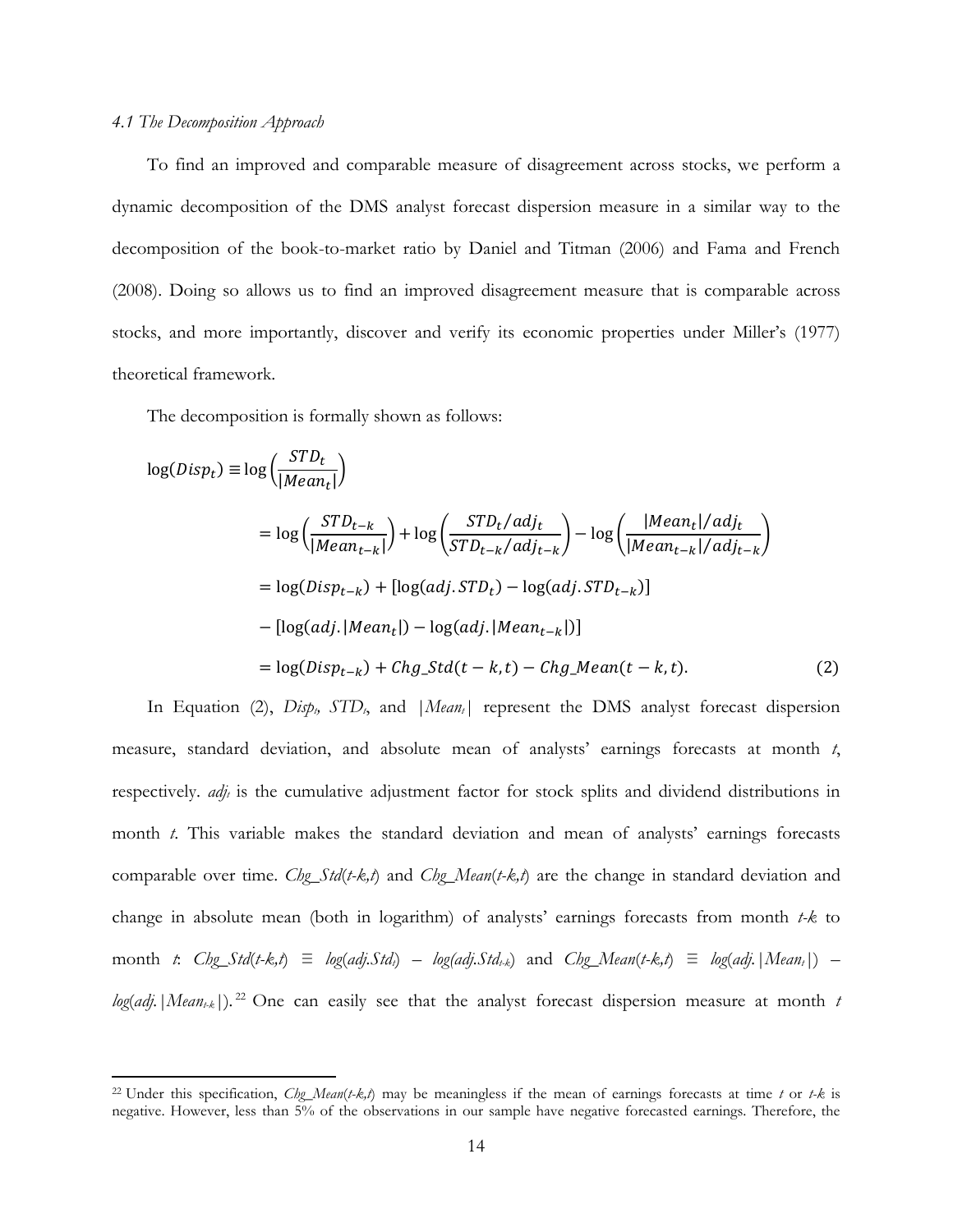comprises three components: the lagged analyst forecast dispersion measure at month *t-k* (i.e., *log*(*Dispt-k*)), change in standard deviations of analysts' earnings forecasts from month *t-k* to month *t* (i.e., *Chg\_Std*(*t-k,t*)), and change in the consensus forecasts from month *t-k* to month *t* (i.e., *Chg\_Mean*(*t-k,t*)). As discussed above, such decomposition allows us to isolate a disagreement measure that is comparable across stocks.

In Equation (2), *Chg\_Std*(*t-k,t*) is essentially constructed as the growth rate of standard deviation from month *t-k* to month *t*, which is economically comparable in the cross section. One can also interpret this disagreement measure as using lagged *STD* as a scalar in the spirit of Chen, Hong, and Stein (2002, p. 181), who use the *change* in ownership breadth to purge artificial firm fixed effects on the level of ownership breadth.

In our empirical analysis, we gradually increase *k* until *log*(*Dispt-k*) loses its return predictability. The results are shown in Table A3 in our Online Appendix and suggest that the predictive power of *log*(*Dispt-k*) for future stock returns indeed declines as *k* increases. When *k* is equal to or larger than 5,  $log(Disp_{t,k})$  loses its return predictability in all size quintiles.<sup>23</sup> Therefore, we decompose  $log(Disp_t)$  into *log*(*Dispt-*5), *Chg\_Std*(*t*-5*,t*), and *Chg\_Mean*(*t*-5*,t*) in our paper. Clearly, in this decomposition, the predictive power of *log*(*Dispt*) for future returns must come mainly from *Chg\_Std*(*t*-5*,t*) and *Chg\_Mean*(*t*-5*,t*). Under this decomposition, *log*(*Dispt-*5) needs not be included in our analysis, and thus we can focus solely on the dynamics between *Chg\_Std*(*t*-5*,t*) and *Chg\_Mean*(*t*-5*,t*) in our empirical tests below.<sup>24</sup>

## *4.2 Return Predictability of the Change-Based Disagreement Measure*

difference between *Mean<sub>t</sub>* and *|Mean<sub>t</sub> |* is almost negligible in the full sample. We conduct a robustness check based on a subsample that excludes all firms with negative earnings. Our results remain qualitatively and quantitatively unchanged. <sup>23</sup> DMS (2002) also find that the return predictability of  $Di\phi_{k}$  decreases when  $k$  increases and completely disappears six

months after portfolio formation.

<sup>24</sup> To ensure that the decomposition in Equation (2) would not mechanically attribute all of log(*Disp*)'s predictive power to Δlog(|*Mean*|)) since Δlog(*Std*) = 0, we follow footnote 16 to carry out the variance decomposition of Equation (2). We find that the change in *STD* and change in |*Mean*| contribute to 24.5% and 10.9% of the total variation in contemporaneous *DISP*, respectively, suggesting that the change in *STD* contributes to more variations in *DISP* than the change in |*Mean*|.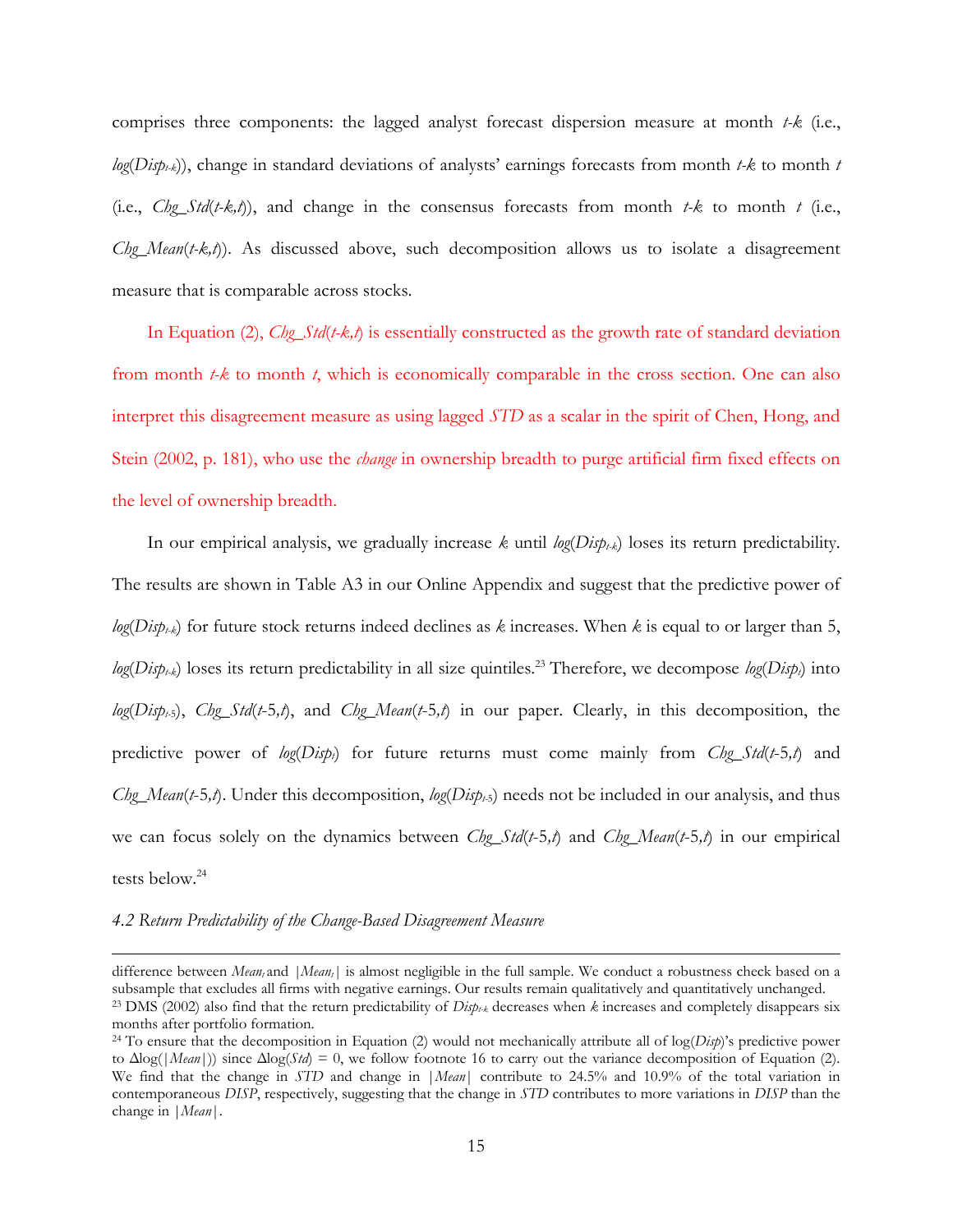We first run a standard portfolio sort test, to examine the return predictability of the changedbased disagreement measure. Specifically, we double sort stocks into 5×5 groups according to size and the change in standard deviations to examine the independent return predictability power of our change-based disagreement measure after controlling for firm size only. The average one-monthahead portfolio returns are reported in Table 6.

# [Insert Table 6 Here]

Similar to the DMS dispersion measure, the change-based disagreement measure predicts stock returns negatively. In addition, the return predictability declines as firm size increases. After removing the return-predictive information contained in the scalar (i.e., |*Mean*|), the change-based disagreement measure generates smaller return spreads than the DMS measure in all size groups. Further, the hedging portfolio returns based on the change-based disagreement measure are only statistically significant in the two smallest size quintiles. This finding is consistent with our previous finding that the return predictability of the DMS measure in the medium size group is almost entirely driven by the information contained in the scalar (i.e., |*Mean*|).

Our results are robust to the adjustment of portfolio raw returns based on the Fama-French (1993) and Carhart (1997) four-factor model. The portfolio alphas suggest that the return spreads generated by the change-based disagreement measure among the two smallest quintiles are primarily driven by the overvaluation of stocks on the short side (i.e., stocks with a high level of disagreement). This is consistent with Miller (1977) that, under short-sale constraints (which is most likely to be true for small stocks than for large stocks), stocks with a high level of disagreement are overvalued as pessimistic views are not reflected in the stock prices; however, stocks with a low level of disagreement are not necessarily undervalued. As an application of our proposed change-based disagreement measure, in the next sub-section, we derive and find a novel interaction between disagreement and under-reaction to earnings news in predicting future returns.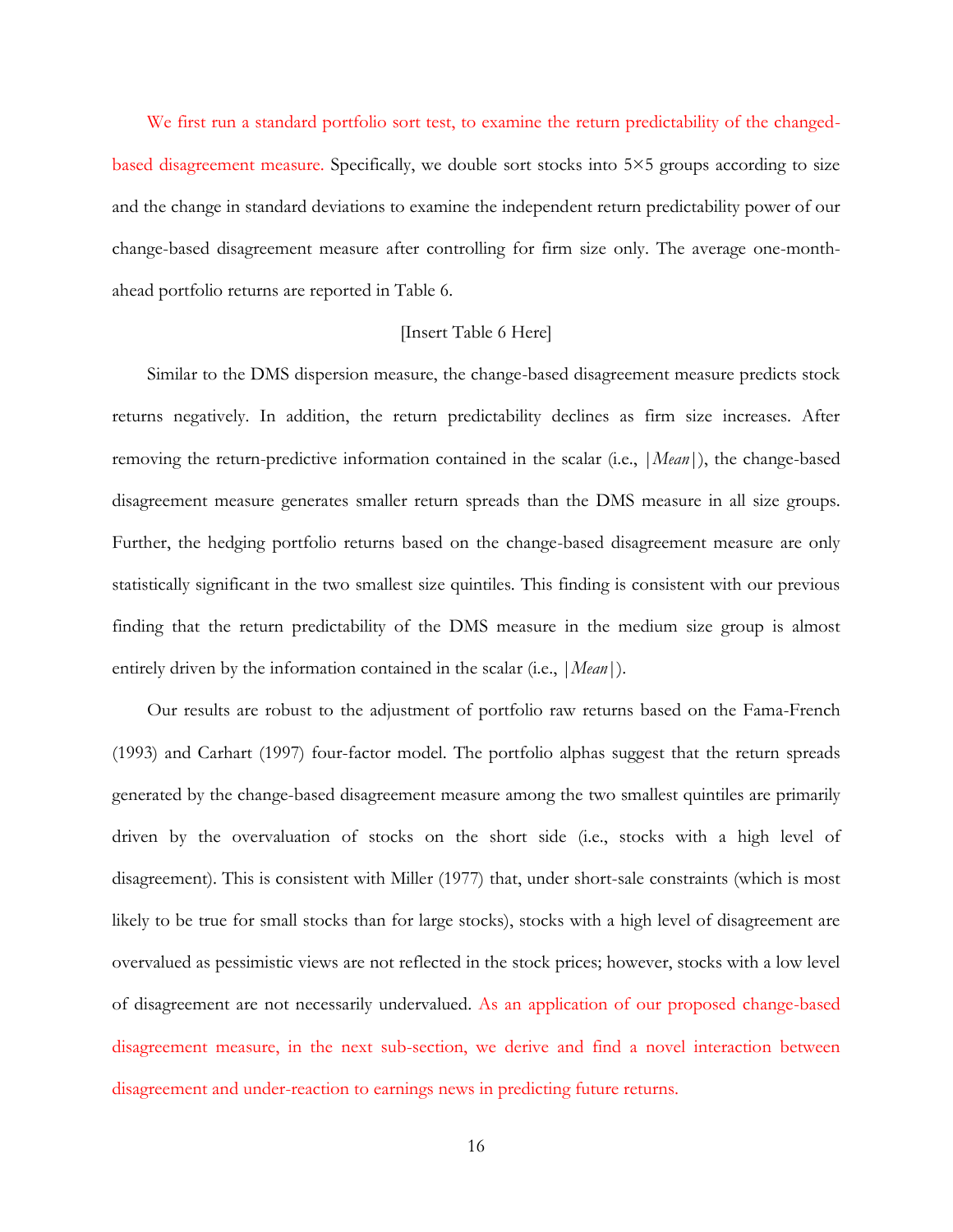#### *4.3. The Interaction between Disagreement and Underreaction: A Model-Derived Hypothesis*

Based on the decomposition approach discussed in Section 4.1, the change in standard deviation *Chg\_Std*(*t*-5*,t*) in Equation (2) proxies for investor disagreement, while the change in mean *Chg\_Mean(t-5,t)* captures investors' underreaction to earnings news in the finance and accounting literature. In Appendix I, we provide a theoretical framework to analyze their return predictabilities. We expect that the change in standard deviation predicts future returns negatively following the disagreement literature and the change in mean forecasts predicts future returns positively following the post-forecast revision drift literature (see Proposition A1). More importantly, our theoretical framework and the improved disagreement measure allow us to generate new testable predictions on the interaction between disagreement and underreaction (see Proposition A2) as summarized in the following hypothesis.

**Hypothesis:** The predictive power of *Chg\_Std*(*t*-5,*t*) for future returns depends on the sign of *Chg\_Mean*(*t*-5*,t*): *Chg\_Std*(*t*-5,*t*) negatively predicts future stock returns only when *Chg\_Mean*(*t*-5*,t*) is negative. In contrast, the predictive power of *Chg\_Mean*(*t*-5*,t*) for future returns does not depend on the sign of *Chg\_Std*(*t*-5,*t*): *Chg\_Mean*(*t*-5*,t*) always positively predicts future returns irrespective of whether the standard deviation of analysts' earnings forecasts is increasing or decreasing.

# *4.4. Portfolio Sorts Based on the Dynamic Decomposition*

 $\overline{\phantom{a}}$ 

At the beginning of each month, we sort stocks into three equal groups based on firm size  $(MV)$  at the end of the previous month.<sup>25</sup> Stocks in each size group are then sorted into three subgroups based on the change in mean forecasts, *Chg\_Mean*(-5,0). Stocks in each subgroup are further sorted into three groups based on the change in the standard deviation of earnings forecasts,

<sup>&</sup>lt;sup>25</sup> Our results are robust when we first sort stocks based on the residual institutional ownership following Nagel (2005). This robustness check is provided in Table A3 of our Online Appendix.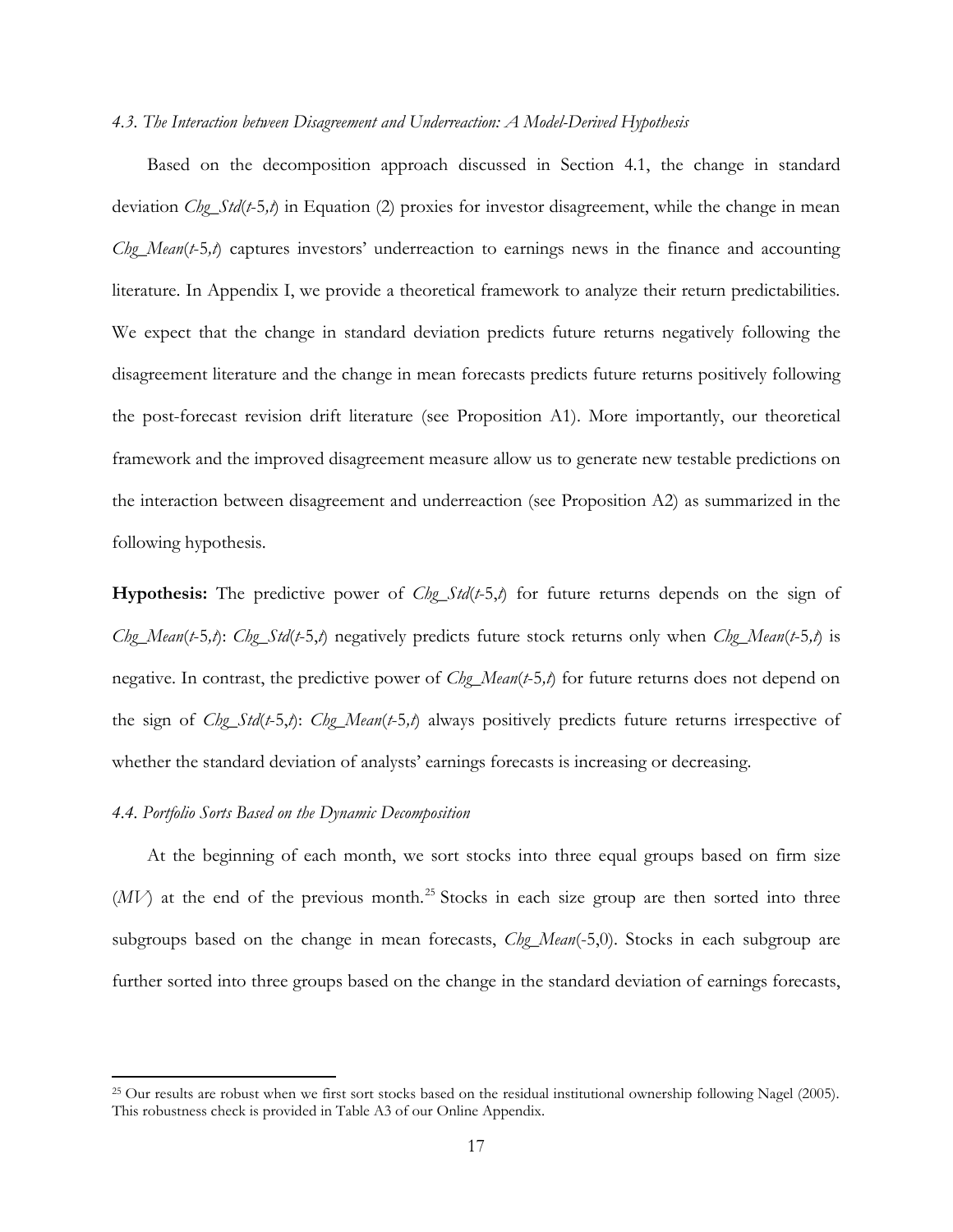*Chg\_Std*(-5,0). Panel A of Table 7 reports the time-series averages of one-month-ahead stock returns of equal-weighted portfolios based on the 3×3×3 subgroups.

# [Insert Table 7 Here]

Consistent with the disagreement literature, *Chg\_Std*(-5,0) predicts future stock returns negatively, and consistent with the post-forecast revision drift literature, *Chg\_Mean*(-5,0) predicts future stock returns positively. The return predictability of *Chg\_Std*(-5,0) diminishes as firm size increases. These results suggest that the basic properties of the DMS disagreement measure are maintained by the change-based disagreement measure. This is consistent with the prediction of Miller's (1977) disagreement theory in that short-sale constraints are most likely to be binding for small firms.

The most striking observation in Table 7 is that, while the predictive power of *Chg\_Mean*(-5,0) does not depend on the sign of *Chg\_Std*(-5,0)*,* the predictive power of *Chg\_Std*(-5,0) is only statistically significant for firms in the low *Chg\_Mean*(-5,0) groups except for large firms. For example, the hedging portfolio based on *Chg\_Std*(-5,0) within the low *Chg\_Mean*(-5,0) group for small firms generates an average monthly return of 56.4 bps, which is statistically significant at the 1% level. In contrast, the hedging portfolio returns based on *Chg\_Std*(-5,0) within the medium and high *Chg\_Mean*(-5,0) groups are both much lower and neither one is statistically significant at the 10% level. To further investigate the characteristics of stocks within the low *Chg\_Mean*(-5,0) group, we report the average values of *Chg\_Mean*(-5,0) and *Chg\_Std*(-5,0) for each of the 27 (3×3×3) subgroups in Panels B and C of Table 5, respectively. We find that the average values of *Chg\_Mean*(- 5,0) for the stocks within the low *Chg\_Mean*(-5,0) group are all negative. This provides a useful hint for further testing our hypothesis to see if *Chg\_Std*(-5,0) exhibits strong return predictability only when the stock price is likely to fall so that the short-sale constraints are more likely to be binding (because of more overvaluation resulting from underreaction to bad news).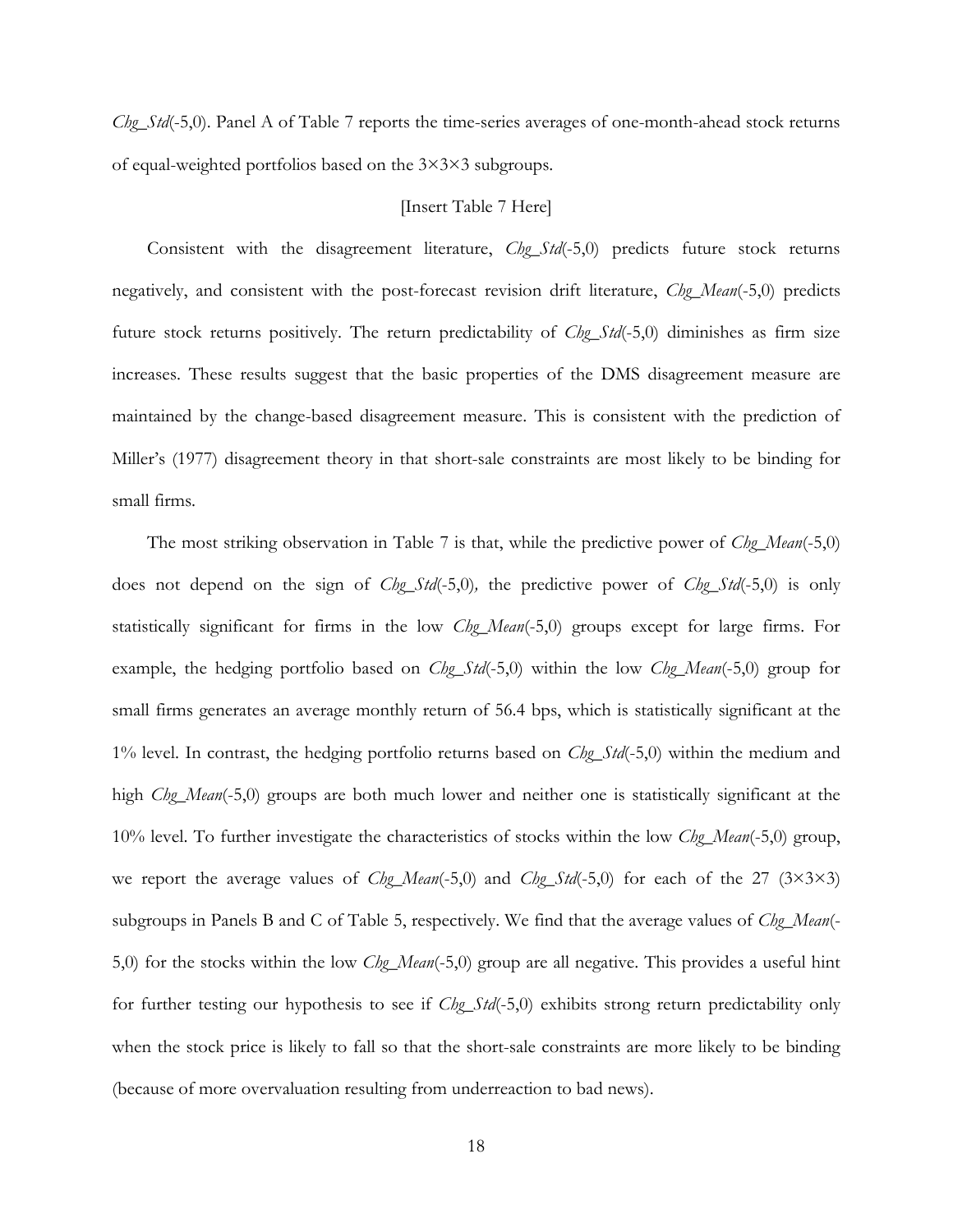To ensure that our results are not driven by common risk and firm characteristic factors, we consider portfolio alphas instead of portfolio raw returns in Table A4 of our Online Appendix. Our results are not affected after controlling for common risk and firm characteristic factors. In another robustness check reported in Table A5 of our Online Appendix, we replace firm size by residual institutional ownership (Nagel, 2005) in portfolio sorts. Consistent with our prediction, our results are particularly strong among stocks of low institutional ownership, where stocks have a high level of short-sale constraints.

#### *4.5 Fama and MacBeth Regressions*

In this section, we perform the Fama and MacBeth (1973) regression tests at the individual stock level to test our hypothesis for the change-based disagreement measure, as outlined in Section 4.3. In Fama-MacBeth regressions, the dependent variable is measured in the unit of raw returns because all controls of firm characteristics can be addressed by including relevant explanatory variables in the regressions. For each cross-section, we run a regression with the following specification:

$$
Ret_i = \alpha + \beta_1 Chg\_Std(-5,0) + \beta_2 Chg\_Std(-5,0) \times NegChg\_MeanDummy
$$
  
+  $\beta_3 Chg\_Mean(-5,0) + \beta_4 Chg\_Mean(-5,0) \times NegChg\_StdDummy$   
+  $\sum_{j=5}^{n} \beta_j Other Controls_j + \varepsilon_i.$  (3)

In this specification, *NegChg\_Std*(-5,0) *Dummy* is a dummy variable that equals 1 if *Chg\_Std*(-5,0) is negative and 0 otherwise. Similarly, *NegChg\_Mean*(-5,0) *Dummy* is a dummy variable that equals 1 if *Chg\_Mean*(-5,0) is negative. The correlation matrix in Table 1 suggests that multicollinearity is not a major concern when we include *Chg\_Std*(-5,0) and *Chg\_Mean*(-5,0) with other independent variables given that the correlations of these variables with other control variables are quite low.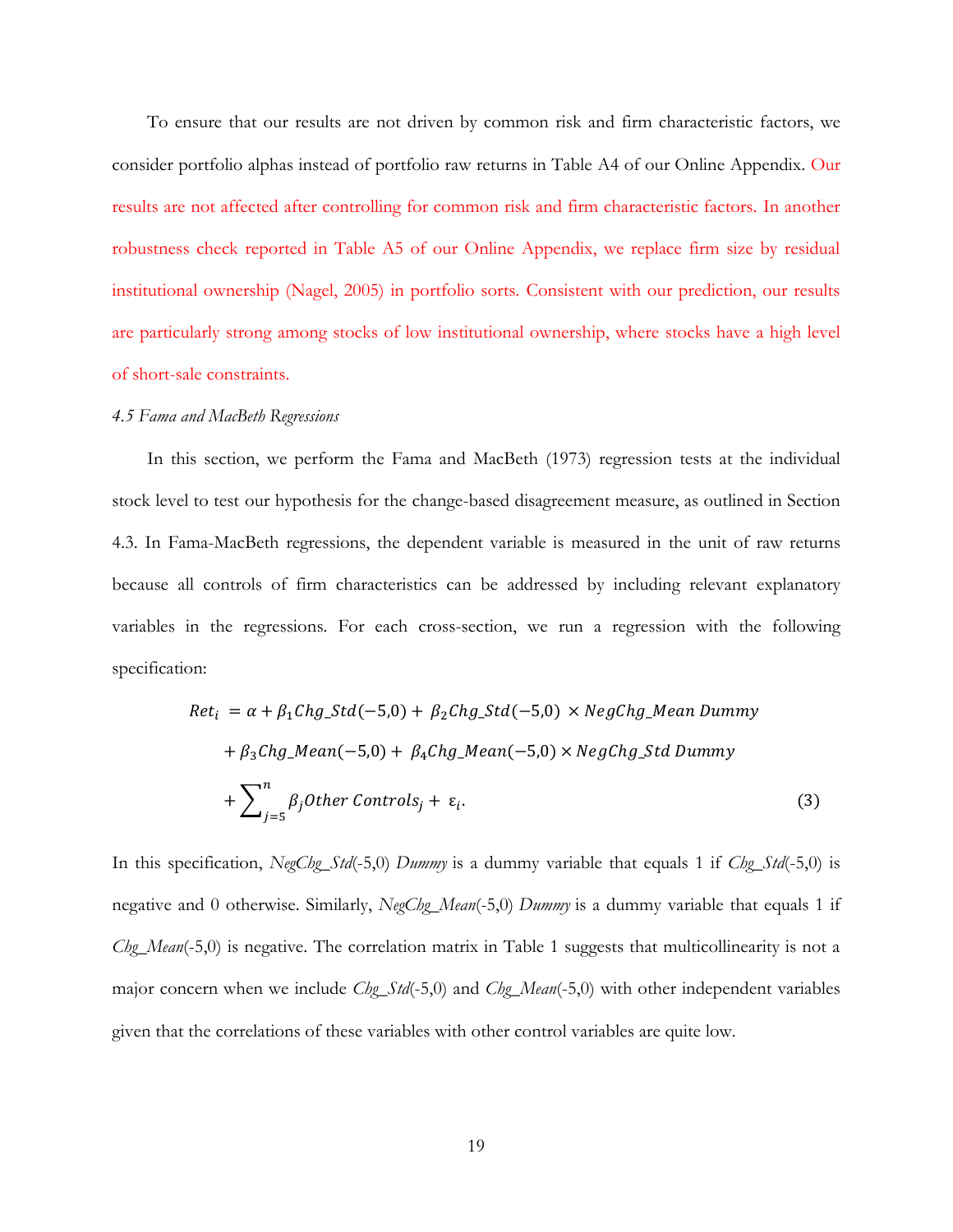We include several control variables in this specification. *log*(*MV*) is the natural logarithm of market capitalization. *log*(*BM*) is the natural logarithm of the book-to-market ratio. *Ret*(-1,0) is the past one-month stock return before time *t*, and *Ret*(-7,-1) is the past-six-month stock return lagged by a month. *Accrual* is the total accounting accruals defined by Sloan (1996), and *E/P* is the earningsto-price ratio. These control variables are included because previous studies have shown that they possess return predictability (e.g., Fama and French 1992; Jegadeesh, 1990; Jegadeesh and Titman, 1993, 2001). We extract only the information that is publicly available before the end of month *t* in constructing these variables. To mitigate the impact from extreme values, all control variables except for *Ret(-7, -1)* and *Ret(-1,0)* are censored at the 1% and 99% level. Detailed definitions of these variables are provided in Appendix II.

Results from the Fama and MacBeth regressions are presented in Table 8. We start with a replication of the Fama-MacBeth regression presented in DMS (2002) in Column (1) of Table 8. We find that the analyst forecast dispersion measure (*Disp*) has a negative and significant predictive power for future returns. The economic significance and statistical significance of *Disp* are reduced significantly when we include *Chg\_Mean*(-5,0) in the regression. Specifically, the absolute magnitude of the coefficient on *Disp* is reduced from 0.251 in Column (1) to 0.189 in Column (2). This result is consistent with our earlier claim that information contained in the scalar contributes significantly to the overall return predictability of the DMS analyst forecast dispersion measure. Consistent with the disagreement literature and the post-earnings revision drift literature, the results in Column (3) suggest that *Chg\_Std*(-5,0) predicts future stock returns negatively, and *Chg\_Mean*(-5,0) predicts future stock returns positively. The corresponding *t*-statistics suggest that the return predictability of *Chg\_Mean*(-5,0) is statistically significant at the 1% level and the return predictability of *Chg\_Std*(-5,0) is statistically insignificant in the full sample, both of which are consistent with our earlier findings in Table 7.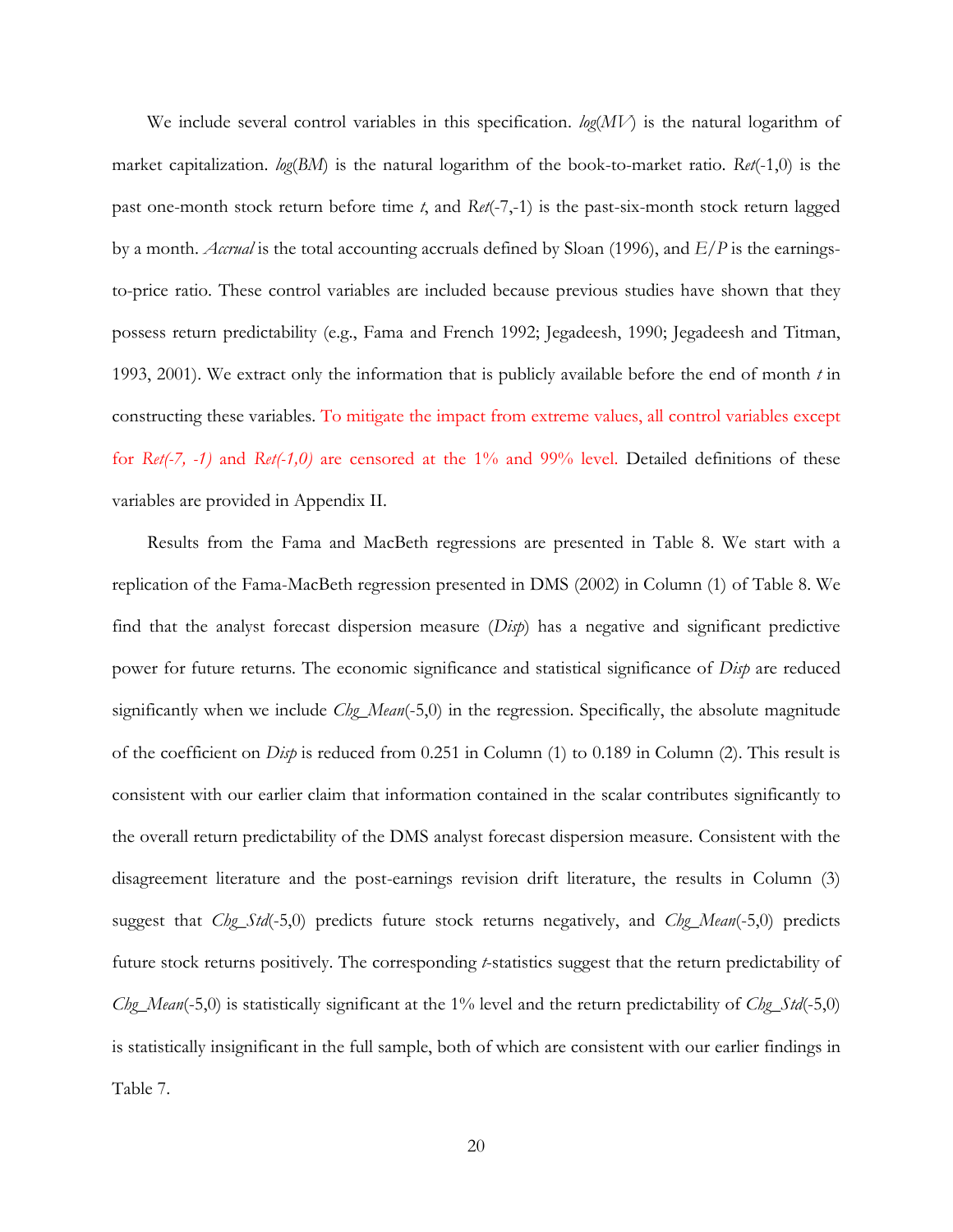#### [Insert Table 8 Here]

In Column (4) of Table 8, we introduce an interaction term between *Chg\_Std*(-5,0) and *NegChg\_Mean*(-5,0) *Dummy*. Our result suggests that the predictive power of *Chg\_Std*(-5,0) for future stock returns is statistically significant at the 1% level only when *Chg\_Mean*(-5,0) is negative. Specifically, when *Chg\_Mean*(-5,0) is negative, a one-standard-deviation increase in *Chg\_Std*(-5,0) is associated with a decrease of 9.4 bps  $(= 0.113 \times 0.832$  from Table 1) in one-month-ahead stock returns, which is nine times higher than that observed for the unconditional case of 0.92 bps (= 0.011×0.832 from Table 1). After we incorporate the interaction term, the coefficient on *Chg\_Std*(-5,0) remains statistically insignificant, suggesting that the change in standard deviations of analysts' earnings forecasts cannot predict future stock returns when the mean of earnings forecasts is revised upward and the stock price is likely to increase. In Column (5) of Table 8, we add another interaction term between *Chg\_Mean*(-5,0) and *NegChg\_Std*(-5,0) *Dummy* to test whether the predictive power of *Chg\_Mean*(-5,0) for future stock returns also depends on the sign of *Chg\_Std*(-5,0). Our result suggests that the predictive power of *Chg\_Mean*(-5,0) for future stock returns does not depend on the sign of *Chg\_Std*(-5,0).

Our results are robust in other settings. In Tables A6 and A7 of our Online Appendix, we compute the mean of *Chg\_Mean*(-5,0) for each month *t* and partition the time series into two groups depending on whether the monthly average *Chg\_Mean*(-5,0) is positive or negative. We find that the return spreads from the trading strategy based on *Chg\_Std*(-5,0), both in portfolio returns and portfolio alphas, are much higher when the monthly average *Chg\_Mean*(-5,0) is negative. In Table A8, we run a Fama-MacBeth regression similar to Equation (3) around earnings announcements. Consistent with our results in Table 8, we find that the changes in the standard deviation of forecast earnings, which are triggered by earnings announcements in this setting, have a much stronger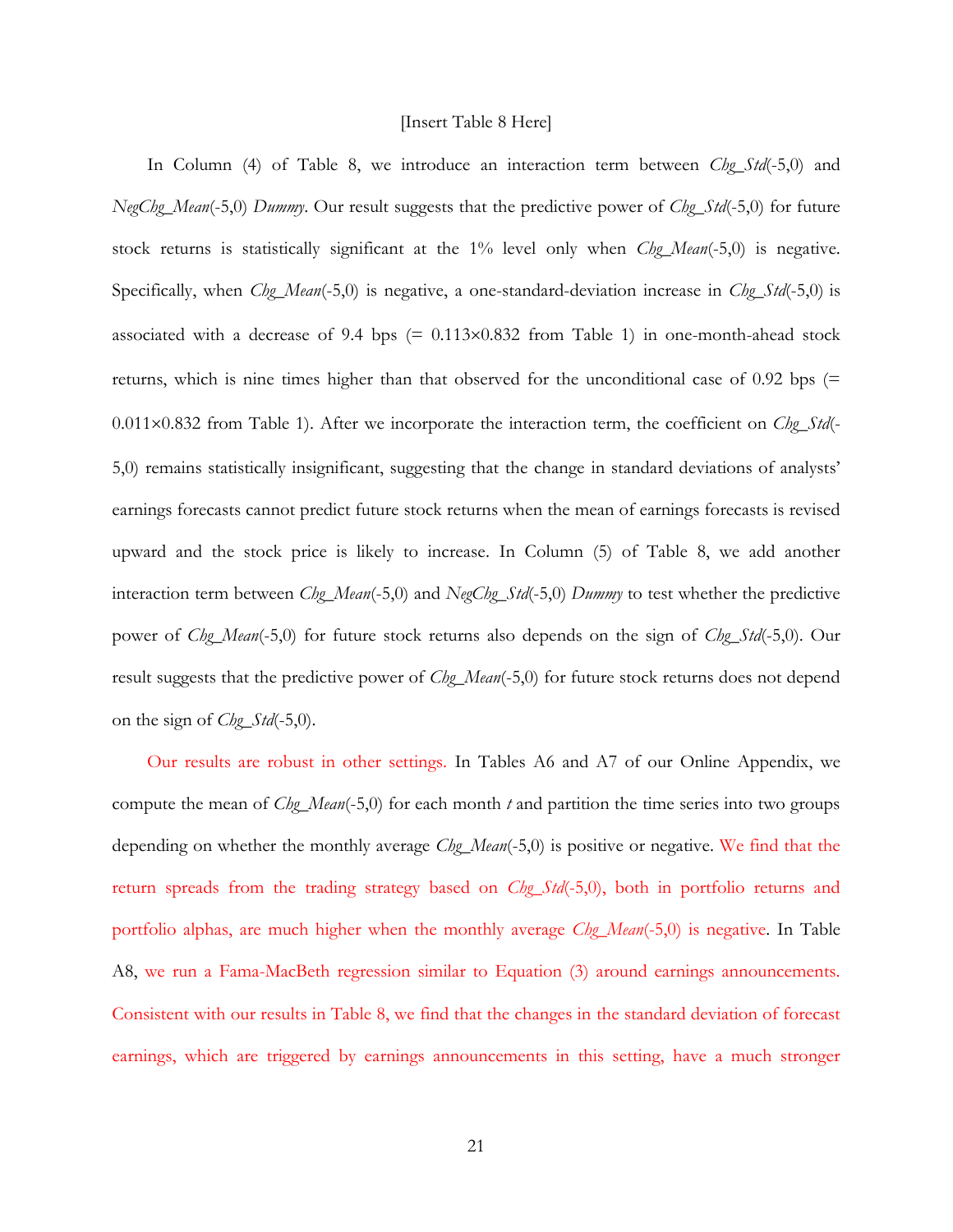predictive power for post earnings announcement drift (i.e., PEAD) when the changes in mean forecasts are negative.

### **5. Conclusion**

 $\overline{\phantom{a}}$ 

Diether, Malloy, and Scherbina (2002) find that stocks with greater dispersion of analysts' earnings forecasts (*Disp*)—as measured by the standard deviation of analysts' earnings forecasts scaled by the absolute mean of earnings forecasts—subsequently earn significantly lower riskadjusted returns. They interpret their results as being consistent with Miller's (1977) prediction that under short-sale constraints, stock prices do not fully reflect the view of pessimistic investors and, therefore, stocks with high *Disp* tend to be overpriced. <sup>26</sup> Our study replicates the results in DMS (2002) in an extended sample period and demonstrates that the results are robust to the choice of scalars. However, we also make two interesting observations that potentially challenge the way we currently interpret the return predictabilities of analyst forecast dispersion measures with alternative scalars. First, we observe that the correlations between the standard deviation of forecasted earnings (*STD*, the numerator) and various normalization scalars are low, particularly for stocks of small firms and stocks with a low level of scalars. Second, we observe that quite a number of common scalars can predict future returns independently while the original scalar in DMS (2002), the absolute mean of forecasted earnings (i.e., |*Mean*|), has a particularly strong predictive power for future returns. The first observation challenges the economic meaningfulness of using scalars as a normalization device, while the second observation raises the question of whether the return

<sup>26</sup> Using individual investors' trading accounts to construct an investor-based measure of dispersion of opinion, Goetzmann and Massa (2005) also find that the higher the dispersion for a stock, the lower the future stock returns. However, in a recent paper, Jiang and Sun (2014) use the standard deviation of active holdings across all active mutual funds to measure fund managers' dispersion of beliefs for a stock and find that the dispersion is positively associated with the stock's future returns. Jiang and Sun (2014) argue that their results are also consistent with investors' divergent beliefs in the presence of short-sale constraints. The reason for the different results is that Miller (1977) and others study divergent information instead of difference of opinion regarding stock prices.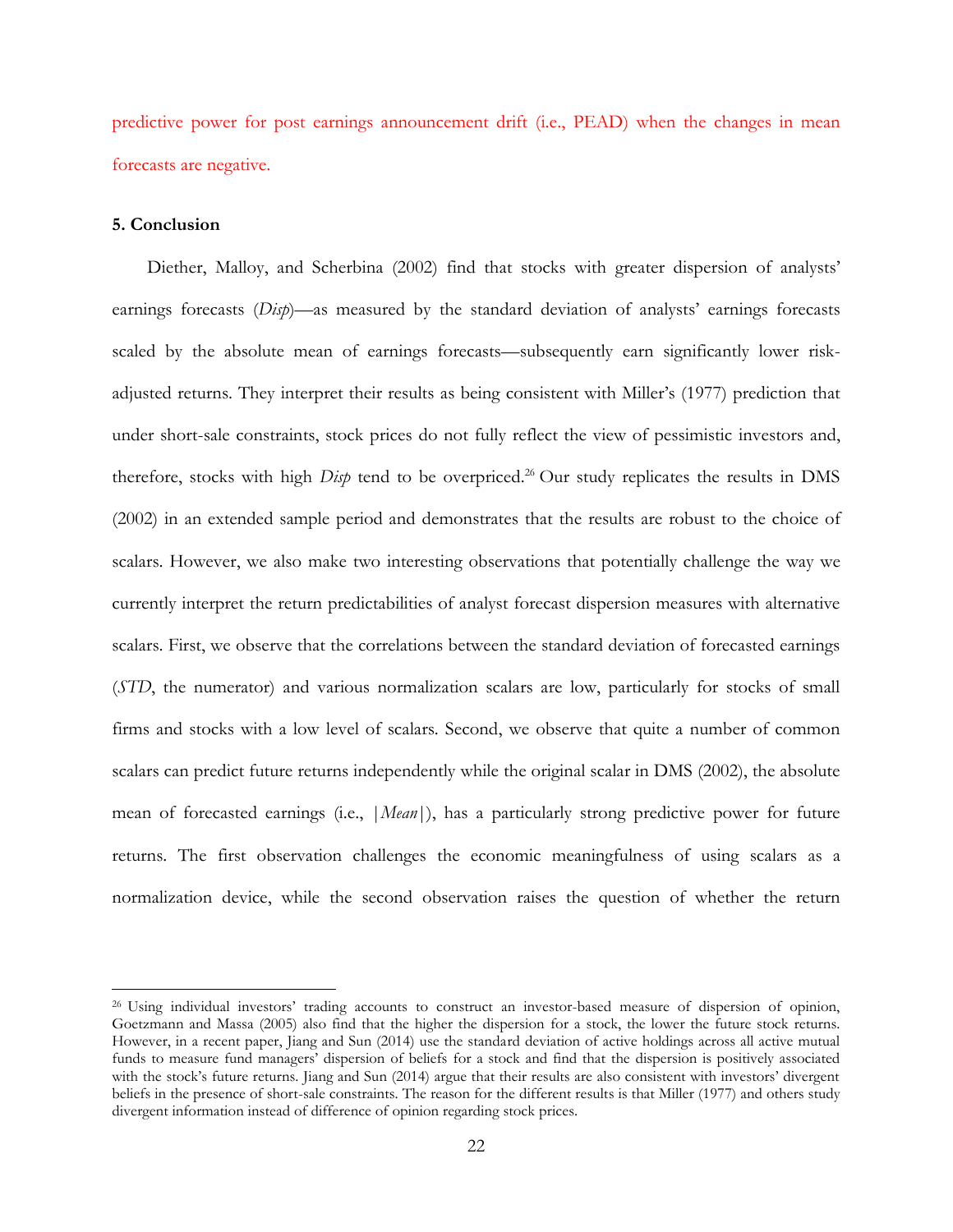predictability of analyst forecast dispersion measures is solely attributable to the disagreement component in the numerator.

To address these two issues, we propose a new disagreement measure—the change in standard deviation of forecasted earnings—based on a dynamic decomposition of the DMS analyst forecast dispersion measure. The change-based disagreement measure is constructed as the growth rate of *STD* and, therefore, is comparable across stocks and unaffected by other return predictive information contained in scalars. We verify that the change-based disagreement measure maintains the empirical properties as predicted by Miller (1977). Further, the dynamic decomposition allows us to reveal the interactive effect between disagreement and underreaction to earnings news on future returns. We argue that the short-sale constraints are more likely to be binding when investors underreact to bad news and the stock price is likely to fall. Therefore, our change-based disagreement measure should have a stronger (negative) return predictability when the change in mean forecasts is negative. We formalize this notion in a parsimonious theoretical model, test the model-derived prediction with empirical data, and find supportive evidence.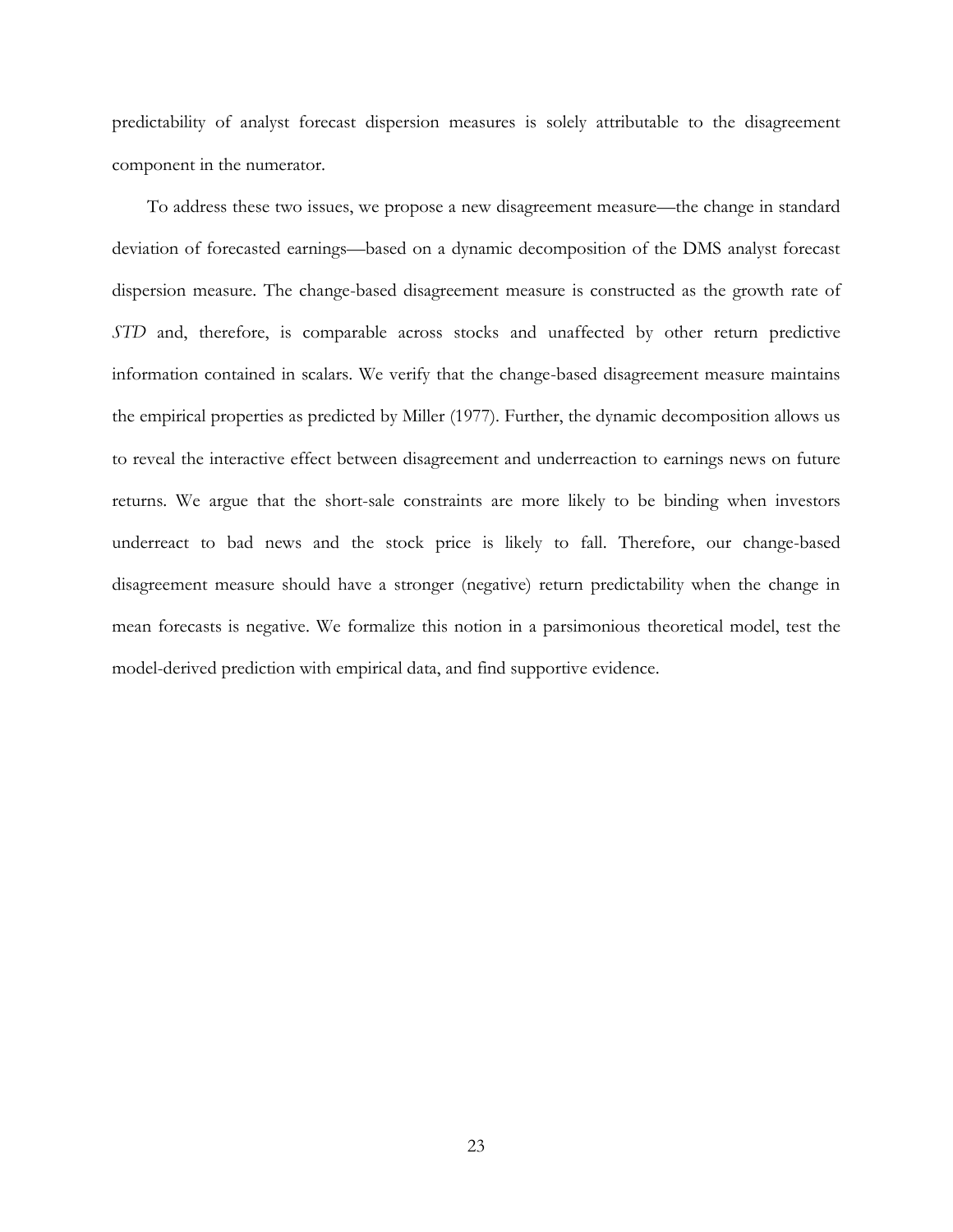### **References**

- Ball. R. 2011, Discussion of "Why do EPS forecast error and dispersion not vary with scale? Implications for analyst and managerial behavior". *J. Accounting Res.* **49** 403-412.
- Banerjee, S. 2011. Learning from prices and the dispersion in belief. *Rev. Financial Stud.* **24** 3055- 3068.
- Carlin, B. I., F. A. Longstaff, K. Matoba. 2014. Disagreement and asset prices. *J. Financial Econom.*  **114** 226-238
- Carhart, M. 1997. On persistence in mutual fund performance. *J. Finance* **52** 57-82.
- Cen, L, G. Hilary, K. C. Wei. 2013. The role of anchoring bias in the equity market: Evidence from analysts' earnings forecasts and stock returns. *J. Financial and Quantitative Analysis* **48** 47-76.
- Cen, L., H. Lu, L. Yang. 2013. Investor sentiment, disagreement, and breadth-return relationship. *Management Science* **59** 1076-1091.
- Chan, L. K. C., N. Jegadeesh, J. Lakonishok. 1996. Momentum strategies. *J. Finance* **51** 1681-1713.
- Chatterjee, S., K. John, A. Yan. 2012. Takeovers and divergence of investor opinion. *Rev. Financial Stud.* **25 227-277**
- Chen, J., H. Hong, J. Stein. 2002. Breadth of ownership and stock return. *J. Financial Econom.* **66** 171- 205.
- Cheong, F. S., J. Thomas, 2011. Why do EPS forecast error and dispersion not very with scale? Implications for analyst and managerial behavior. *J. Accounting Res.* **49** 359-401.
- Cohen, R. B., P. A. Gompers, T. Vuolteenaho. 2002. Who underreacts to cash-flow news? Evidence from trading between individuals and institutions. *J. Financial Econom.* **66** 409-462.
- Daniel, K., S. Titman. 2006. Market reactions to tangible and intangible information. *J. Finance* **61** 1605-1643.
- DellaVigna, S., J. Pollet. 2009. Investor inattention and Friday earnings announcements. *J. Finance* **64** 709-49.
- Diether, K. B., C. J. Malloy, A. Scherbina. 2002. Differences of opinion and the cross section of stock returns. *J. Finance* **57** 2113-2141.
- Fama, E. F., K. R. French. 1992. The cross-section of expected stock returns. *J. Finance* **46** 427-466.
- Fama, E. F., K. R. French. 1993. Common risk factors in the returns of stocks and bonds. *J. Financial Econom.* **33** 3-56.
- Fama, E. F., K. R. French. 2008. Average returns, B/M, and share issues. *J. Finance* **63** 2971-2995.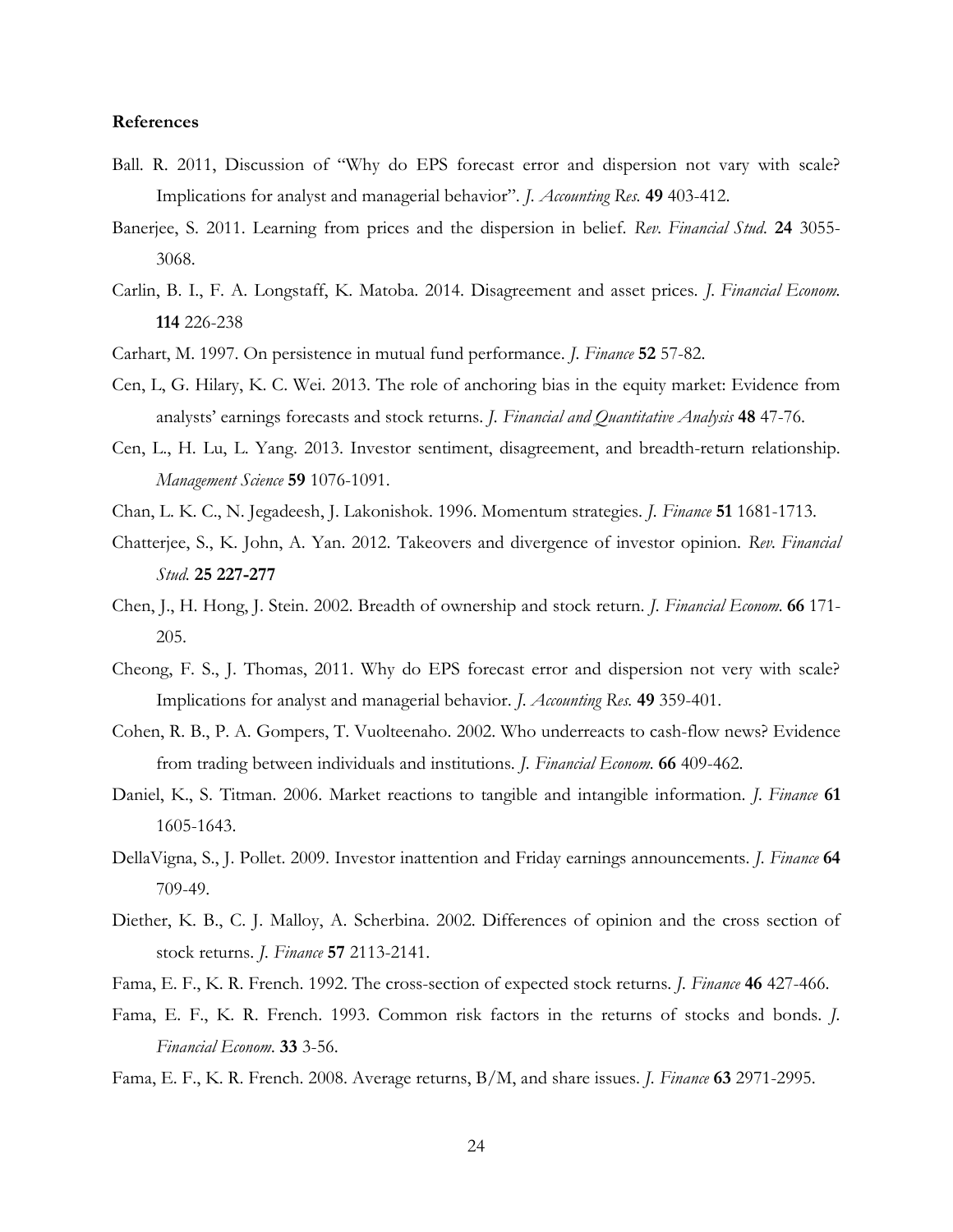- Fama, E. F., J. D. MacBeth. 1973. Risk, return and equilibrium: Empirical tests. *J. Political Econom.* **51** 55-84.
- Givoly, D., J. Lakonishok. 1980. Financial analysts' forecast of earnings: The value to investors. *J. Banking and Finance* **4** 221-233
- Gleason, C., C. Lee, 2003, Analyst forecast revisions and market price formation, *The Accounting Rev.* **78** 193-225.
- Goetzmann, W. N., M. Massa. 2005. Dispersion of opinion and stock returns. *J. Financial Markets* **8** 325-350.
- Harris, M., A. Raviv. 1993. Differences of opinion make a horse race. *Rev. Financial Stud.* **6** 473-506.
- Harrison, J. M., D. M. Kreps. 1978. Speculative investor behavior in a stock market with heterogeneous expectations. *Quart. J. Econom.* **92** 323-336.
- Hirshleifer, D., S. S. Lim, S. H. Teoh. 2009. Driven to distraction: Extraneous events and underreaction to earnings news. *J. Finance* **64** 2289-2325
- Hirshleifer, D., S. S. Lim, S. H. Teoh. 2011. Limited investor attention and stock market misreactions to accounting information. *Rev. Asset Pricing Stud.* **1** 35-73.
- Hirshleifer, D., S. H. Teoh. 2003. Limited attention, information disclosure, and financial reporting. *J. Accounting and Economics* **36** 337-386.
- Hong, H., J. C. Stein. 2003. Differences of opinion, short-sales constraints and market crashes. *Rev. Financial Stud.* **16** 487-525.
- Hong, H., J. C. Stein. 2007. Disagreement and the stock market. *J. Econom. Perspective* **21** 109-128.
- Jegadeesh, N. 1990. Evidence of predictable behavior of security returns. *J. Finance* **45** 881-898.
- Jegadeesh, N., S. Titman. 1993. Returns to buying winners and selling losers: Implications for stock market efficiency. *J. Finance* **48** 65-92.
- Jegadeesh, N., S. Titman. 2001. Profitability of momentum strategies: An evaluation of alternative explanations. *J. Finance* **56** 699-720.
- Jiang, H., Z. Sun. 2014. Dispersion in beliefs among active mutual funds and the cross-section of stock returns. *J. Financial Econom.* **114** 341-365.
- Moeller, S., F. Schlingemann, R. Stulz. 2007. How does diversity of opinion and information asymmetry affect acquirer returns? *Rev. Financial Stud.* **20** 2047-2078
- Miller, E. 1977. Risk, uncertainty, and divergence of opinion. *J. Finance* **32** 1151-1168.
- Nagel, S. 2005. Short sales, institutional investors and the cross-section of stock returns, *J. Financial Econom.* **78** 277-309.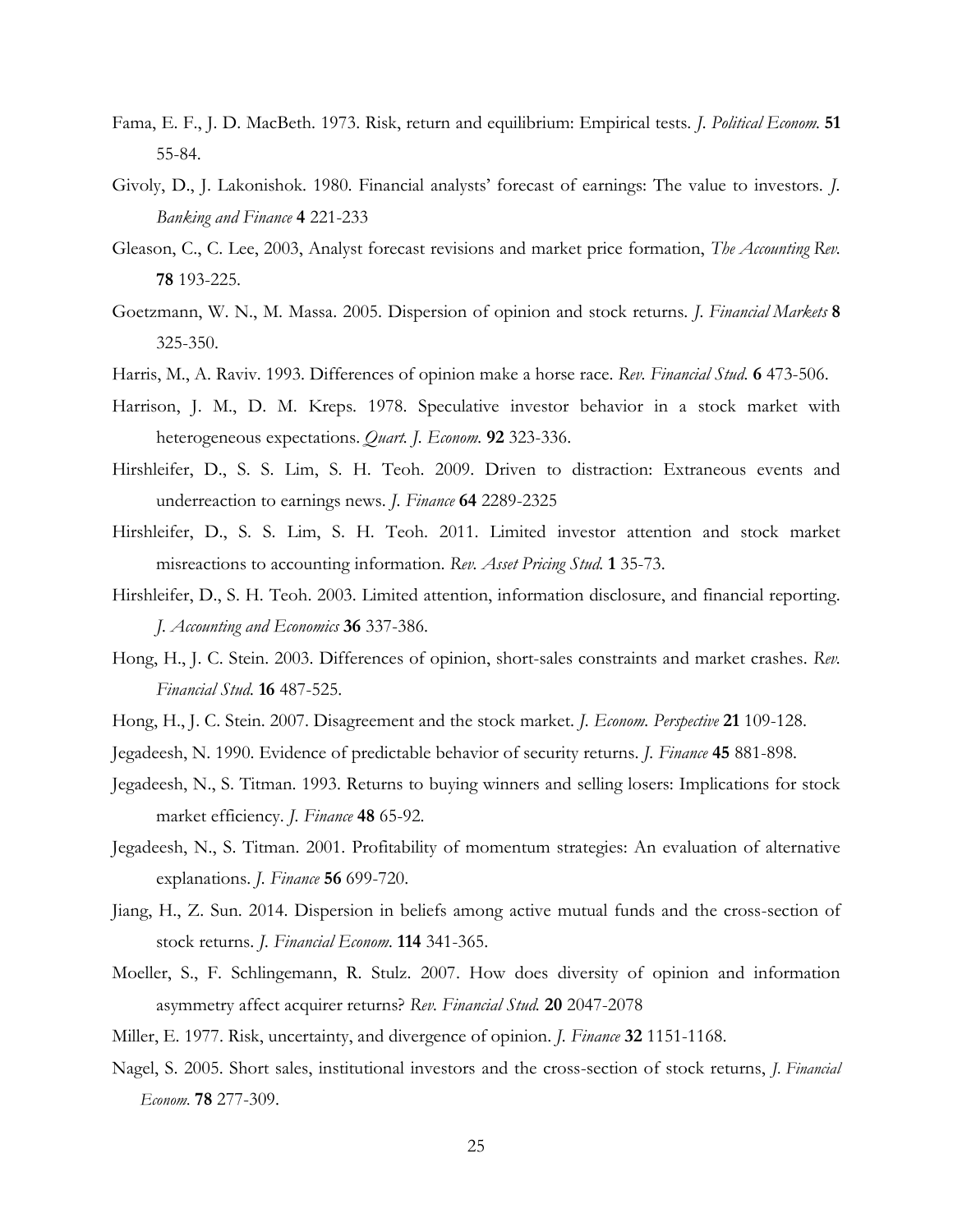- Newey, W., K. West. 1987. A simple, positive semi-definite, heteroscedasticity and autocorrelation consistent covariance matrix. *Econometrica* **55** 703-708.
- Sadka, R., A. Scherbina. 2007. Analyst disagreement, mispricing, and liquidity. *J. Finance* **62** 2367- 2403
- Scheinkman, J., W. Xiong. 2003. Overconfidence and speculative bubble. *J. Political Econom.* **111** 1183-1219.
- Scherbina, A., 2004. Analyst disagreement, forecast bias and stock returns. Working paper, Harvard Business School.
- Scherbina, A., 2008. Suppressed negative information and future underperformance. *Rev. of Finance* **12** 533-565.
- Sloan, R. G. 1996. Do stock prices fully reflect information in cash flows and accruals about future earnings? *The Accounting Rev.* **71** 289-315.
- Stickel, S. 1991, Common stock returns surrounding earnings forecast revisions: More puzzling evidence. *The Accounting Rev.* **66** 402-416
- Zhang, X. F. 2006, Information uncertainty and stock returns, *J. Finance* **61** 105-136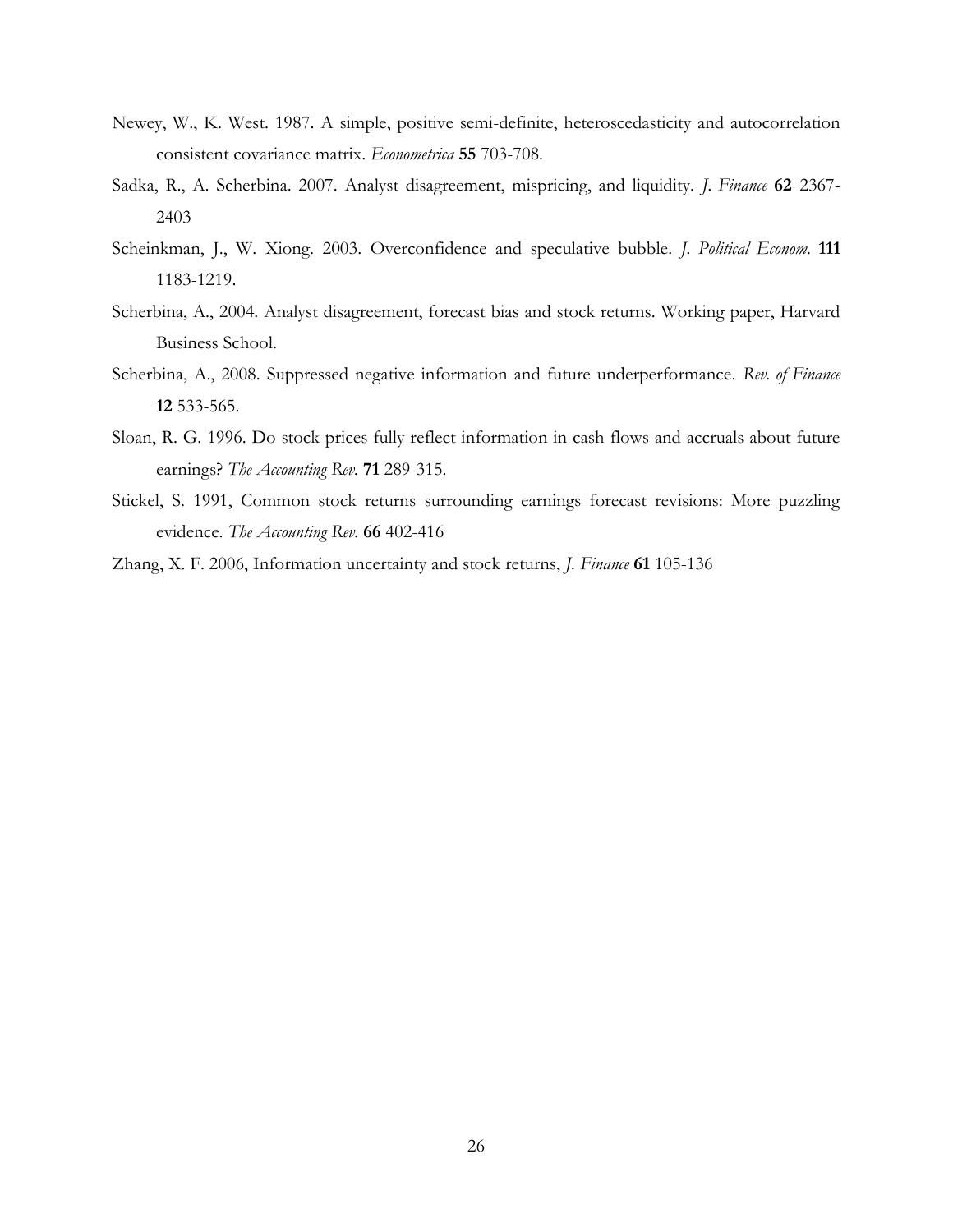# **Appendix I: A Theoretical Framework**

In this appendix, we formulate a parsimonious model of return predictability of analyst forecasts to formalize our idea developed in the main text. The economy lasts for one period and has two tradable assets: one bond with a (net) risk-free rate of zero, and one stock that pays a dividend of  $\tilde{v}$  at the end of the period. We assume that

$$
\tilde{v} = \bar{v} + \tilde{\theta} + \tilde{\varepsilon},\tag{A1}
$$

where parameter  $\bar{v} > 0$  is a constant representing the unconditional mean of the firm's cash flow, the random variable  $\tilde{\theta} \sim N(0, \sigma_{\theta}^2)$  (with  $\sigma_{\theta} > 0$ ) represents the component that analysts can forecast, and the random variable  $\tilde{\varepsilon} \sim N(0,1)$  is the residual uncertainty of the firm's cash flow.<sup>27</sup> The stock has a total supply of one unit and its price is denoted by  $\tilde{p}$ .

We employ analyst forecasts to generate heterogeneous beliefs among investors whose trading, in turn, affects prices. In this way, analyst forecasts are reflected in prices and generate their return predictability in our economy. Specifically, we assume that there are two analysts—an optimistic analyst (U) and a pessimist analyst (D)—whose forecast reports give signals about  $\tilde{\theta}$ . The optimistic analyst reports an upward-biased signal

$$
\tilde{s}_U = \tilde{\theta} + \tilde{\delta},\tag{A2}
$$

while the pessimist analyst reports a downward-biased signal

 $\overline{\phantom{a}}$ 

$$
\tilde{s}_D = \tilde{\theta} - \tilde{\delta},\tag{A3}
$$

where  $\delta$  captures disagreement among analysts. On average, the signals of analysts give true information  $\tilde{\theta}$ . We assume that  $\tilde{\delta}$  is uniformly distributed over [0,1]; that is,  $\tilde{\delta} \sim U[0,1]$ . In addition, we assume that all the underlying random variables—i.e.,  $\tilde{\theta}$  (the mean of analyst forecasts),  $\tilde{\delta}$  (the analyst disagreement), and  $\tilde{\varepsilon}$  (the residual cash flow uncertainty)—are mutually independent. We

<sup>&</sup>lt;sup>27</sup> The assumption that  $\tilde{\theta}$  and  $\tilde{\epsilon}$  have a non-zero mean is without loss of generality, since their means can be absorbed by the constant  $\bar{v}$ . Also, the assumption that  $\tilde{\varepsilon}$  has a unit variance does not affect our results.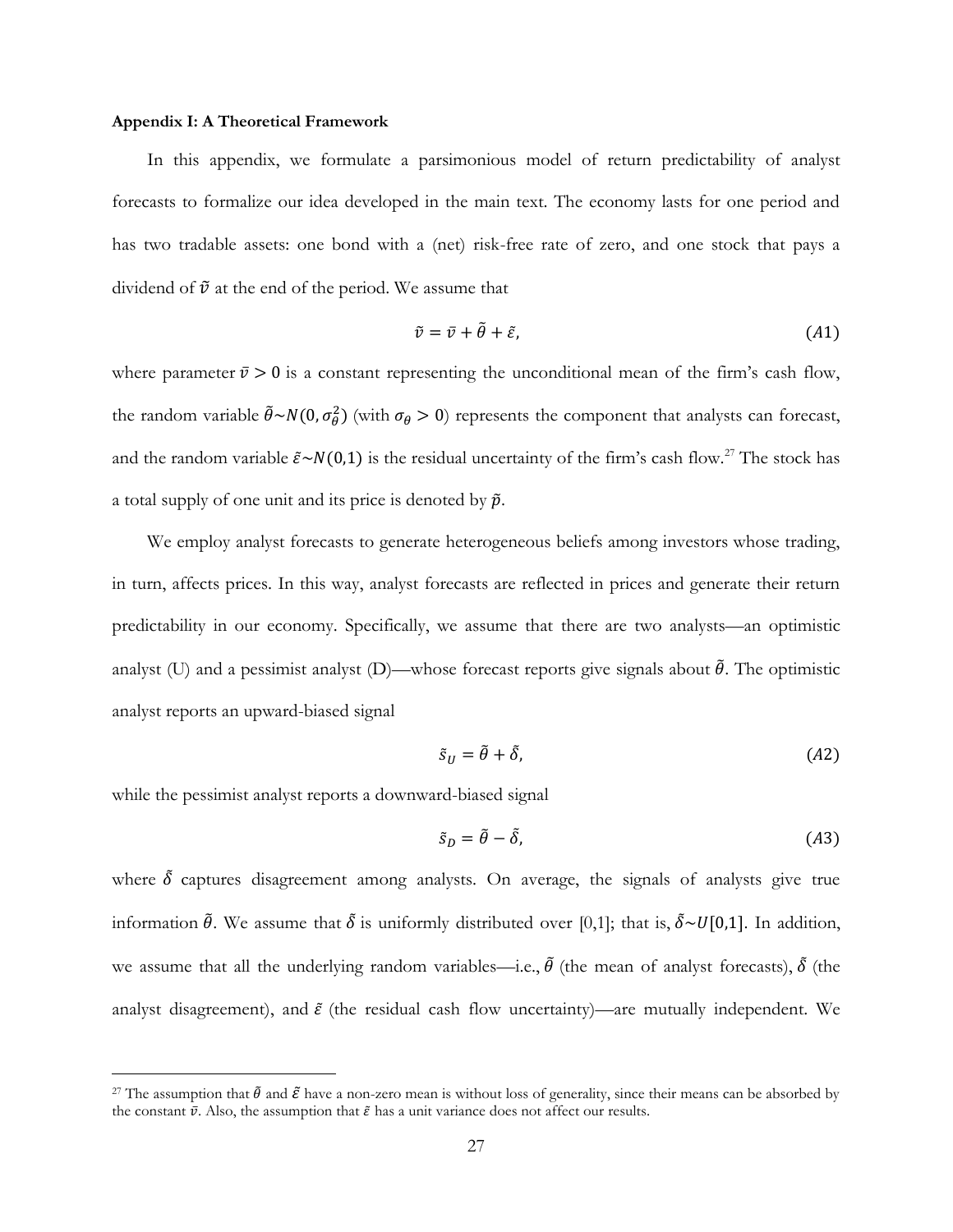deliberately assume that  $\tilde{\theta}$  and  $\tilde{\delta}$ are independent of each other to ensure that the interdependence between their return predictability is *endogenously* generated by the market equilibrium. Variable  $\tilde{\theta}$ corresponds to *Chg\_Mean* in our empirical analysis in the main text, while variable  $\delta$  corresponds to *Chg\_Std.*

There is a continuum [0,1] of traders who have constant-absolute-risk-aversion (CARA) utility with a risk tolerance normalized to 1. These traders are further categorized into three classes according to their beliefs and investment constraints. The first class of traders is buyers of mass  $\mu_B > 0$ . They face short-sale constraints and each of them is a dogmatic believer of one or the other analyst. Thus, buyers as a group inherit the disagreement  $\tilde{\delta}$  in analyst forecasts. Their trading will generate the return predictability of the disagreement  $\delta$ . We can think of buyers as mutual funds. If buyer *i* believes in analyst  $a \in \{U, D\}$ , the CARA-normal structure implies that his/her demand is

$$
Max\{0, \bar{v} + \tilde{s}_a - \tilde{p}\}.
$$
 (A4)

We assume that half of the buyers believe in  $\tilde{s}_U$ , while the other half believe in  $\tilde{s}_D$ . Thus, the aggregate demand of buyers is

$$
D_B(\tilde{p}; \tilde{s}_U, \tilde{s}_D) = 0.5 \mu_B M a x \{0, \bar{v} + \tilde{s}_U - \tilde{p}\} + 0.5 \mu_B M a x \{0, \bar{v} + \tilde{s}_D - \tilde{p}\}.
$$
 (A5)

The second class of traders are underreactors of mass  $\mu_c > 0$ . They completely ignore analyst forecasts, underreact to information  $\tilde{\theta}$ , and are not subject to short-sale constraints. Thus, their total demand is

$$
D_{C}(\tilde{p}) = \lambda_{C}(\bar{v} - \tilde{p}) \text{ with } \lambda_{C} = \frac{\mu_{C}}{\sigma_{\theta}^{2} + 1}.
$$
 (A6)

Parameter  $\lambda_c$  can be understood as the "effective" mass of underreactors. The behavior of underreactors could be motivated by their limited ability to process information in the market (e.g., Hirshleifer and Teoh, 2003; DellaVigna and Pollet, 2009; Hirshleifer, Lim, and Teoh, 2009, 2011). In line with the findings in Cohen, Gompers, and Vuolteenaho (2002) that individual investors are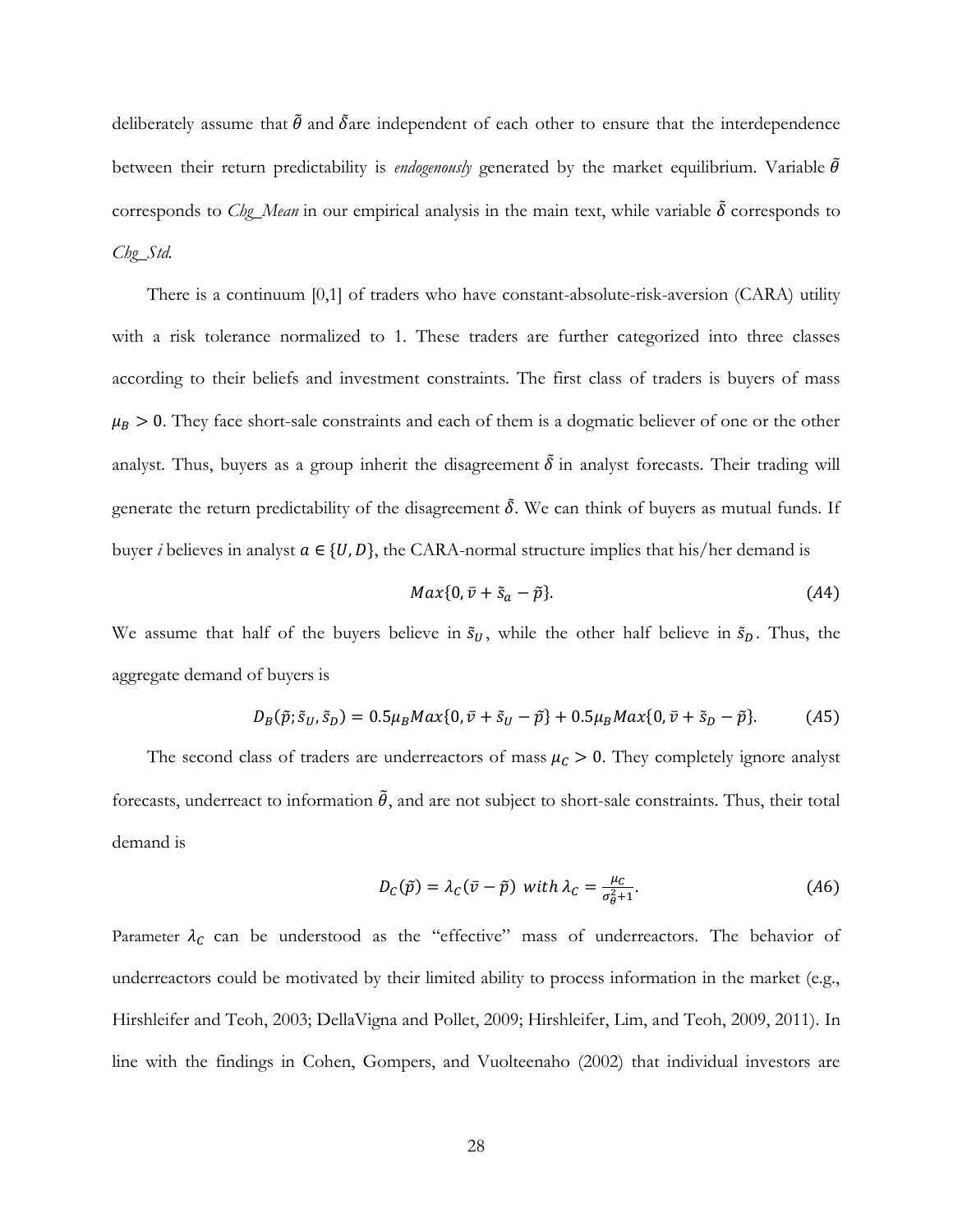more likely to underreact to cash-flow news, we can think of underreactors in our model as individual investors.

The third class of traders are arbitrageurs of mass  $\mu_A = 1 - \mu_B - \mu_C > 0$ . These traders correctly aggregate all analyst signals and do not face short-sale constraints. We can think of them as hedge funds. The total demand of arbitrageurs is

$$
D_A(\tilde{p}; \tilde{s}_U, \tilde{s}_D) = \mu_A(\bar{v} + \tilde{\theta} - \tilde{p}).
$$
\n(A7)

The first two classes of traders are essential for our results. We incorporate arbitrageurs simply to demonstrate the robustness of our results.

In equilibrium, the market clears. That is,

$$
D_A(\tilde{p}; \tilde{s}_U, \tilde{s}_D) + D_B(\tilde{p}; \tilde{s}_U, \tilde{s}_D) + D_C(\tilde{p}) = 1,
$$
\n<sup>(A8)</sup>

which states that the total stock demand from the three classes of traders is equal to the total unit supply.

We can use the demand functions and the market clearing condition to compute the equilibrium price as follows:

$$
\tilde{p} = \begin{cases}\n\tilde{v} + \frac{\mu_A \tilde{\theta} - 1}{\mu_A + \lambda_C}, & \text{if } \lambda_C \tilde{\theta} \le -(\mu_A + \lambda_C) \tilde{\delta} - 1, \\
\tilde{v} + \frac{(\mu_A + 0.5\mu_B)\tilde{\theta} + 0.5\mu_B \tilde{\delta} - 1}{\mu_A + 0.5\mu_B + \lambda_C}, & \text{if } -(\mu_A + \lambda_C) \tilde{\delta} - 1 < \lambda_C \tilde{\theta} < (\mu_A + \mu_B + \lambda_C) \tilde{\delta} - 1, \\
\tilde{v} + \frac{(\mu_A + \mu_B)\tilde{\theta} - 1}{\mu_A + \mu_B + \lambda_C}, & \text{if } \lambda_C \tilde{\theta} \ge (\mu_A + \mu_B + \lambda_C) \tilde{\delta} - 1.\n\end{cases} (A9)
$$

The price is equal to the expected dividend  $\bar{\nu}$  adjusted by a term representing the equity premium. The three different regions of  $(\tilde{\theta}, \tilde{\delta})$  reflect the tightness of buyers' short-sale constraints.

By Equation (A9), the price reacts positively to information  $\tilde{\theta}$ , but not to the full extent in the sense that  $\frac{\partial \tilde{p}}{\partial \tilde{\theta}}$  < 1. The reason is that underreactors do not respond to information  $\tilde{\theta}$  fully, which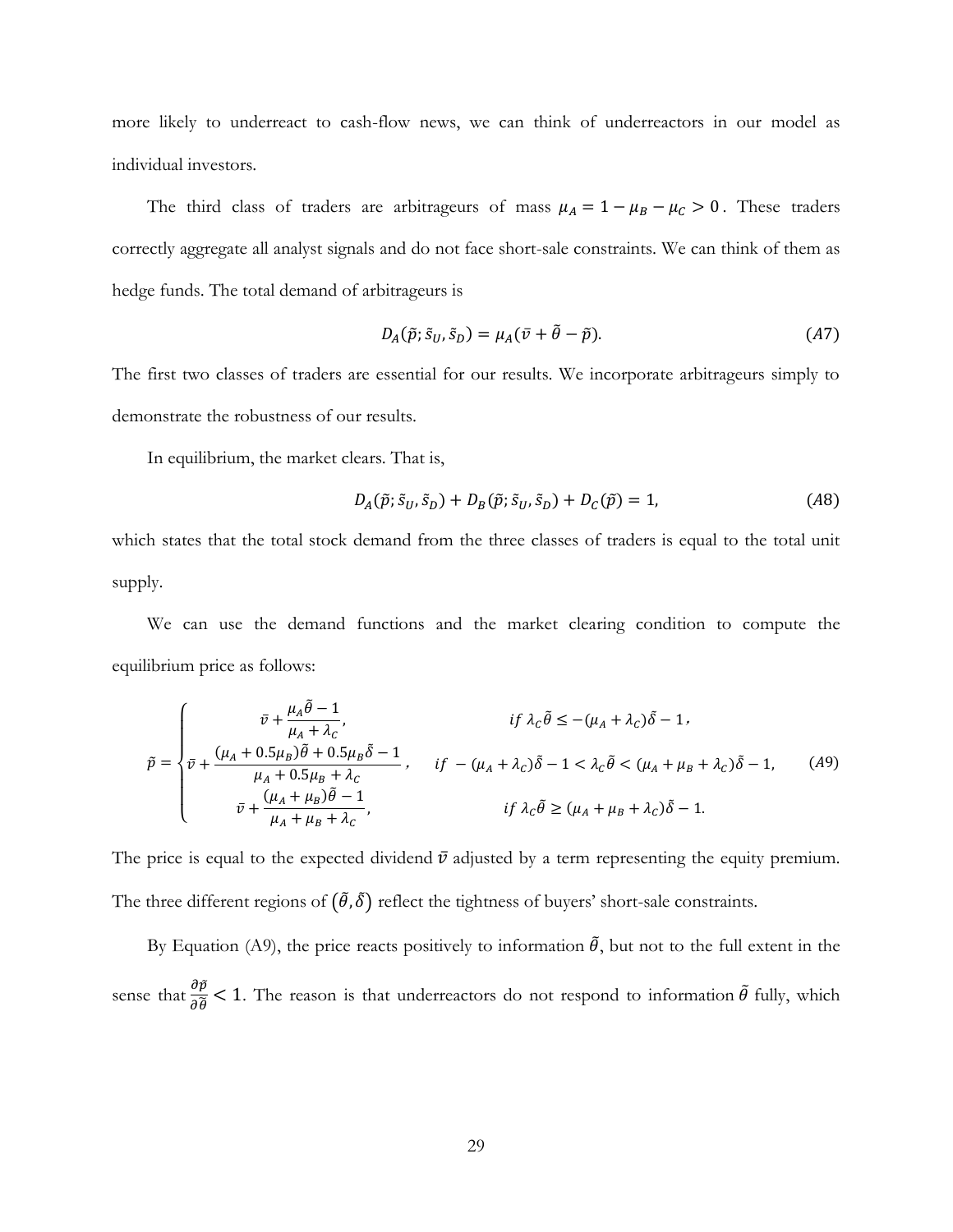generates the positive return predictability of  $\tilde{\theta}$  (i.e., the mean of analyst forecasts).<sup>28</sup> The price also positively reacts to disagreement  $\delta$  in the middle region where short-sale constraints are binding for some buyers but not for others. Because the dividend  $\tilde{v}$  is independent of  $\tilde{\delta}$ , this sensitivity of prices to  $\delta$  generates a negative *return* predictability of  $\delta$  (i.e., the standard deviation of analysts' earnings forecasts). This mechanism is effectively Miller's (1977) hypothesis.

The realized stock return per share is defined as

$$
\tilde{R} = \tilde{v} - \tilde{p}.\tag{A10}
$$

Then, the regression coefficients of  $\tilde{\theta}$  and  $\tilde{\delta}$  used to forecast return  $\tilde{R}$  are, respectively,

$$
\beta_{\tilde{\theta}} \equiv \frac{Cov(\tilde{R}, \tilde{\theta})}{Var(\tilde{\theta})} \text{ and } \beta_{\tilde{\delta}} \equiv \frac{Cov(\tilde{R}, \tilde{\delta})}{Var(\tilde{\delta})}.
$$
\n(A11)

We label the above two  $\beta$ 's as the "earnings news" beta and the "disagreement" beta, respectively. We can show that  $\beta_{\delta} < 0$  and  $\beta_{\theta} > 0$ . The following proposition summarizes our discussion above. **Proposition A1.** *The standard deviation* ̃ *of analysts' earnings forecasts negatively predicts future returns, while the mean*  $\tilde{\theta}$  *of earnings forecasts positively predicts future returns. That is,*  $\beta_{\tilde{\delta}} < 0$  *and*  $\beta_{\tilde{\theta}} > 0$ .

**Proof.** Using the total covariance formula, we have

 $\overline{\phantom{a}}$ 

$$
Cov(\tilde{R},\tilde{\theta})=E\big[Cov(\tilde{R},\tilde{\theta}|\tilde{\delta})\big]+Cov\Big(E(\tilde{R}|\tilde{\delta}),E(\tilde{\theta}|\tilde{\delta})\Big)=E\big[Cov(\tilde{R},\tilde{\theta}|\tilde{\delta})\big].
$$

Equation (A9) shows that conditional on  $\tilde{\delta}$ ,  $\tilde{R}$  and  $\tilde{\theta}$  are positively correlated because of the underreaction. That is,  $Cov(\tilde{R}, \tilde{\theta} | \tilde{\delta}) > 0$  as long as  $\lambda_c > 0$ , and as a result,  $Cov(\tilde{R}, \tilde{\theta}) > 0$  and hence  $\beta_{\tilde{\theta}} > 0$ . Similarly, we have  $Cov(\tilde{R}, \tilde{\delta}) = E[Cov(\tilde{R}, \tilde{\delta} | \tilde{\theta})]$ . By Equation (A9), given any realization of  $\tilde{\theta}$ , for the second branch of the price function, we have  $Cov(\tilde{R}, \tilde{\delta}|\tilde{\theta}) < 0$  as long as  $\mu_B > 0$  (because of Miller's hypothesis), while for the first and the third branches of the price

<sup>&</sup>lt;sup>28</sup> Note that in the absence of underreactors (i.e., when  $\mu_C = 0$  and hence  $\lambda_C = 0$ ),  $\frac{\partial \tilde{p}}{\partial \tilde{\theta}} = 1$ . In this case, the regression coefficient of  $\tilde{\theta}$  used to forecast returns will degenerate to 0 in Equation (A11).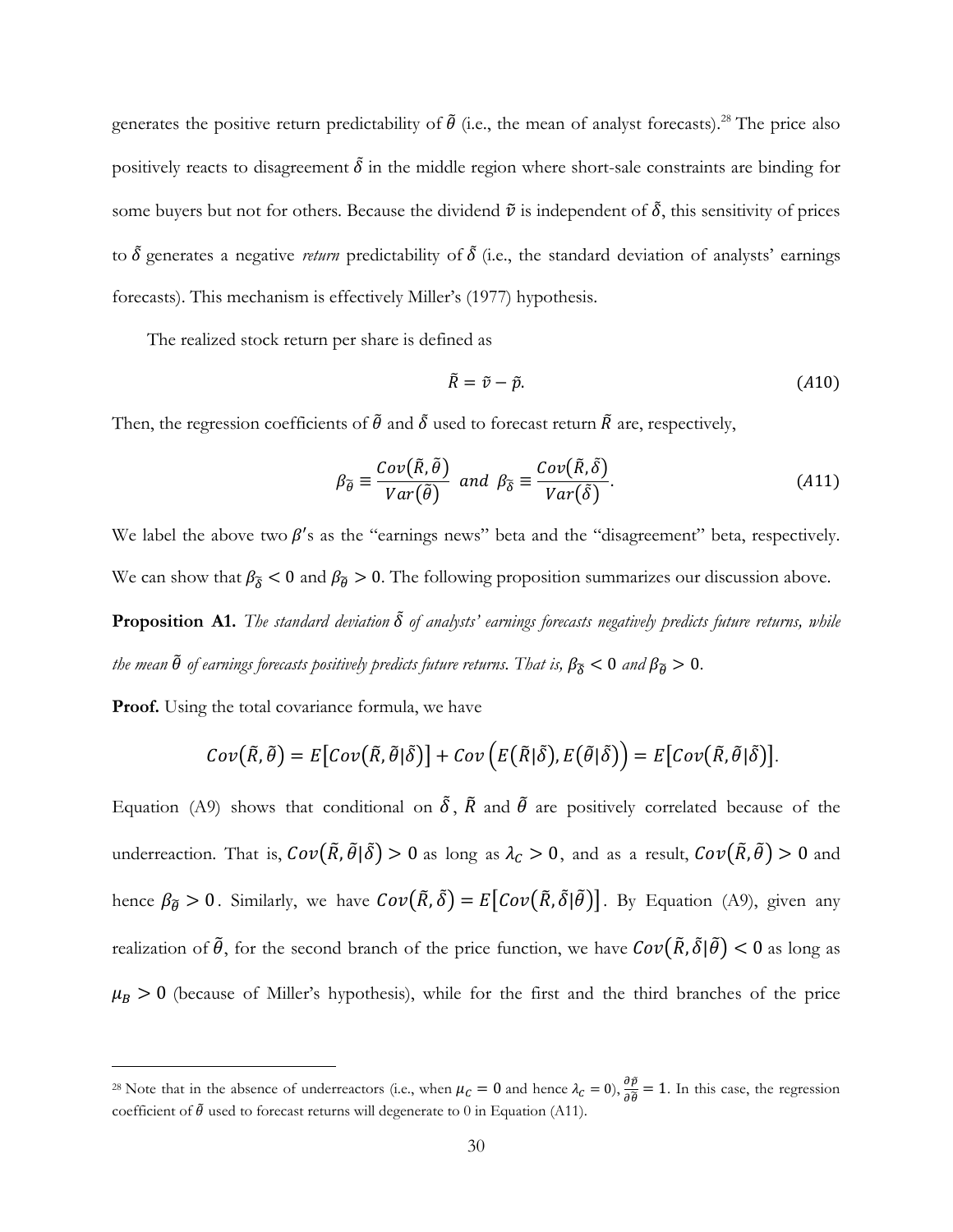function, we have  $Cov(\tilde{R}, \tilde{\delta}|\tilde{\theta}) = 0$ . Thus, the unconditional covariance  $Cov(\tilde{R}, \tilde{\delta})$  is negative, and hence  $\beta_{\tilde{\delta}} < 0$ . QED.

We next examine how the mean and standard deviation of analysts' earnings forecasts interact to predict future stock returns. We define *conditional* disagreement betas as

$$
\beta_{\delta}^{+} \equiv \frac{Cov(\tilde{R}, \tilde{\delta} | \tilde{\theta} > 0)}{Var(\tilde{\delta} | \tilde{\theta} > 0)} \quad \text{and} \quad \beta_{\delta}^{-} \equiv \frac{Cov(\tilde{R}, \tilde{\delta} | \tilde{\theta} < 0)}{Var(\tilde{\delta} | \tilde{\theta} < 0)},\tag{A12}
$$

where  $\beta^+_{\delta}$  and  $\beta^-_{\delta}$  are the regression coefficients of  $\tilde{\delta}$  used to forecast returns when information  $\tilde{\theta}$  is surprisingly high (i.e., above its unconditional mean) and low (i.e., below its unconditional mean), respectively. Note that Miller's hypothesis works through the combination of disagreement and short-sale constraints. When the market is on the rise (i.e., when  $\tilde{\theta}$  is higher than the conditional mean), stock prices rise too little because of underreaction. Consequently, buyers are likely to purchase the stock, and so the short-sale constraints are likely to be irrelevant. As a result, the analyst disagreement  $\delta$  is unable to predict future returns (i.e.,  $\beta_{\delta}^{+} \approx 0$ ). When the market is on the decline, underreaction to bad news causes the price to drop too little. Consequently, buyers are likely to short the stock, and so the short-sale constraints are likely to be binding. Hence, the analyst disagreement  $\tilde{\delta}$  will predict future returns in a down market (i.e.,  $\beta_{\tilde{\delta}}^- < 0$ ).

Recall that the unconditional mean of  $\delta$  is 0.5. We can similarly define *conditional* earnings news betas as

$$
\beta_{\tilde{\theta}}^{+} \equiv \frac{Cov(\tilde{R}, \tilde{\theta} | \tilde{\delta} > 0.5)}{Var(\tilde{\theta} | \tilde{\delta} > 0.5)} \quad \text{and} \quad \beta_{\tilde{\theta}}^{-} \equiv \frac{Cov(\tilde{R}, \tilde{\theta} | \tilde{\delta} < 0.5)}{Var(\tilde{\theta} | \tilde{\delta} < 0.5)},\tag{A13}
$$

which are the regression coefficients of  $\tilde{\theta}$  used to forecast returns when disagreement  $\tilde{\delta}$  is surprisingly high and low (i.e., the realized  $\delta$  is above and below its unconditional mean of 0.5), respectively. However, the return predictability of  $\tilde{\theta}$  is mainly driven by the underreaction of the second group of investors (i.e., by a positive  $\lambda_c$ ), and hence, the value of  $\tilde{\delta}$  does not affect the power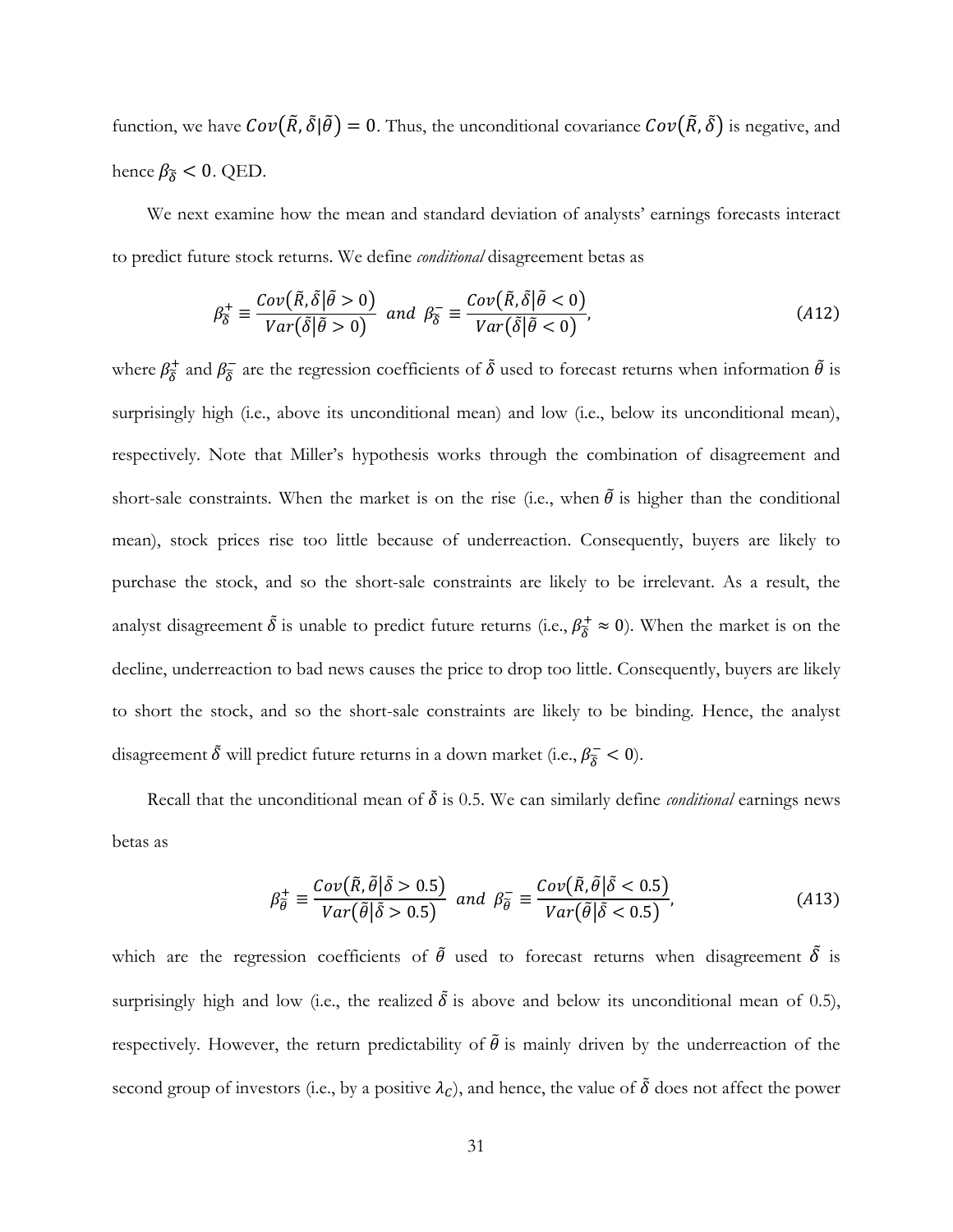of  $\tilde{\theta}$  in predicting future returns, and as a result,  $\beta_{\tilde{\theta}}^+ > 0$  and  $\beta_{\tilde{\theta}}^- > 0$ . We formally prove the following proposition.

**Proposition A2.** *When the mean*  $\tilde{\theta}$  *of analyst earnings forecasts is positive, the standard deviation*  $\tilde{\delta}$  *of analysts' earnings forecasts does not predict future returns. But when the mean* ̃ *of analysts' earnings forecasts is negative, the standard deviation*  $\tilde{\delta}$  *of analysts' earnings forecasts negatively predicts future returns. That is,*  $\beta_{\tilde{\delta}}^+=0$  *and*  $\beta_{\tilde{\delta}}^-<0$ *. Independent of the standard deviation* ̃ *of analysts' earnings forecasts, the mean* ̃ *of analysts' earnings forecasts always positively predicts future returns. That is,*  $\beta_{\tilde{\theta}}^{+} > 0$  and  $\beta_{\tilde{\theta}}^{-} > 0$ .

**Proof.** When  $\tilde{\theta} > 0$ , only the third branch of the price function is relevant; that is,  $\tilde{p} = \bar{v} + \theta$  $(\mu_A+\mu_B)\widetilde{\theta}-1$  $\frac{\mu_A+\mu_B)\theta-1}{\mu_A+\mu_B+\lambda_C}$ . To see this, note that because  $\tilde{\delta}$  has a support of [0,1], we have  $(\mu_A+\mu_B+\lambda_C)\tilde{\delta}$  –  $1 < (\mu_A + \mu_B + \lambda_C) - 1$ . By the definition of  $\lambda_C = \frac{\mu_C}{\sigma^2 + \lambda_C}$  $\frac{\mu_c}{\sigma_\theta^2 + 1}$  and the fact that  $(\mu_A + \mu_B + \mu_C) = 1$ , we have  $(\mu_A + \mu_B + \lambda_C)\tilde{\delta} - 1 < 0$ . Therefore, for any  $\tilde{\theta} > 0$ , we have  $\lambda_C \tilde{\theta} > 0 > (\mu_A + \mu_B + \lambda_C)\tilde{\delta} - 1 < 0$ .  $(\lambda_c)\tilde{\delta} - 1$  and hence  $\tilde{p} = \bar{v} + \frac{(\mu_A + \mu_B)\tilde{\theta} - 1}{\mu_A + \mu_B + \lambda_C}$  $\frac{\mu_A + \mu_B)\theta - 1}{\mu_A + \mu_B + \lambda_C}$ , which means that  $Cov(\tilde{R}, \tilde{\delta} | \tilde{\theta} > 0) = 0$  and hence  $\beta_{\bar{\delta}}^+ = 0$ . In contrast, when  $\tilde{\theta} < 0$ , both the first and second branches of the price function are relevant, in which case  $Cov(\tilde{R}, \tilde{\delta}|\tilde{\theta}) \leq 0$  (and the inequality holds with a positive probability). Thus,  $Cov(\tilde{R}, \tilde{\delta} | \tilde{\theta} < 0) < 0$  and  $\beta_{\tilde{\delta}} < 0$ . For the conditional earnings news betas, note that for all three branches, as long as  $\lambda_c > 0$ , we have  $Cov(\tilde{R}, \tilde{\theta} | \tilde{\delta}) > 0$ , and hence  $\beta_{\tilde{\theta}}^+ > 0$  and  $\beta_{\tilde{\theta}}^- > 0$ . QED.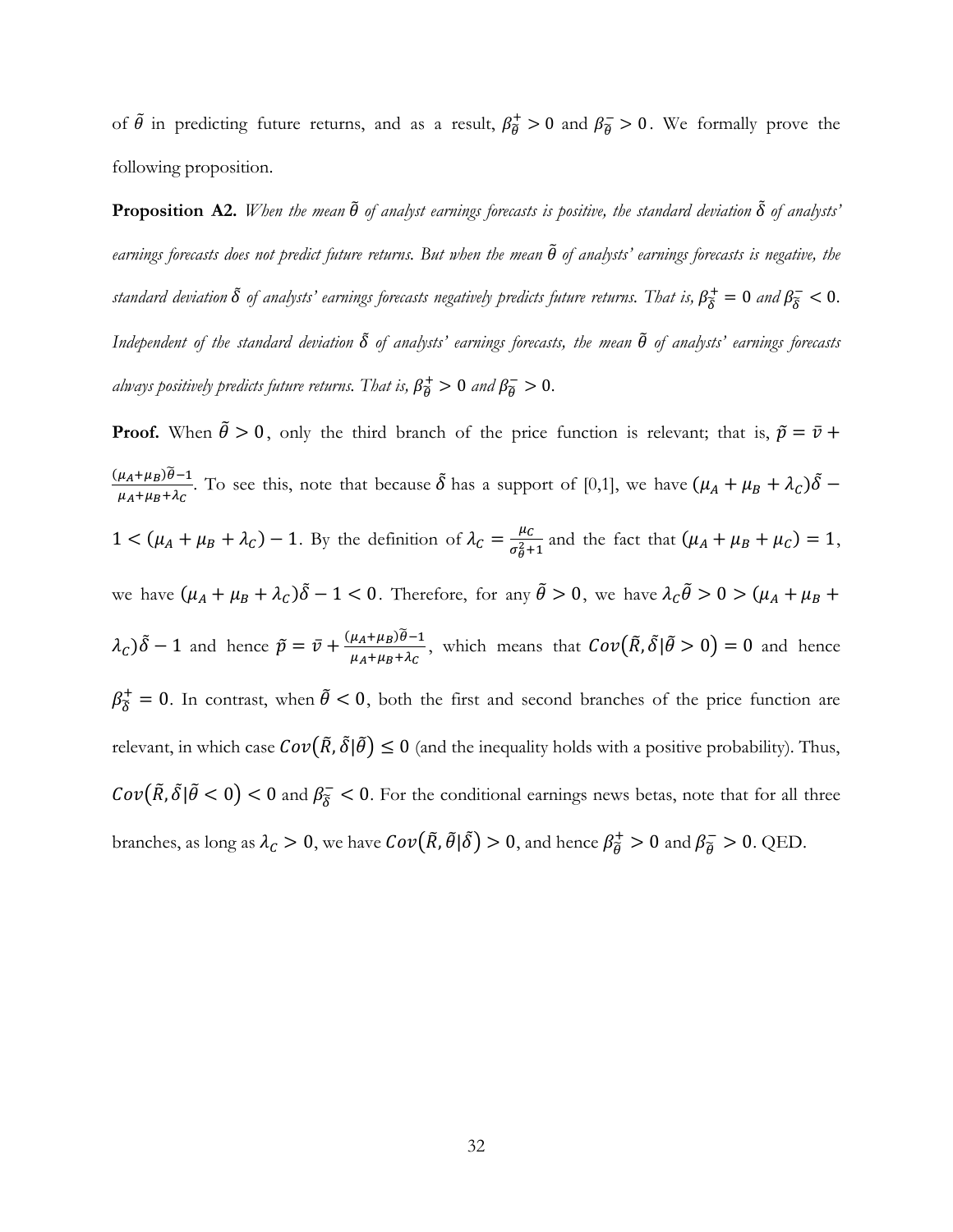# **Appendix II: Definition of Data Items**

| Data Item       | Definition                                                                                                                                                                                                     |
|-----------------|----------------------------------------------------------------------------------------------------------------------------------------------------------------------------------------------------------------|
| Accrual         | Total accruals scaled by average total assets = $[(\Delta CA - \Delta Cash) - (\Delta CL - \Delta STD - \Delta TP) - Dep]/TA$ , as                                                                             |
|                 | defined by Sloan (1996), where $\Delta CA$ = change in current assets, $\Delta Cash$ = change in cash and cash                                                                                                 |
|                 | equivalents, $\Delta CL$ = change in current liabilities, $\Delta STD$ = change in debt included in current                                                                                                    |
|                 | liabilities, $\Delta TP$ = change in income taxes payable, $Dep = depreciation$ and amortization expense,                                                                                                      |
|                 | and TA is the average of the beginning-of-year and end-of-year book values of total assets. The                                                                                                                |
|                 | accounting information is extracted from the most recent accounting statements announced before                                                                                                                |
|                 | the end of month <i>t</i> . (Data source: Compustat)                                                                                                                                                           |
| Chg_Mean(-5,0)  | The change in absolute mean of analyst forecasts from the end of month $t-5$ to the end of month $t =$                                                                                                         |
|                 | log (the absolute mean of analyst forecasts for month t-5/CRSP cumulative share adjustment                                                                                                                     |
|                 | factor for month $t-5$ ) – log [(the absolute mean of analyst forecasts for month $t/CRSP$                                                                                                                     |
|                 | cumulative share adjustment factor for month $t$ ). (Data Source: $I/B/E/S$ )                                                                                                                                  |
| $Chg_Std(-5,0)$ | The change in standard deviation from the end of month $t-5$ to the end of month $t = \log$ (the<br>standard deviation of analysts' earnings forecasts for month t-5/CRSP cumulative share                     |
|                 | adjustment factor for month $t-5$ ) - log [(the standard deviation of analysts' earnings                                                                                                                       |
|                 | forecasts for month $t/CRSP$ cumulative share adjustment factor for month $t$ ). (Data Source:                                                                                                                 |
|                 | I/B/E/S                                                                                                                                                                                                        |
| Disp            | The analyst forecast dispersion measure of Diether, Malloy, and Scherbina (2002). Disp for month t                                                                                                             |
|                 | = the standard deviation of analysts' earnings forecasts in month $t$ (Std)/the absolute value of                                                                                                              |
|                 | forecast mean in month $t$ ( Mean ). (Data source: I/B/E/S)                                                                                                                                                    |
| <b>STD</b>      | The standard deviation of forecasted earnings (i.e., the numerator of $Dixp$ ). (Data source: $I/B/E/S$ )                                                                                                      |
| Mean            | The absolute mean of forecasted earnings (i.e., the denominator of Disp). (Data source: I/B/E/S)                                                                                                               |
| BEPS            | Book value of equity per share = Total book value of equity reported at the end of the last fiscal                                                                                                             |
|                 | year/Number of shares reported at the end of month t. (Data source: Compustat and CRSP)                                                                                                                        |
| <b>BAPS</b>     | Book value of total assets per share = Total book value of total assets reported at the end of the last                                                                                                        |
|                 | fiscal year/Number of shares reported at the end of month t. (Data source: Compustat and CRSP)                                                                                                                 |
| E/P             | The historical earnings-to-price ratio is calculated as follows: First, the net income before                                                                                                                  |
|                 | extraordinary items for the most recently announced fiscal year-end $(I/B/E/S$ item $FY0EDATS$ is                                                                                                              |
|                 | divided by the number of shares outstanding to obtain the historical earnings per share $(E)$ for the<br>end of month $t-1$ . E is then divided by the stock price (P) on the same day to obtain $E/P$ . (Data |
|                 | sources: Compustat, CRSP, and I/B/E/S)                                                                                                                                                                         |
| log(BM)         | The natural logarithm of Fama and French's (1992) book-to-market (BM) ratio, where the value for                                                                                                               |
|                 | July of year $y$ to June of year $y+1$ is computed using the book value of equity for the fiscal year-end                                                                                                      |
|                 | in calendar year y-1 from Compustat and the market value of equity at the end of December of year                                                                                                              |
|                 | y-1 from CRSP. (Data sources: CRSP and Compustat)                                                                                                                                                              |
| log(MV)         | The natural logarithm of market capitalization of a firm at time t. (Data Source: CRSP)                                                                                                                        |
| Ret(0,1)        | The monthly cumulative raw return of a stock for month $t+1$ . (Data Source: CRSP)                                                                                                                             |
| $Ret(-1,0)$     | The monthly cumulative raw return of a stock for month t. (Data Source: CRSP)                                                                                                                                  |
| $Ret(-7,-1)$    | The cumulative raw return of a stock for the period from the end of month $t$ -7 to the end of month                                                                                                           |
|                 | t-1. (Data Source: CRSP)                                                                                                                                                                                       |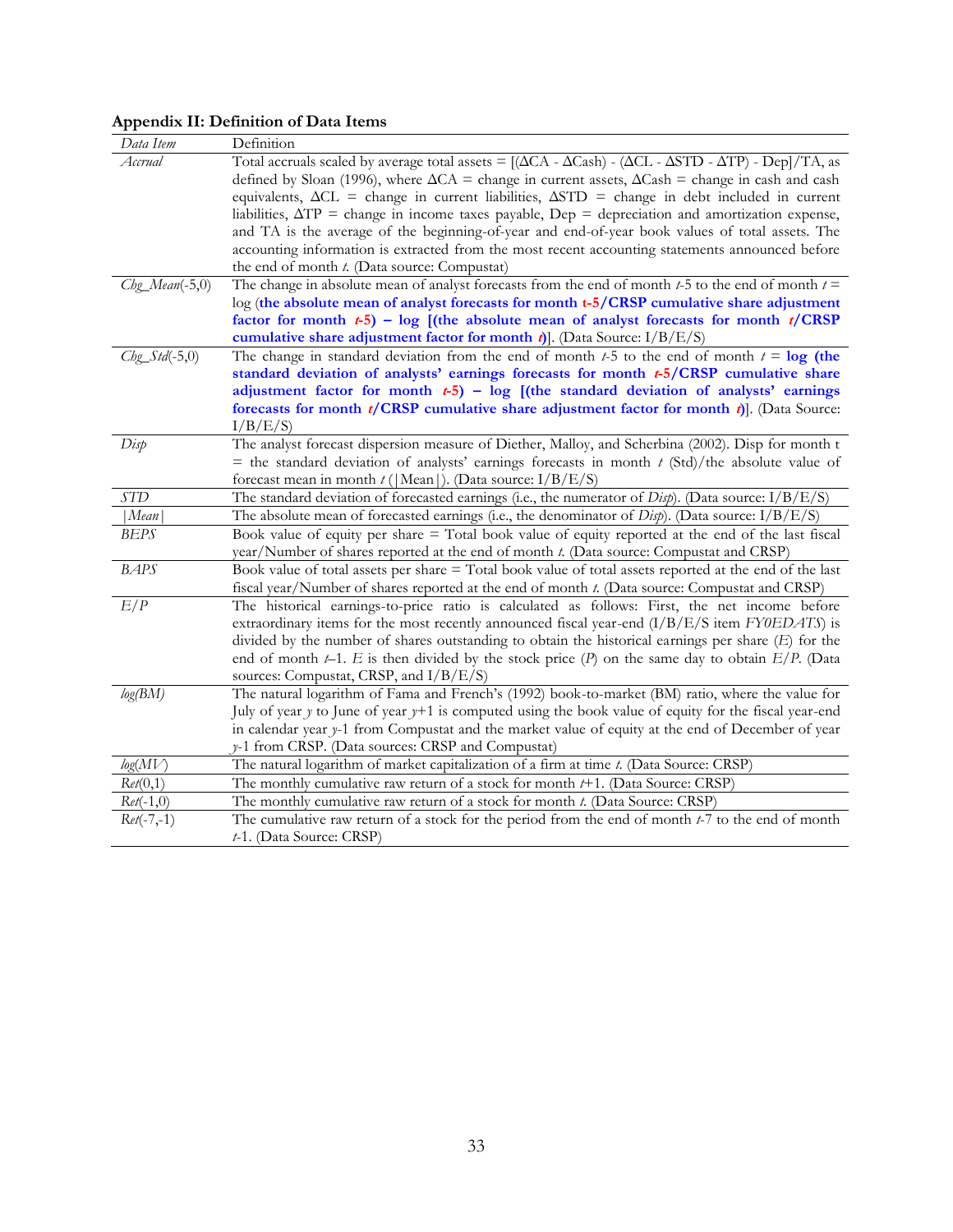#### **Table 1 Summary statistics and correlation matrix**

This table reports descriptive statistics for the final sample during the period from January 1983 to December 2009. The sample includes all stocks listed on the NYSE, AMEX, and Nasdaq, excluding stocks priced below \$5 at the end of the previous month and stocks with negative book value of equity.  $MV$  is market capitalization in million dollars;  $Ret(s,t)$  is the cumulative stock returns from month s to month t;  $E/P$  is the earnings-to-price ratio; *BM* is book-to-market ratio of equity; *DISP* is the DMS analyst forecast dispersion measure; *STD* is the standard deviation of forecasted earnings; |*Mean*| is the absolute mean of forecasted earnings; *BEPS* is the book value of equity per share; *BAPS* is the book value of total assets per share; *Chg\_Std*(-5,0) is the log change in standard deviation of forecasted earnings per share (FEPS) from month -5 to month 0; and *Chg\_Mean*(-5,0) is the log change in the mean absolute value of FEPS from month -5 to month 0. Only stocks for which sufficient data are available in the CRSP, Compustat, and I/B/E/S databases to compute the firm characteristics defined in Appendix II are included in the sample. In Panel A, the time-series averages of common statistics for the major dependent and independent variables are reported. The time-series averages of correlation coefficients between each pair of variables are reported in Panel B.

| Panel A: Summary statistics |         |          |       |       |          |        |            |        |             |             |                 |                  |             |              |
|-----------------------------|---------|----------|-------|-------|----------|--------|------------|--------|-------------|-------------|-----------------|------------------|-------------|--------------|
| Variable                    | МV      | Ret(0,1) | E/P   | BM    | Accrual  | DISP   | <b>STD</b> | Mean   | <b>BEPS</b> | <b>BAPS</b> | $Chg_Std(-5,0)$ | $Chg_Mean(-5,0)$ | $Ret(-1,0)$ | $Ret(-7,-1)$ |
| Mean                        | 2051.24 | 0.010    | 0.106 | 0.563 | $-0.027$ | 0.191  | 0.157      | 2.275  | 21.290      | 86.56       | 0.036           | 0.022            | 0.015       | 0.097        |
| Median                      | 514.91  | 0.006    | 0.100 | 0.510 | $-0.034$ | 0.046  | 0.071      | .434   | 10.405      | 24.61       | 0.037           | 0.034            | 0.008       | 0.059        |
| <b>STD</b>                  | 4700.40 | 0.116    | 0.094 | 0.322 | 0.074    | .156   | .454       | 24.820 | 66.001      | 264.46      | 0.832           | 0.370            | 0.119       | 0.328        |
| Skewnes                     | 4.61    | 0.538    | 0.339 | 0.956 | 0.597    | 22.494 | 24.950     | 25.913 | 8.332       | 7.59        | 0.091           | $-0.475$         | 1.090       | 2.044        |
| Q <sub>1</sub>              | 200.42  | $-0.053$ | 0.056 | 0.318 | $-0.069$ | 0.022  | 0.034      | 0.786  | 5.770       | 11.12       | $-0.490$        | $-0.071$         | $-0.050$    | $-0.087$     |
| Q <sub>3</sub>              | 1574.53 | 0.067    | 0.152 | 0.741 | 0.008    | 0.111  | 0.146      | 2.384  | 17.961      | 60.82       | 0.548           | 0.141            | 0.071       | 0.225        |

Panel B: Correlation coefficients

| Variables        | MV       | Ret(0,1) | E/P      | ΒM       | Accrual  | <b>DISP</b> | <b>STD</b> | Mean  | <b>BEPS</b> | <b>BAPS</b> | $Chg_Std(-5,0)$ | $Chg_Mean(-5,0)$ | $Ret(-1,0)$ |
|------------------|----------|----------|----------|----------|----------|-------------|------------|-------|-------------|-------------|-----------------|------------------|-------------|
| Ret(0,1)         | 0.002    |          |          |          |          |             |            |       |             |             |                 |                  |             |
| E/P              | 0.061    | 0.029    |          |          |          |             |            |       |             |             |                 |                  |             |
| BM               | $-0.103$ | 0.019    | 0.337    |          |          |             |            |       |             |             |                 |                  |             |
| Accrual          | $-0.077$ | $-0.023$ | 0.031    | $-0.101$ |          |             |            |       |             |             |                 |                  |             |
| <b>DISP</b>      | $-0.089$ | $-0.019$ | $-0.191$ | 0.117    | $-0.071$ |             |            |       |             |             |                 |                  |             |
| <b>STD</b>       | 0.074    | $-0.005$ | 0.044    | 0.202    | $-0.123$ | 0.399       |            |       |             |             |                 |                  |             |
| Mean             | 0.362    | 0.021    | 0.331    | 0.062    | $-0.060$ | $-0.280$    | 0.240      |       |             |             |                 |                  |             |
| <b>BEPS</b>      | 0.075    | 0.012    | 0.112    | 0.172    | $-0.077$ | 0.002       | 0.220      | 0.259 |             |             |                 |                  |             |
| <b>BAPS</b>      | 0.057    | 0.006    | 0.162    | 0.181    | $-0.067$ | $-0.001$    | 0.199      | 0.261 | 0.723       |             |                 |                  |             |
| $Chg_Std(-5,0)$  | $-0.005$ | $-0.005$ | 0.009    | $-0.021$ | 0.025    | 0.161       | 0.282      | 0.015 | 0.000       | 0.002       |                 |                  |             |
| $Chg_Mean(-5,0)$ | 0.022    | 0.019    | $-0.046$ | $-0.057$ | $-0.019$ | $-0.256$    | $-0.036$   | 0.130 | $-0.005$    | $-0.007$    | 0.066           |                  |             |
| $Ret(-1,0)$      | 0.011    | $-0.015$ | 0.006    | 0.027    | $-0.026$ | 0.000       | $-0.006$   | 0.000 | 0.002       | $-0.001$    | $-0.011$        | 0.029            |             |
| $Ret(-7,-1)$     | 0.026    | 0.028    | 0.006    | 0.011    | $-0.056$ | $-0.077$    | $-0.047$   | 0.045 | $-0.003$    | $-0.004$    | $-0.039$        | 0.228            | $-0.006$    |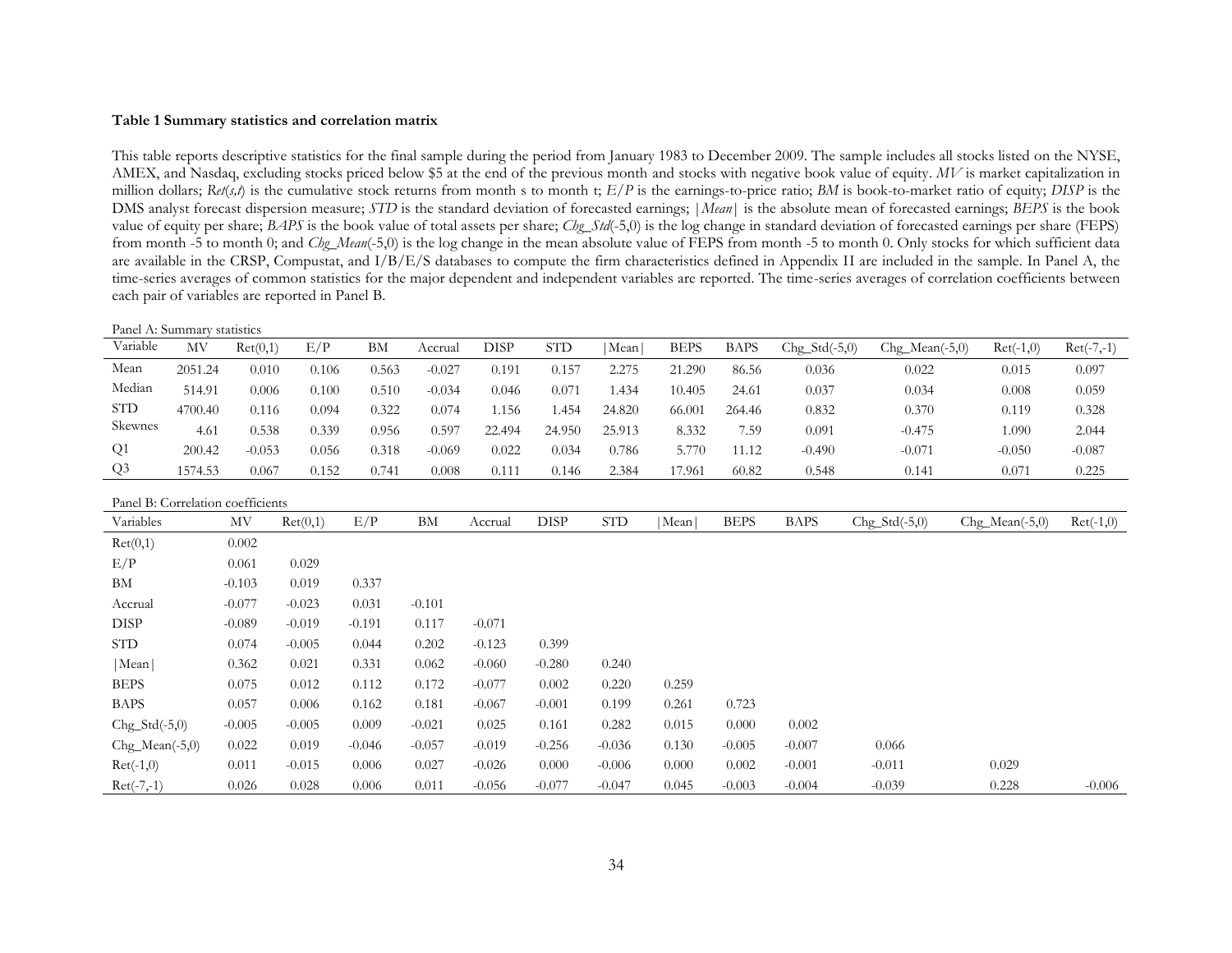#### **Table 2 One-month-ahead portfolio returns sorted by size and the analyst forecast dispersion measures with alternative scalars**

At the beginning of each month, stocks are first sorted into quintiles (SZ1–SZ5) based on market capitalization at the end of the previous month. Stocks in each size quintile are further sorted into five groups based on analyst forecast dispersion measures with alternative scalars. The numerator of all dispersion measures is the standard deviation of analysts' forecasted earnings. All denominators, including the absolute value of mean forecasts (Panel A), book value of equity per share (Panel B) and book value of total assets per share (Panel C), reflect the most recent information before portfolio formation. Any tied values of sorting variables at the margin between two groups are assigned to the group with a lower rank. Equal-weighted portfolios are constructed for each subgroup and are held for one month. In addition to the time-series average of portfolio returns of each subgroup, we also report the time-series average of hedging portfolio returns (e.g., DISP1–DISP5), which is the average return for the hedging portfolio that longs stocks in the lowest dispersion quintile (DIPS1) and shorts stocks in the highest dispersion quintile (DISP5). In each size quintile, we also report the time-series average of correlation coefficients (i.e.*, Corr*(*N,D*)) between the numerator and denominator of analyst forecast dispersion measures. The sample period is from January 1983 to December 2009. All stocks in the sample are covered by at least two analysts in the previous month and are priced above \$5 per share. The *t*-statistics adjusted by the Newey-West (1987) method are reported in parentheses. \*\*\*, \*\*, and \* indicate significance at the 1%, 5%, and 10% levels, respectively.

| Ret(0,1)                                                                                            |            |                 |           |        |                                                                         |                             |
|-----------------------------------------------------------------------------------------------------|------------|-----------------|-----------|--------|-------------------------------------------------------------------------|-----------------------------|
|                                                                                                     | SZ1        | SZ <sub>2</sub> | SZ3       | SZ4    | SZ <sub>5</sub>                                                         | $\mathop{\rm All}\nolimits$ |
| Panel A: DISP=STD of analysts' earnings forecasts/                                                  |            |                 |           |        | [Forecasted earnings per share for the next fiscal year] (i.e., [Mean]) |                             |
| DISP1 (L)                                                                                           | 1.375      | 1.271           | 1.184     | 1.176  | 1.090                                                                   | 1.219                       |
| DISP2                                                                                               | 1.298      | 1.241           | 1.107     | 1.071  | 0.947                                                                   | 1.133                       |
| DISP3                                                                                               | 0.919      | 0.942           | 1.111     | 0.928  | 1.050                                                                   | 0.990                       |
| DISP4                                                                                               | 0.718      | 0.862           | 1.047     | 1.083  | 0.980                                                                   | 0.938                       |
| DISP5(H)                                                                                            | 0.146      | 0.606           | 0.731     | 0.866  | 0.916                                                                   | 0.653                       |
| DISP (L-H)                                                                                          | $1.229***$ | $0.665***$      | $0.452**$ | 0.310  | 0.174                                                                   | $0.566***$                  |
| $t$ -stat                                                                                           | (6.70)     | (3.18)          | (1.96)    | (1.32) | (0.74)                                                                  | (2.92)                      |
| Corr(STD,  Mean )                                                                                   | 0.208      | 0.215           | 0.226     | 0.222  | 0.258                                                                   | 0.240                       |
| Panel B: DISP=STD of analysts' earnings forecasts /Book value of equity per share (i.e., BEPS)      |            |                 |           |        |                                                                         |                             |
| DISP1 (L)                                                                                           | 1.124      | 1.092           | 1.184     | 1.191  | 1.023                                                                   | 1.123                       |
| DISP2                                                                                               | 1.275      | 1.278           | 1.161     | 1.012  | 1.017                                                                   | 1.148                       |
| DISP3                                                                                               | 1.096      | 1.046           | 1.013     | 0.983  | 1.020                                                                   | 1.032                       |
| DISP4                                                                                               | 0.801      | 0.909           | 1.076     | 1.023  | 0.997                                                                   | 0.961                       |
| DISP5(H)                                                                                            | 0.161      | 0.596           | 0.747     | 0.916  | 0.927                                                                   | 0.669                       |
| $DISP (L-H)$                                                                                        | $0.963***$ | $0.496*$        | $0.436*$  | 0.274  | 0.097                                                                   | $0.453**$                   |
| t-stat                                                                                              | (4.59)     | (1.68)          | (1.71)    | (1.15) | (0.41)                                                                  | (2.02)                      |
| Corr(STD, BEPS)                                                                                     | 0.173      | 0.176           | 0.229     | 0.264  | 0.370                                                                   | 0.220                       |
| Panel C: DISP=STD of analysts' earnings forecasts /Book value of total asset per share (i.e., BAPS) |            |                 |           |        |                                                                         |                             |
| DISP1(L)                                                                                            | 1.175      | 1.182           | 1.212     | 1.192  | 1.121                                                                   | 1.176                       |
| DISP2                                                                                               | 1.182      | 1.181           | 1.140     | 1.194  | 1.042                                                                   | 1.148                       |
| DISP3                                                                                               | 1.023      | 1.196           | 1.063     | 1.028  | 0.925                                                                   | 1.047                       |
| DISP4                                                                                               | 0.794      | 0.868           | 1.049     | 0.857  | 0.868                                                                   | 0.887                       |
| DISP5(H)                                                                                            | 0.282      | 0.493           | 0.718     | 0.854  | 1.028                                                                   | 0.675                       |
| $DISP (L-H)$                                                                                        | $0.893***$ | $0.689**$       | 0.493     | 0.338  | 0.093                                                                   | $0.501*$                    |
| t-stat                                                                                              | (3.73)     | (2.15)          | (1.52)    | (1.11) | (0.30)                                                                  | (1.82)                      |
| Corr(STD, BAPS)                                                                                     | 0.158      | 0.165           | 0.190     | 0.210  | 0.316                                                                   | 0.199                       |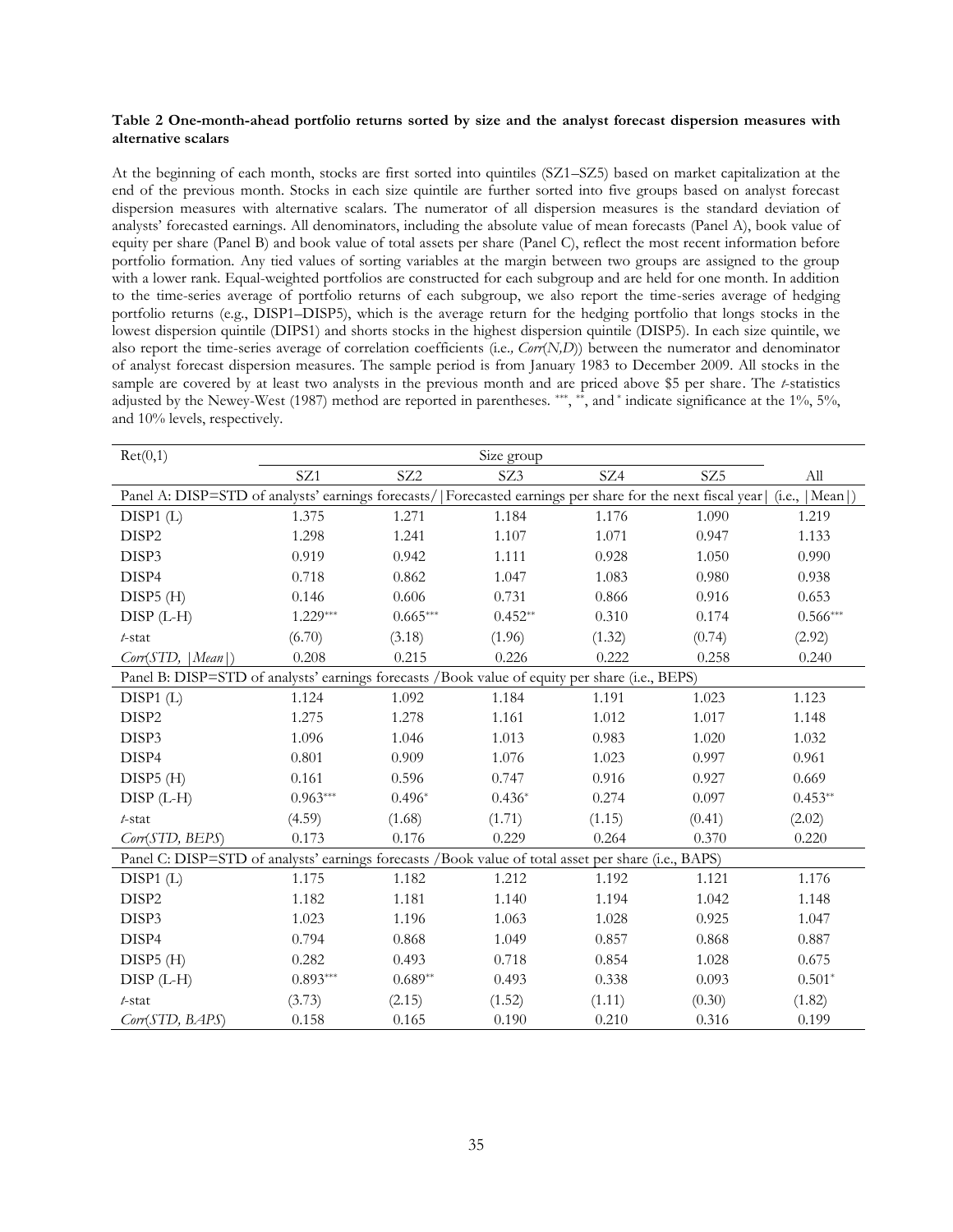#### **Table 3 Variation in STD within decile groups based on scalars**

At the beginning of each month, stocks are first sorted into ten groups based on a common scalar of analyst forecast dispersion measures (i.e., |*Mean*| in Panel A, *BEPS* in Panel B, and *BAPS* in Panel C). Then we compute the mean, median and standard deviation of standard deviation of forecasted earnings within each decile group. The table reports the time-series average of these variables for the sample period from January 1983 to December 2009.

| Panel A:   Mean  Group |            |       | 2     | 3     | 4             | 5     | 6       |       | 8     | 9     | 10    |
|------------------------|------------|-------|-------|-------|---------------|-------|---------|-------|-------|-------|-------|
| <b>STD</b>             | Mean       | 0.123 | 0.095 | 0.094 | 0.098         | 0.102 | 0.110   | 0.118 | 0.133 | 0.158 | 0.536 |
|                        | Median     | 0.068 | 0.050 | 0.050 | 0.052         | 0.057 | 0.062   | 0.071 | 0.081 | 0.097 | 0.163 |
|                        | <b>STD</b> | 0.176 | 0.145 | 0.139 | 0.149         | 0.148 | 0.161   | 0.158 | 0.177 | 0.210 | 4.400 |
| Panel B: BEPS Group    |            | 2     | 3     | 4     | $\mathcal{D}$ | 6     |         | 8     | 9     | 10    |       |
| <b>STD</b>             | Mean       | 0.086 | 0.077 | 0.081 | 0.090         | 0.100 | 0.111   | 0.123 | 0.147 | 0.185 | 0.565 |
|                        | Median     | 0.042 | 0.042 | 0.047 | 0.052         | 0.060 | 0.068   | 0.079 | 0.095 | 0.118 | 0.198 |
|                        | STD.       | 0.165 | 0.122 | 0.118 | 0.132         | 0.142 | 0.153   | 0.157 | 0.183 | 0.220 | 4.393 |
| Panel C: BAPS Group    |            |       | 2     | 3     | 4             | 5.    | $\circ$ |       | 8     | 9     | 10    |
| <b>STD</b>             | Mean       | 0.069 | 0.069 | 0.077 | 0.089         | 0.105 | 0.124   | 0.145 | 0.180 | 0.214 | 0.494 |
|                        | Median     | 0.037 | 0.040 | 0.047 | 0.054         | 0.065 | 0.079   | 0.093 | 0.110 | 0.124 | 0.132 |
|                        | <b>STD</b> | 0.102 | 0.093 | 0.104 | 0.129         | 0.136 | 0.159   | 0.181 | 0.240 | 0.294 | 4.367 |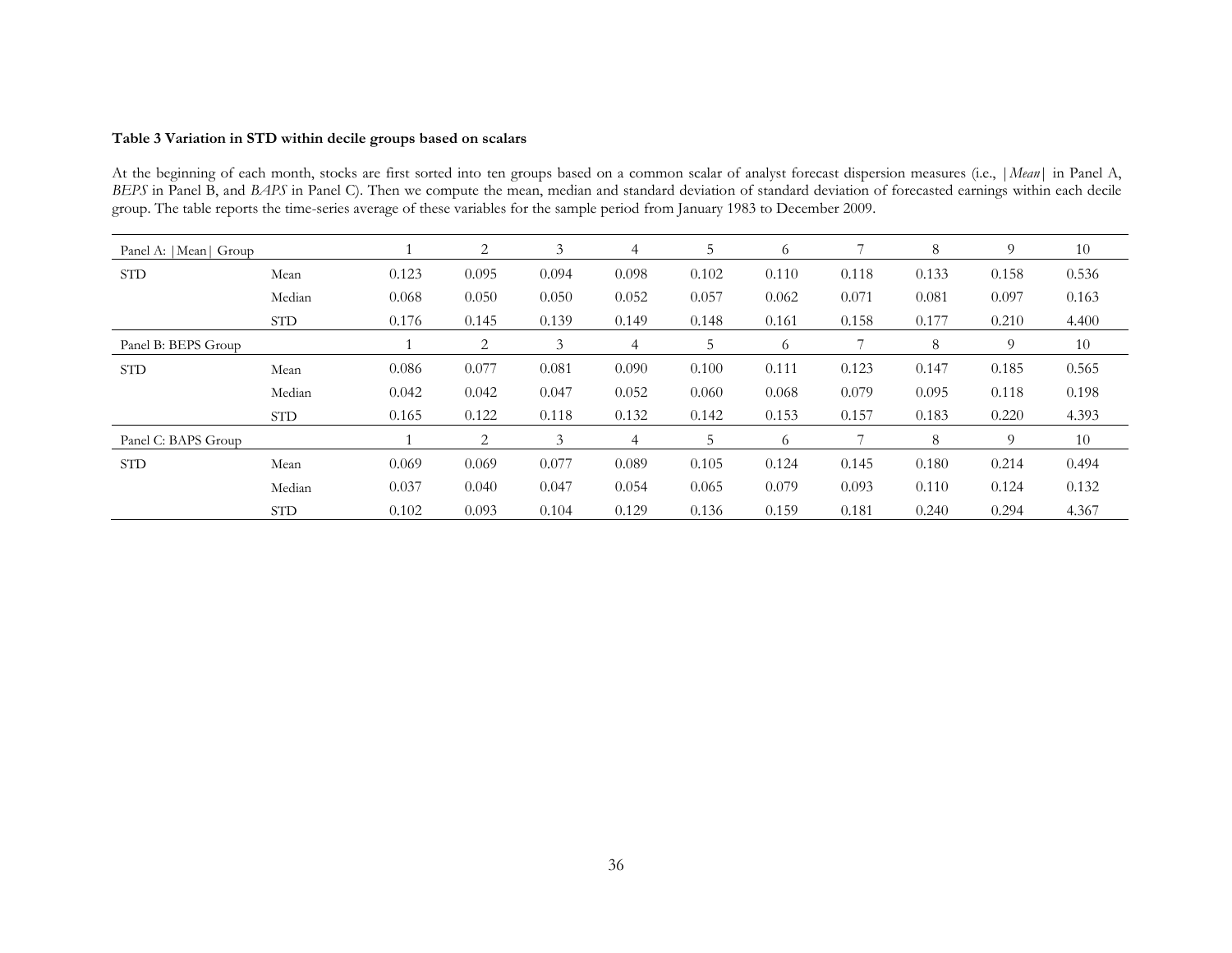#### **Table 4 One-month-ahead portfolio returns sorted by size and the components of alternative analyst forecast dispersion measures**

At the beginning of each month, stocks are first sorted into quintiles (SZ1–SZ5) based on market capitalization at the end of the previous month. Stocks in each size quintile are further sorted into five groups based on components of alternative analyst forecast dispersion measures, including the standard deviation of forecasted earnings (the numerator), absolute mean of forecasted earnings (Scalar A), book value of equity per share (Scalar B), and book value of total assets per share (Scalar C). Equal-weighted portfolios are constructed for each subgroup and are held for one month. In addition to the time-series average of portfolio returns of each subgroup, we also report the time-series average of hedging portfolio returns based on these components. The sample period is from January 1983 to December 2009. All stocks in the sample are covered by at least two analysts in the previous month and are priced above \$5 per share. The *t*statistics adjusted by the Newey-West (1987) method are reported in parentheses. \*\*\*, \*\*, and \* indicate significance at the 1%, 5%, and 10% levels, respectively.

| Ret(0,1)                                                                                                          |            |                 | Size group |           |                 |            |
|-------------------------------------------------------------------------------------------------------------------|------------|-----------------|------------|-----------|-----------------|------------|
|                                                                                                                   | SZ1        | SZ <sub>2</sub> | SZ3        | SZ4       | SZ <sub>5</sub> | All        |
| Panel A: Portfolio returns sorted by the standard deviation of analysts' earnings forecasts (i.e., Numerator=STD) |            |                 |            |           |                 |            |
| STD1(L)                                                                                                           | 1.182      | 1.056           | 1.024      | 0.940     | 0.964           | 1.033      |
| STD <sub>2</sub>                                                                                                  | 1.127      | 1.102           | 1.201      | 1.063     | 1.006           | 1.100      |
| STD3                                                                                                              | 0.867      | 0.879           | 1.048      | 0.993     | 0.972           | 0.952      |
| STD4                                                                                                              | 0.757      | 1.113           | 1.023      | 1.098     | 1.024           | 1.003      |
| STD5(H)                                                                                                           | 0.434      | 0.755           | 0.941      | 1.096     | 1.061           | 0.857      |
| $STD(L-H)$                                                                                                        | $0.747***$ | $0.301**$       | 0.084      | $-0.156$  | $-0.097$        | 0.176      |
| t-stat                                                                                                            | (4.97)     | (2.01)          | (0.51)     | $(-1.04)$ | $(-0.60)$       | (1.37)     |
| Panel B: Portfolio returns sorted by the absolute mean of analysts' earnings forecasts (i.e., Scalar A= Mean )    |            |                 |            |           |                 |            |
| MEAN1(L)                                                                                                          | 0.367      | 0.559           | 0.779      | 0.739     | 0.819           | 0.652      |
| MEAN <sub>2</sub>                                                                                                 | 0.728      | 0.889           | 0.874      | 1.053     | 0.919           | 0.893      |
| MEAN3                                                                                                             | 0.921      | 0.950           | 1.066      | 0.988     | 1.011           | 0.987      |
| MEAN4                                                                                                             | 1.107      | 1.189           | 1.187      | 1.092     | 1.124           | 1.140      |
| MEAN5(H)                                                                                                          | 1.352      | 1.344           | 1.281      | 1.253     | 1.113           | 1.268      |
| $MEAN(H-L)$                                                                                                       | $0.984***$ | $0.785***$      | $0.502*$   | $0.514*$  | 0.295           | $0.616***$ |
| t-stat                                                                                                            | (4.80)     | (3.24)          | (1.82)     | (1.84)    | (1.08)          | (2.68)     |
| Panel C: Portfolio returns sorted by the book value of equity per share (i.e., Scalar B=BEPS)                     |            |                 |            |           |                 |            |
| BEPS1(L)                                                                                                          | 0.564      | 0.751           | 0.826      | 0.770     | 0.928           | 0.768      |
| BEPS2                                                                                                             | 0.782      | 0.822           | 0.975      | 1.013     | 0.900           | 0.898      |
| BEPS3                                                                                                             | 0.955      | 1.059           | 1.027      | 1.012     | 1.010           | 1.012      |
| BEPS4                                                                                                             | 1.080      | 1.070           | 1.161      | 1.102     | 1.048           | 1.092      |
| BEPS5(H)                                                                                                          | 1.075      | 1.218           | 1.193      | 1.227     | 1.098           | 1.162      |
| BEPS(H-L)                                                                                                         | $0.511**$  | 0.467           | 0.367      | 0.457     | 0.170           | 0.394      |
| $t$ -stat                                                                                                         | (2.06)     | (1.45)          | (1.18)     | (1.61)    | (0.68)          | (1.51)     |
| Panel D: Portfolio returns sorted by the book value of asset per share (i.e., Scalar C=BAPS)                      |            |                 |            |           |                 |            |
| BAPS1(L)                                                                                                          | 0.570      | 0.563           | 0.712      | 0.718     | 0.897           | 0.692      |
| BAPS2                                                                                                             | 0.921      | 0.951           | 1.031      | 1.010     | 0.953           | 0.973      |
| BAPS3                                                                                                             | 0.892      | 1.082           | 1.139      | 1.080     | 0.966           | 1.032      |
| BAPS4                                                                                                             | 1.052      | 1.182           | 1.131      | 1.142     | 1.085           | 1.118      |
| BAPS5(H)                                                                                                          | 1.020      | 1.141           | 1.169      | 1.173     | 1.084           | 1.117      |
| BAPS(H-L)                                                                                                         | 0.449      | 0.578           | 0.457      | 0.454     | 0.188           | 0.425      |
| $t$ -stat                                                                                                         | (1.51)     | (1.48)          | (1.20)     | (1.27)    | (0.58)          | (1.30)     |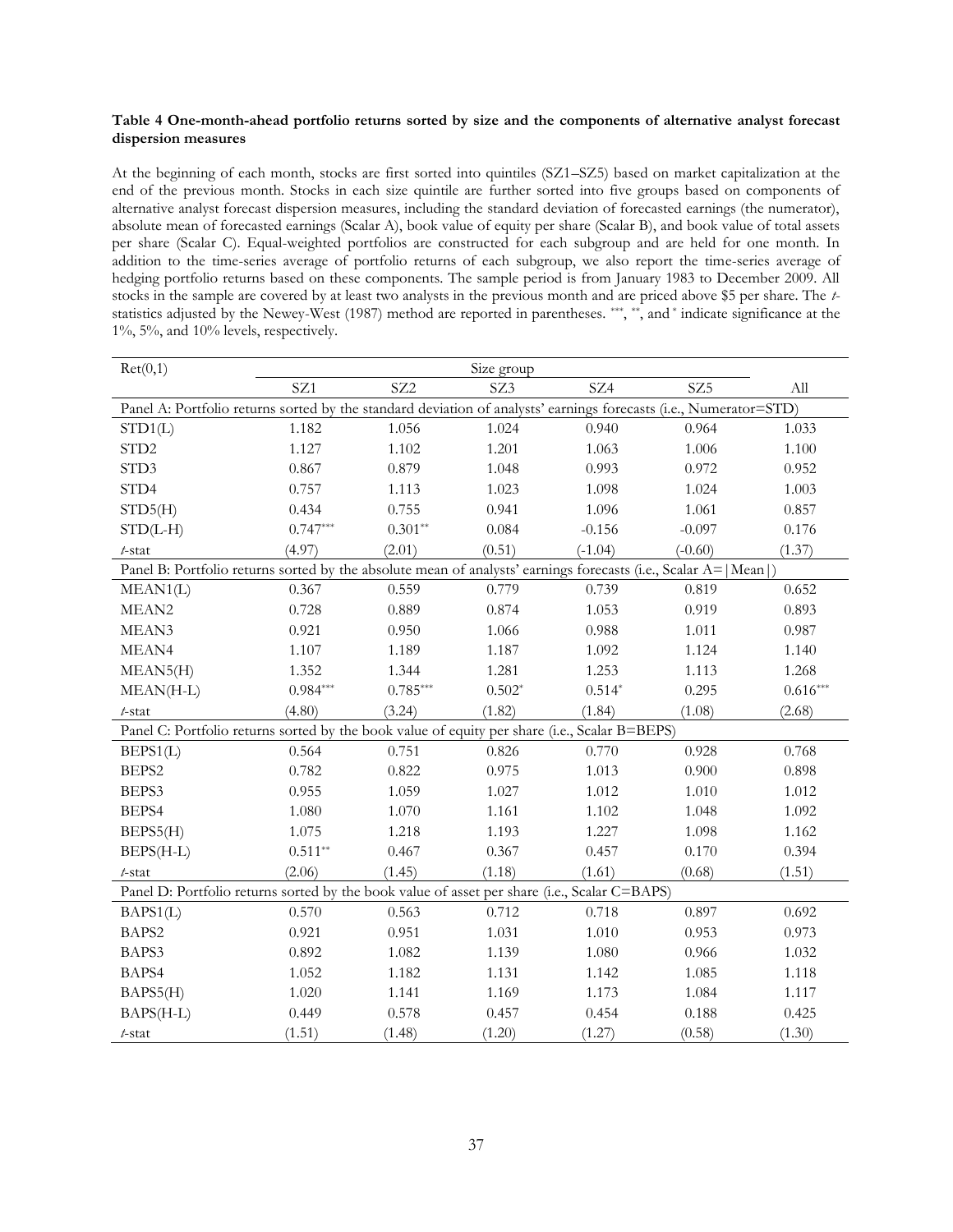#### **Table 5 Sequential triple sorts based on Size, STD, and |Mean|**

At the beginning of each month, stocks are first sorted into three groups (Small, Medium, and Large) based on market capitalization (*Size*) at the end of month *t*. In Panel A, stocks in each size group are then sorted into three subgroups based on the standard deviation of forecasted earnings (*STD*), and stocks in each *STD* subgroup are further sorted into three groups based on the absolute mean of forecasted earnings (*|Mean*|). In Panel B, we reverse the order of the latter two sorting variables, i.e., after the sort based on firm size, we sort stocks based on *|Mean*| first and then *STD*. In addition to the time-series averages of portfolio returns of 3×3 subgroups, we also report the time-series average of hedging portfolio returns based on the latter two sorting variables. In Panel C, we report the time-series average of correlation coefficients between STD and |Mean| in all size groups. The sample period is from January 1983 to December 2009. All stocks in the sample are covered by at least two analysts in the previous month and are priced above \$5 per share. The *t*-statistics adjusted by the Newey-West (1987) method are reported in parentheses. \*\*\*, \*\*, and \* indicate significance at the 1%, 5%, and 10% levels, respectively.

Panel A: Sequential Sort by Size, STD and |Mean|

| Ret(0,1)          |                      |                      | Small                |                      |                 |                     | Medium              |                       | Large           |                  |                    |                       |
|-------------------|----------------------|----------------------|----------------------|----------------------|-----------------|---------------------|---------------------|-----------------------|-----------------|------------------|--------------------|-----------------------|
|                   | STD1(L)              | STD <sub>2</sub>     | STD3(H)              | $STD(L-H)$           | STD1(L)         | STD <sub>2</sub>    | STD3(H)             | $STD(L-H)$            | STD1(L)         | STD <sub>2</sub> | STD3(H)            | $STD(L-H)$            |
| Mean1(L)          | 0.695                | 0.540                | 0.290                | $0.405***$<br>(2.82) | 0.809           | 0.783               | 0.806               | 0.003<br>(0.02)       | 0.735           | 0.957            | 0.887              | $-0.152$<br>$(-0.76)$ |
| Mean <sub>2</sub> | 1.241                | 0.928                | 0.601                | $0.640***$<br>(4.11) | 0.990           | 1.135               | 1.009               | $-0.019$<br>$(-0.14)$ | 0.985           | 0.966            | 1.047              | $-0.061$<br>$(-0.46)$ |
| Mean3(H)          | 1.495                | 1.342                | 1.078                | $0.417***$<br>(2.90) | 1.261           | 1.334               | 1.297               | $-0.037$<br>$(-0.26)$ | 1.148           | 1.075            | 1.189              | $-0.041$<br>$(-0.31)$ |
| $Mean(H-L)$       | $0.800***$<br>(3.86) | $0.803***$<br>(3.80) | $0.788***$<br>(4.84) |                      | 0.452<br>(1.53) | $0.551**$<br>(2.22) | $0.492**$<br>(2.53) |                       | 0.414<br>(1.39) | 0.118<br>(0.46)  | $0.302*$<br>(1.66) |                       |

Panel B: Sequential Sort by Size, |Mean| and STD

| Ret(0,1)         |                      |                      | Small                |                      |                 |                   | Medium          |                     |                       | Large             |                       |                 |  |
|------------------|----------------------|----------------------|----------------------|----------------------|-----------------|-------------------|-----------------|---------------------|-----------------------|-------------------|-----------------------|-----------------|--|
|                  | Mean1(L)             | Mean <sub>2</sub>    | Mean3(H)             | $Mean(H-L)$          | Mean1(L)        | Mean <sub>2</sub> | Mean3(H)        | $Mean(H-L)$         | Mean1(L)              | Mean <sub>2</sub> | Mean3(H)              | $Mean(H-L)$     |  |
| STD1(L)          | 0.755                | 1.245                | 1.462                | $0.706***$<br>(3.41) | 0.856           | 1.097             | 1.389           | $0.532*$<br>(1.86)  | 0.783                 | . 097             | 1.114                 | 0.331<br>(1.23) |  |
| STD <sub>2</sub> | 0.562                | 0.997                | 1.347                | $0.785***$<br>(3.67) | 0.784           | 1.117             | 1.229           | $0.446*$<br>(1.84)  | 0.943                 | 0.873             | 1.140                 | 0.197<br>(0.76) |  |
| STD3(H)          | 0.266                | 0.527                | 1.017                | $0.752***$<br>(4.63) | 0.775           | 0.942             | 1.263           | $0.488**$<br>(2.52) | 0.903                 | 0.954             | 1.155                 | 0.251<br>(1.32) |  |
| $STD(L-H)$       | $0.490***$<br>(3.45) | $0.718***$<br>(4.66) | $0.445***$<br>(2.88) |                      | 0.081<br>(0.43) | 0.155<br>(1.22)   | 0.125<br>(0.84) |                     | $-0.120$<br>$(-0.67)$ | 0.144<br>(0.96)   | $-0.041$<br>$(-0.28)$ |                 |  |

#### Panel C: Correlation Coefficient between |Mean| and STD

| Corr(STD,  Mean ) | Small    | Medium   | Large    |
|-------------------|----------|----------|----------|
| Mean1(L)          | $-0.090$ | $-0.096$ | $-0.114$ |
| Mean <sub>2</sub> | 0.037    | 0.040    | 0.061    |
| Mean3(H)          | 0.343    | 0.364    | 0.687    |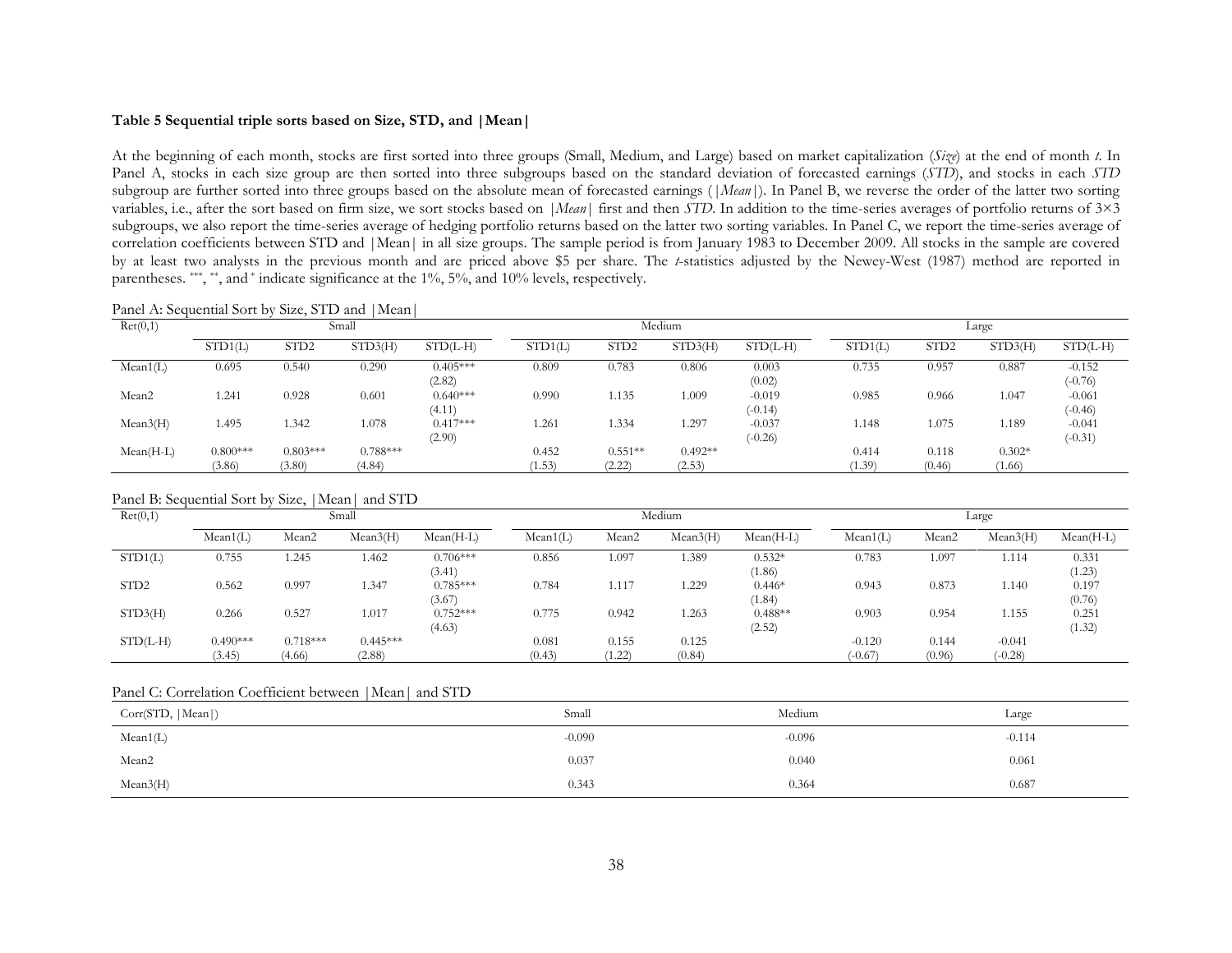#### **Table 6 One-month-ahead portfolio returns sorted by size and the change in standard deviation of forecasted earnings**

At the beginning of each month, stocks are first sorted into quintiles (SZ1–SZ5) based on market capitalization at the end of the previous month. Stocks in each size quintile are further sorted into five groups based on the change in the standard deviation of forecasted earnings (i.e., *Chg\_Std*(-5,0)). Equal-weighted portfolios are constructed for each subgroup and are held for one month. We report the time-series average returns of the hedging portfolio (i.e., the portfolio that longs the stocks in CS1 and shorts the stocks in CS5) based on *Chg\_Std*(-5,0) for each size quintile. In Panel B, we also report alphas for the portfolios in the long and short positions. Alpha is the intercept from a time-series regression of returns based on the Fama and French (1993) three-factor model, plus the Carhart (1997) momentum factor. The sample period is from January 1983 to December 2009. All stocks in the sample are covered by at least two analysts in the previous month and are priced above \$5 per share. The *t*-statistics adjusted by the Newey-West (1987) method are reported in parentheses. \*\*\*, \*\*, and \* indicate significance at the 1%, 5%, and 10% levels, respectively.

| Ret(0,1)                  | Size group  |                 |           |           |           |           |  |  |  |  |  |
|---------------------------|-------------|-----------------|-----------|-----------|-----------|-----------|--|--|--|--|--|
|                           | SZ1         | SZ <sub>2</sub> | SZ3       | SZ4       | SZ5       | All       |  |  |  |  |  |
| Panel A: Portfolio return |             |                 |           |           |           |           |  |  |  |  |  |
| CS1(L)                    | 1.039       | 1.043           | 1.003     | 0.999     | 0.907     | 0.998     |  |  |  |  |  |
| CS <sub>2</sub>           | 0.937       | 1.088           | 1.044     | 1.076     | 1.042     | 1.037     |  |  |  |  |  |
| CS3                       | 0.882       | 1.020           | 1.065     | 1.060     | 1.013     | 1.008     |  |  |  |  |  |
| CS4                       | 0.954       | 1.013           | 1.075     | 1.057     | 0.935     | 1.007     |  |  |  |  |  |
| CS5(H)                    | 0.403       | 0.712           | 1.055     | 0.958     | 1.094     | 0.844     |  |  |  |  |  |
| $CS$ (L-H)                | $0.637***$  | $0.331**$       | $-0.052$  | 0.041     | $-0.187*$ | 0.154     |  |  |  |  |  |
| t-stat                    | (5.03)      | (2.57)          | $(-0.40)$ | (0.43)    | $(-1.65)$ | (1.19)    |  |  |  |  |  |
| Panel B: Portfolio alpha  |             |                 |           |           |           |           |  |  |  |  |  |
| CS1(L)                    | 0.084       | 0.058           | $-0.063$  | $-0.033$  | $-0.070$  | $-0.005$  |  |  |  |  |  |
|                           | (0.66)      | (0.59)          | $(-0.73)$ | $(-0.39)$ | $(-1.02)$ | $(-0.14)$ |  |  |  |  |  |
| CS5(H)                    | $-0.547***$ | $-0.273**$      | 0.070     | $-0.008$  | 0.129     | $-0.126$  |  |  |  |  |  |
|                           | $(-4.18)$   | $(-2.44)$       | (0.70)    | $(-0.09)$ | (1.39)    | $(-1.37)$ |  |  |  |  |  |
| $CS$ (L-H)                | $0.631***$  | $0.331***$      | $-0.133$  | $-0.025$  | $-0.199$  | 0.121     |  |  |  |  |  |
| t-stat                    | (5.73)      | (2.85)          | $(-0.09)$ | $(-0.74)$ | $(-1.55)$ | (1.35)    |  |  |  |  |  |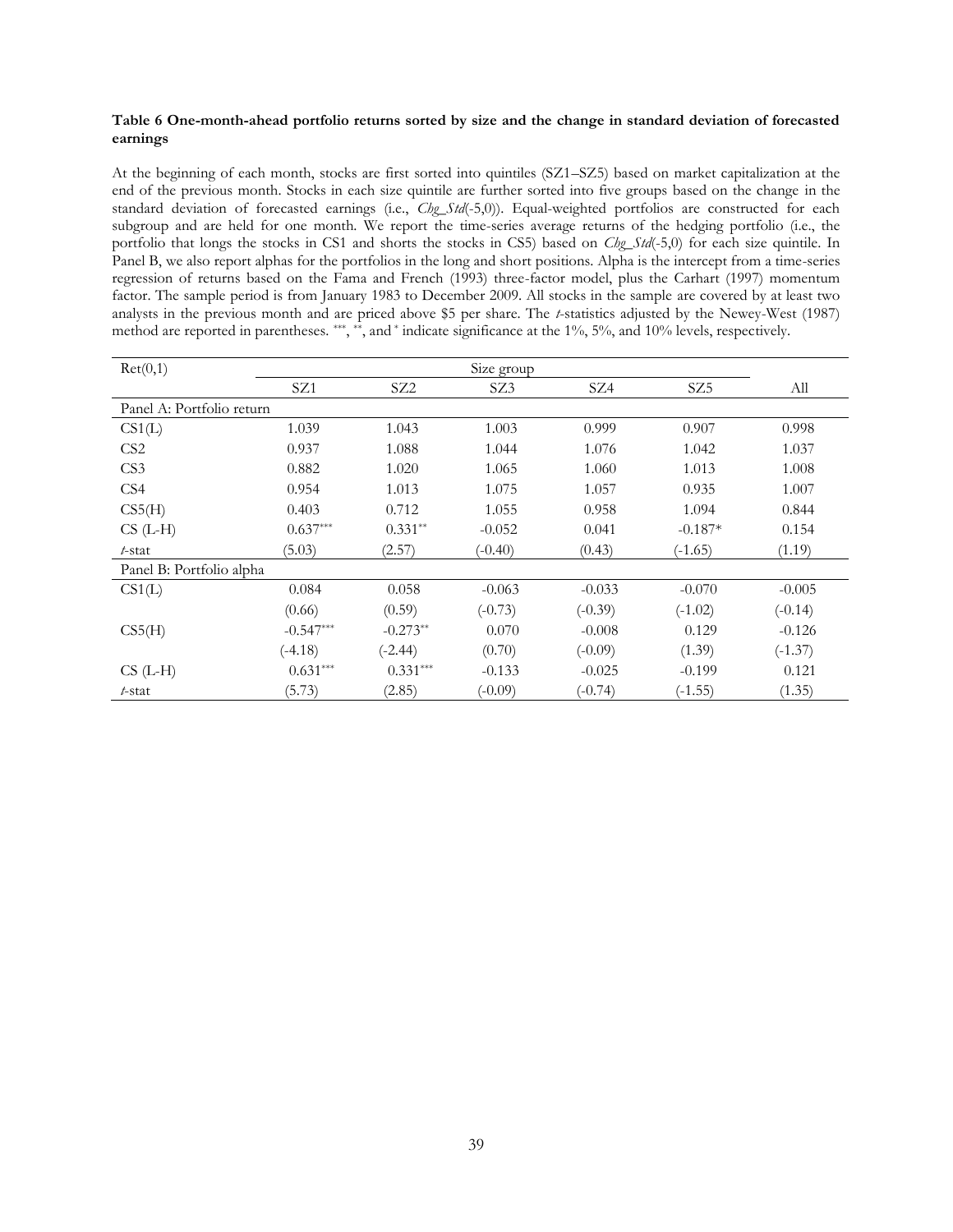#### **Table 7 One-month-ahead portfolio returns sorted by size, the change in mean forecasts, and the change in standard deviations of earnings forecasts**

At the beginning of each month, stocks are first sorted into three groups (Small, Medium, and Large) based on market capitalization at the end of the previous month. Stocks in each size group are then sorted into three subgroups (CM1–CM3) based on *Chg\_Mean* (-5, 0), and stocks in each subgroup are further sorted into three groups (CS1–CS3) based on *Chg\_Std*(-5, 0). Panel A reports the time-series averages of one-month-ahead returns of equal-weighted portfolios for stocks in each subgroup. We also report the time-series averages of hedging portfolio returns for CM3-CM1 (i.e., the portfolio that longs stocks with the largest *Chg\_Mean*(-5, 0) and shorts stocks with the smallest *Chg\_Mean*(-5, 0)) and CS1-CS3 (i.e., the portfolio that longs stocks with the smallest *Chg\_Std*(-5, 0) and shorts stocks with the largest *Chg\_Std*(-5, 0)). In Panels B and C, we report the time-series averages of *Chg\_Mean*(-5, 0) and *Chg\_Std*(-5, 0) for each subgroup. The sample period is from January 1983 to December 2009. All stocks in the sample are covered by at least two analysts in the previous month and are priced above \$5 per share. The *t*-statistics adjusted by the Newey-West (1987) method are reported in parentheses. \*\*\*, \*\*, and \* indicate significance at the 1%, 5%, and 10% levels, respectively.

|                         |                         |        | Small           |            |          |        | Medium    |            | Large    |        |           |           |
|-------------------------|-------------------------|--------|-----------------|------------|----------|--------|-----------|------------|----------|--------|-----------|-----------|
|                         | CM1(L)                  | CM2    | CM3(H)          | $CM(H-L)$  | CM1(L)   | CM2    | CM3(H)    | $CM(H-L)$  | CM1(L)   | CM2    | CM3(H)    | $CM(H-L)$ |
| CS1(L)                  | 0.474                   | 1.166  | 1.362           | $0.888***$ | 0.881    | 1.088  | 1.205     | $0.324*$   | 0.930    | 1.093  | 0.966     | 0.035     |
|                         |                         |        |                 | (5.39)     |          |        |           | (1.74)     |          |        |           | (0.19)    |
| CS <sub>2</sub>         | 0.562                   | 1.049  | 1.379           | $0.817***$ | 0.792    | 1.222  | 1.271     | $0.479***$ | 1.051    | 1.055  | 0.923     | $-0.128$  |
|                         |                         |        |                 | (4.94)     |          |        |           | (2.86)     |          |        |           | $(-0.72)$ |
| $CS3$ (H)               | $-0.090$                | 0.917  | 1.091           | $1.181***$ | 0.620    | 1.079  | 1.345     | $0.725***$ | 0.846    | 1.021  | 1.154     | $0.308*$  |
|                         |                         |        |                 | (7.73)     |          |        |           | (4.45)     |          |        |           | (1.70)    |
| $CS(L-H)$               | $0.564***$              | 0.249  | 0.271           |            | $0.261*$ | 0.009  | $-0.140$  |            | 0.084    | 0.072  | $-0.189*$ |           |
|                         | (4.76)                  | (1.51) | (1.57)          |            | (1.88)   | (0.09) | $(-1.04)$ |            | (0.74)   | (0.97) | $(-1.79)$ |           |
| Panel B: Chg_Mean(-5,0) |                         |        |                 |            |          |        |           |            |          |        |           |           |
|                         |                         |        | Small           |            |          |        | Medium    |            |          |        | Large     |           |
|                         | CM1(L)                  |        | CM <sub>2</sub> | CM3(H)     | CM1(L)   |        | CM2       | CM3(H)     | CM1(L)   |        | CM2       | CM3(H)    |
| $CS1$ (L)               | $-0.556$                |        | 0.011           | 0.506      | $-0.343$ |        | 0.035     | 0.400      | $-0.218$ |        | 0.039     | 0.290     |
| CS <sub>2</sub>         | $-0.509$                |        | 0.015           | 0.462      | $-0.318$ |        | 0.038     | 0.387      | $-0.193$ |        | 0.041     | 0.279     |
| $CS3$ (H)               | $-0.580$                |        | 0.017           | 0.499      | $-0.386$ |        | 0.041     | 0.419      | $-0.259$ |        | 0.042     | 0.336     |
|                         | Panel C: Chg_Std (-5,0) |        |                 |            |          |        |           |            |          |        |           |           |
|                         |                         |        | Small           |            |          |        | Medium    |            |          |        | Large     |           |
|                         | CM1(L)                  |        | CM2             | CM3(H)     | CM1(L)   |        | CM2       | CM3(H)     | CM1(L)   |        | CM2       | CM3(H)    |
| CS1(L)                  | $-1.241$                |        | $-0.988$        | $-1.028$   | $-1.073$ |        | $-0.882$  | $-0.818$   | $-0.884$ |        | $-0.691$  | $-0.622$  |
| CS <sub>2</sub>         | 0.009                   |        | $-0.030$        | 0.158      | $-0.068$ |        | $-0.035$  | 0.194      | $-0.088$ |        | $-0.044$  | 0.183     |
| $CS3$ (H)               | 1.275                   |        | 0.939           | 1.332      | 0.997    |        | 0.800     | 1.208      | 0.779    |        | 0.587     | 1.025     |